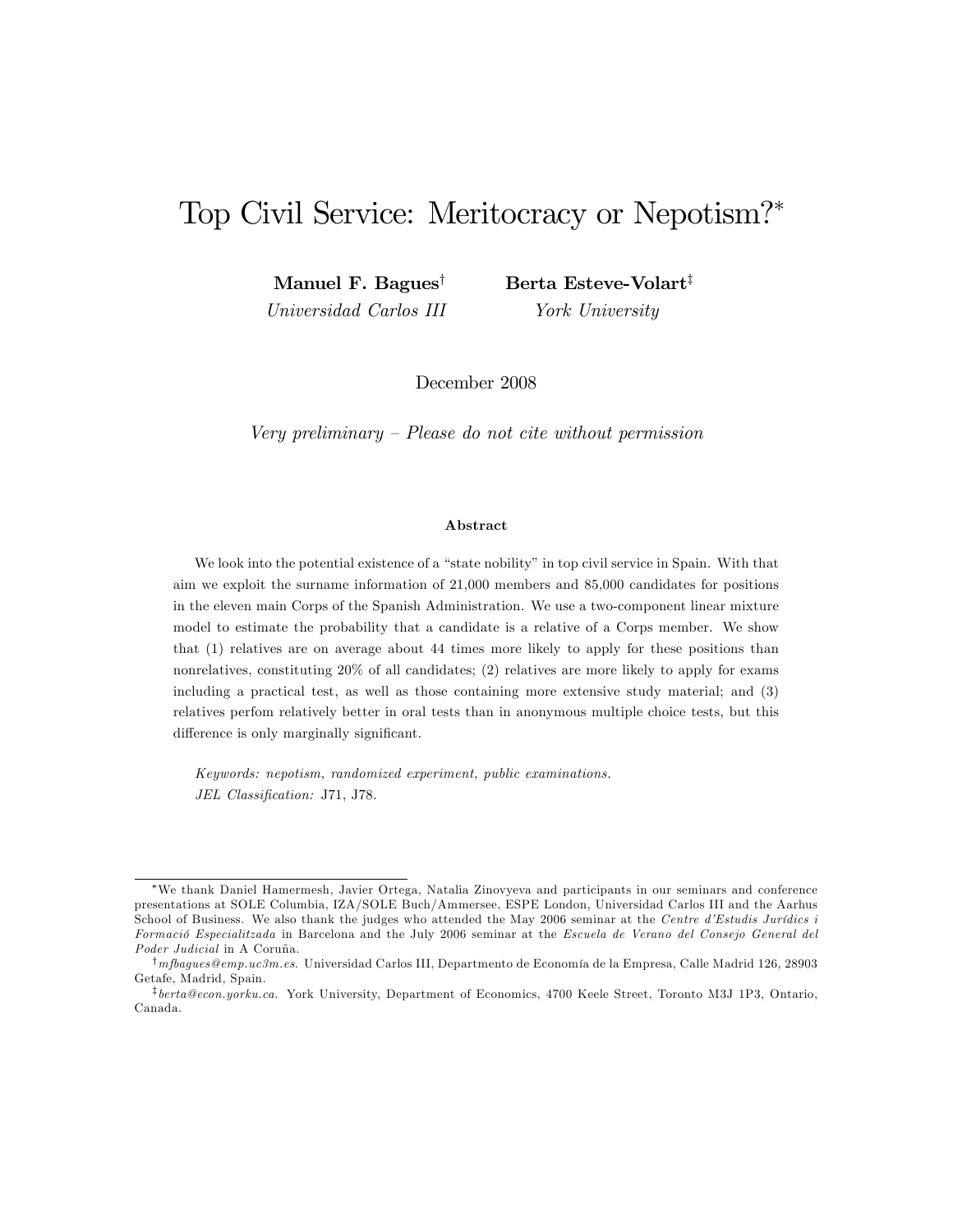ìbut tell me, what verses are those which you have now in hand, and which your father tells me keep you somewhat restless and absorbed? If it be some gloss, I know something about glosses, and I should like to hear them; and if they are for a poetical tournament, contrive to carry off the second prize; for the Örst always goes by favour or personal standing, the second by simple justice; and so the third comes to be the second, and the first, reckoning in this way, will be third..."

Miguel de Cervantes, Don Quijote de la Mancha, Volume II, Chapter XVIII  $(1615)^2$ 

 $\emph{``Professors' children are of higher quality (than other candidates) because their whole way of thinking}$ is formed within the family" (Professor Giuseppe Nicòtina, father of the only candidate to a researcher position at Messina University, Italy)

Corriere della Sera (November 14, 2008)

# 1 Introduction

This paper deals with the selection of a society's elite; particularly the recruitment of top civil servants. In early societies, the aristocracy had the "right of blood" to privileged positions, including top civil service positions, and thus nobility determined the elite composition. With the advent of modern societies, though, elite education and evaluation systems were created as a way to replace a system based on aristocratic nepotism with a system where meritocracy would prevail. In that vein, in many countries in Europe, Latin America and Asia, top civil service positions are allocated through very competitive selection processes.<sup>3</sup>

In France, top civil servants must first study at one of the *grande écoles*, such as the prestigious Ecole Nationale d'Administration (ENA). A mere  $5\%$  of applicants to ENA are successful.<sup>4</sup> Among *énarques* (graduates of ENA) are two French presidents, six of the Countryís last Prime Ministers, as well as a large bulk of France's top civil servants.<sup>5</sup> The omnipresence of *énarques* and Ecole Polytechnique graduates spills over into the private sector: Örms run by CEOs who are graduates of these schools account for 12% of all firms traded on the Paris Stock Exchange, and for 65% in asset-weighted terms (Kramarz and Thesmar 2007).

In India, the elite Indian Administrative Service, which mostly runs India, numbers a mere 5,600.

<sup>&</sup>lt;sup>1</sup> "Pero dígame vuesa merced: ¿qué versos son los que agora trae entre manos, que me ha dicho el señor su padre que le traen algo inquieto y pensativo? ... si es que son de justa literaria, procure vuestra merced llevar el segundo premio, que el primero siempre se lleva el favor o la gran calidad de la persona, el segundo se le lleva la mera justicia, y el tercero viene a ser segundo, y el primero, a esta cuenta, será el tercero..."

 $2$  "I figli dei docenti sono più bravi perché hanno tutta una *forma mentis* che si crea in famiglia"

<sup>&</sup>lt;sup>3</sup>In France, Napoléon Bonaparte founded the Ecole Polytechnique in 1794 in line with the Revolution and the ideas of the Enlightenment. In Spain, a system of public examinations was established in the mid 19th century to grant access to judicial top civil service by Santiago Fernández Negrete, then Minister of Justice.

<sup>4</sup> In 2007 80 out of 1,588 applicants gained acceptance, including internal and external candidates (http://www.ena.eu/index.php?page=formation/initiale/concours/statistiques., retrieved May 1, 2008).

<sup>&</sup>lt;sup>5</sup> Bourdieu (1998). While ENA was created to prevent nepotism, and in fact in 1950 29% of students were coming from working-class backgrounds, the figure has shrunk to 9% today (*The Guardian Education*, November 27, 2003).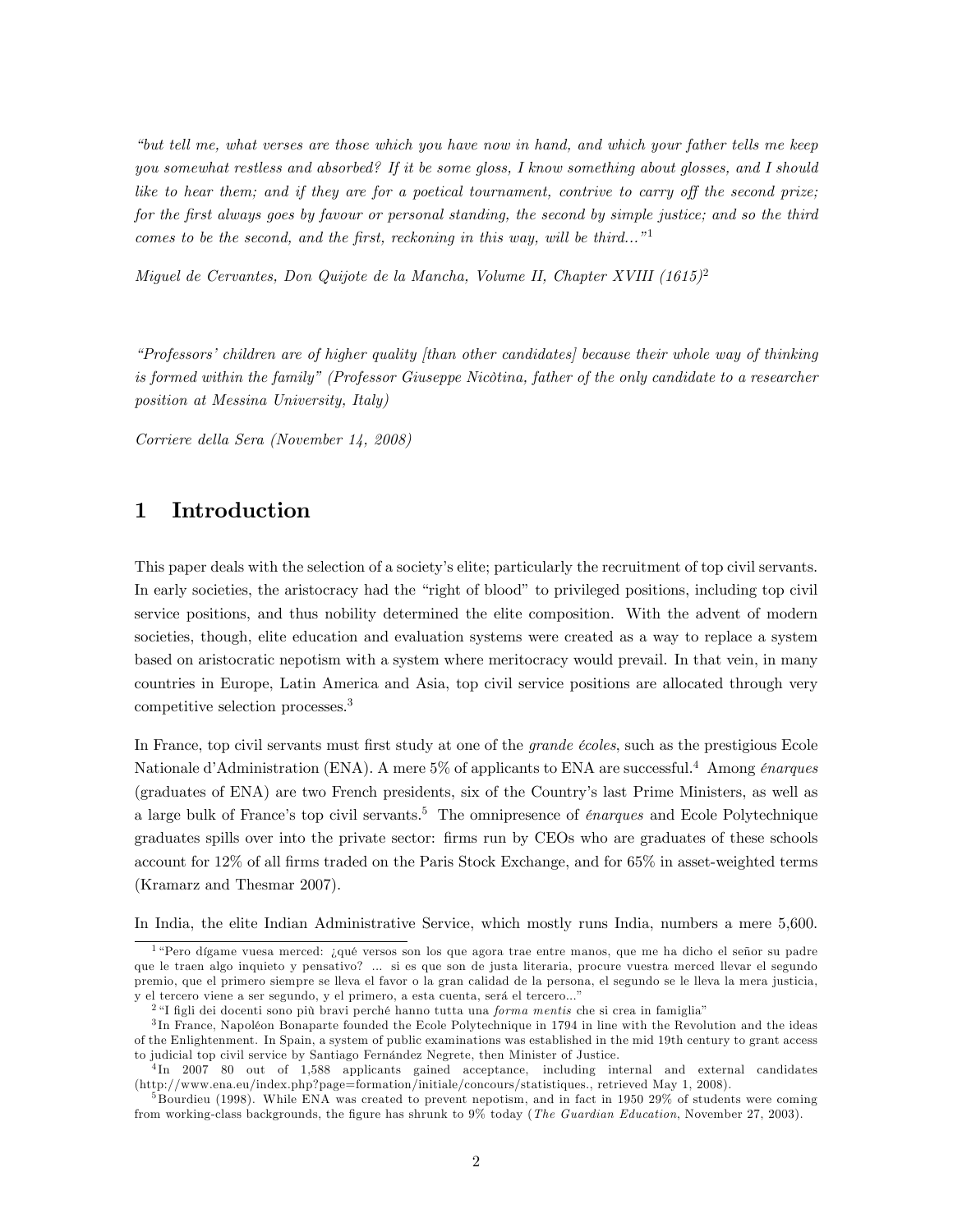Admission to the India Administrative Service is extremely hard: in 2008, 140 people will be recruited from around 200,000 applicants, that is, less than  $1\%$  will be admitted.<sup>6</sup>

In the case of Spain and some other civil law countries, recruitment into top positions in the public sector is determined by competitive examination following graduation in an undergraduate degree.<sup>7</sup> As shown in this paper, the average success rate for the best positions is 5%. Moreover, the exams require enormous preparation: on average it takes four years of full-time study to get a judge position; a notary position takes an average of eight years. Not only do top civil servants become a class of its own, the legitimacy obtained by passing a top public exam may help to land a top position in the government or in the private sector: around one third of state lawyers take a leave of absence in the public sector in order to take an executive position in the private sector.<sup>8</sup> Being a top civil servant constitutes a requirement for most top government positions: all undersecretary positions, all technical general secretary positions, and most director general positions must be allocated amongst individuals who passed one of these examinations.<sup>9</sup> Top civil servants often fill cabinet positions, and become political party leaders.<sup>10</sup>

Despite the fact that admission to all of these elite programs is highly competitive, it has been argued that those who gain access to these programs still display a strong hereditary component, constituting what Pierre Bourdieu has called a "state nobility". In France, Bourdieu (1998) argues that the proportion of ENA graduates who are themselves children of top civil servants is high and keeps increasing (for example, Valéry Giscard d'Estaing, former president of France and ENA graduate is the son of a top civil servant). There is little systematic research into the potential existence of a state nobility, presumably because it is difficult to know the extent of family ties between current top civil servants and candidates to positions in top civil service.

In this paper we develop a methodology that exploits surname information to look into the potential existence of a state nobility. We apply this methodology to top civil service in Spain. For this we use a unique database which contains information on the surnames of Spanish (1) current top civil servants, (2) applicants (both successful and unsuccessful) to top civil service positions from 1997 through 2007, and (3) the distribution of surnames across the Spanish population. Our database involves 69 public

 $6$  The Economist, March 6, 2008.

<sup>7</sup>An undergraduate degree in law is required for judicial occupations (judge, prosecutor, notary and registrar). An undergraduate degree in economics is required for more economics related occupations (state economist and tax inspector). Finally, information systems specialists positions require at least a BA degree.

 $8$ Authors' calculation based on the information provided by the *Escalafón de Abogados del Estado*, 2007.

JosÈ Isla, the CEO of possibly the best known Spanish company, Inditex (Zara), is a former state lawyer.

<sup>9</sup> These positions must be assigned to public servants that passed a type A exam, the type we analyze in this paper (Ley 6/1997 de Organización y Funcionamiento de la Administración General del Estado, Exposición de motivos, Part VIII)

 $10\text{\AA}$  few top civil servants end up in key positions in the goverment: around a third of all ministers serving in the last four terms of office (1996-2008) held top public sector positions (which they gained through success at a public exam) before landing important posts in the government. Interestingly, this figure is about the same for the last two right-wing governments and the last two left-wing governments. During the two Aznar terms of office, with elections in 1996 and 2000, ten out of 32 ministers had a top ci vil service background, while four were professors and 18 were either professionals (e.g., undergraduate degree in law, medical doctors) or were entrepreneurs. During the two Zapatero terms of office thus far, with elections in 2004 and 2008, these figures were respectively eight, 12, and eight.

Moreover, all of the leaders of the right-wing in modern Spain were top civil servants. Presidents of the Partido Popular (the main right-wing Spanish party, formerly called Alianza Popular) have been: Manuel Fraga Iribarne, Letrado de las Cortes Generales (Legal Advisor to the Spanish Parliament) and diplomat (1976-1986), Antonio Hernández Mancha, state lawyer (1987-1995), José María Aznar, tax inspector (1996-2004), and Mariano Rajoy, registrar (2004-present).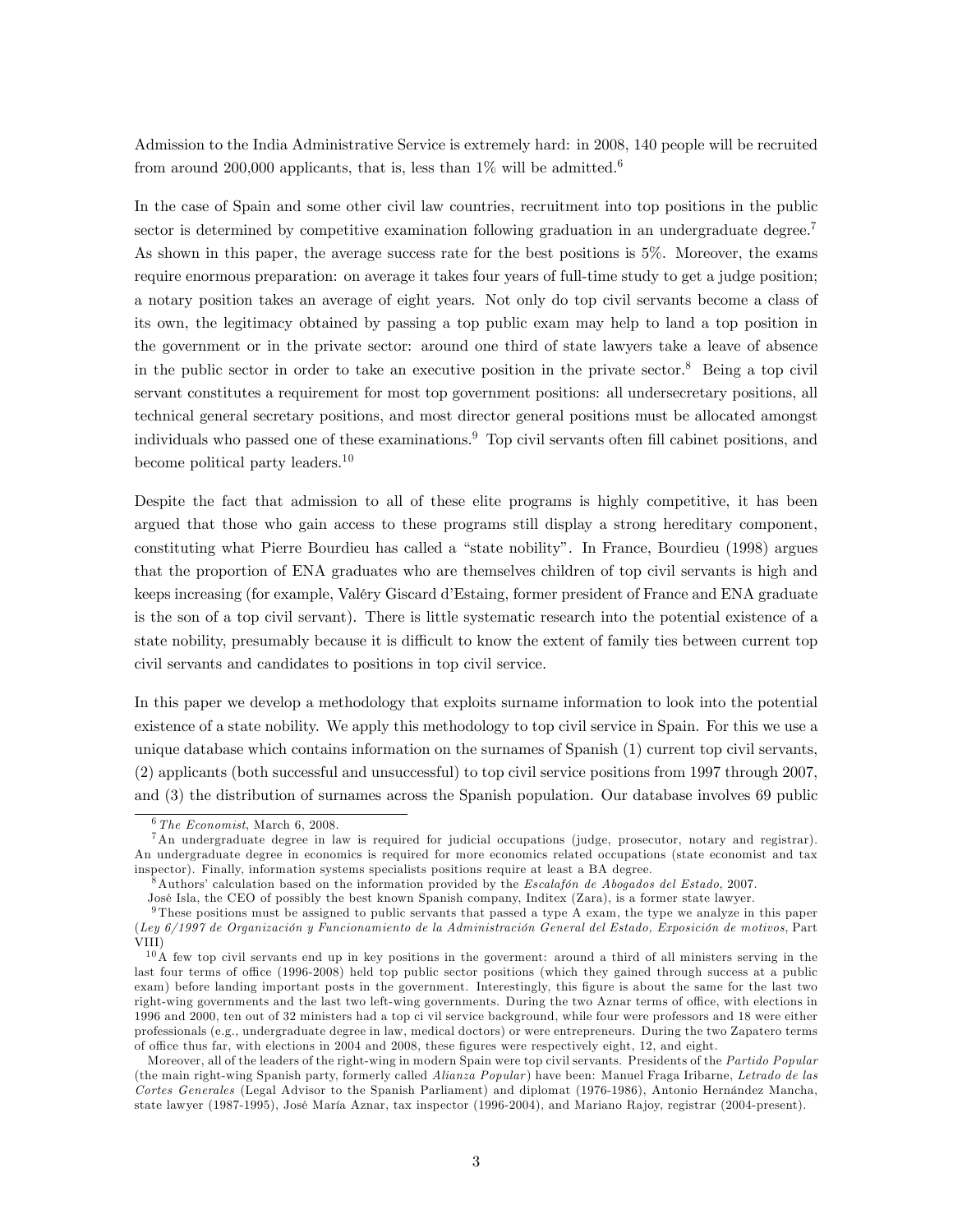exams used to make appointments to the eleven main Corps of the Spanish Administration, involving approximately 85,000 candidates and over 21,000 corps members. The positions we consider are civil administrator, court secretary, diplomat, information systems specialist, judge, notary, prosecutor, registrar, state economist, state lawyer and tax inspector.<sup>11</sup> We find evidence that is consistent with the existence of a state nobility in the Spanish top civil service: candidates who are estimated to be relatives are on average 44 times more likely to apply for a position in the top civil service than candidates who are estimated to be nonrelatives, and they constitute about 20% of new members; they are also  $26\%$  more likely to pass a given exam than nonrelatives. We find a large heterogeneity across exams: for instance, relatives of information systems specialists are nine times more likely to apply than nonrelatives, while relatives of state economists are 130 times more likely to apply than nonrelatives.

Why do we observe a strong hereditary component in top civil service? On the one hand, one possibility is that relatives of current top civil servants have greater human capital, perhaps due to intergenerational transmission of human capital, including access to certain networks (Chevalier 2001), or because of differences in preferences.

On the other hand, another possibility is the existence of nepotism. Nepotism, understood as "favoritism (as in appointment to a job) based on kinship" could be generated in two ways.<sup>12</sup> First, a form of direct nepotism might be present if relatives are favored over equally good candidates. For example, selective US universities regularly employ policies that favor legacies in undergraduate admissions (Golden 2006). One recent study about admission patterns to 19 American top universities, including five Ivy League universities, finds that legacies have an admissions probability 20 points higher than nonlegacies for a given SAT score (Bowen et al  $2005$ ).<sup>13</sup> Similarly, despite the fact that public examinations are supposed to guarantee objectivity in evaluation, anecdotal evidence suggests that there is ample room for nepotism, or endogamic behavior, in  $\text{Span}_{1}^{14}$  and in other countries.<sup>15</sup>

Our database allows us to investigate into the issue of direct nepotism. In particular, the existence of a number of exams including preliminary multiple choice tests provide us with a potential control for candidate quality. We find that candidates who are close relatives of current top civil servants tend

<sup>&</sup>lt;sup>11</sup> The original names in Spanish of the Corps we consider are, respectively, *Cuerpo Superior de Administradores* Civiles del Estado (TAC), Secretarios Judiciales, Carrera Diplomática, Cuerpo Superior de Sistemas y Tecnologías de la Información (TIC), Carrera Judicial, Notarios, Carrera Fiscal, Registradores, Economistas del Estado, Abogados del Estado, Inspectores de Hacienda.

<sup>&</sup>lt;sup>12</sup> Merriam-Webster Online Dictionary, 2008.

 $13$  According to The Economist, in the last US presidential election both candidates—George Bush and John Kerry were "C" students who would have had little chance of getting into Yale if they had not come from Yale families. Al Gore and Bill Frist both got their sons into their alma maters (Harvard and Princeton respectively), despite their average academic performances (The Economist, September 21, 2006).

 $14$ Introducing the words enchufe (connexion) and *oposiciones* together (public examinations) in the Google search engine delivers over 20,000 results (February 3, 2008). In many cases these correspond to forum where candidates discuss their anecdotal impressions.

In the last state lawyer exam (April 2008), three candidates were accused of dishonest behavior and were disqualified in the last stage of the exam. They were suspicious of having gained access beforehand to the particular case to be discussed in the exam. Interestingly, one of the candidates is the daughter of a current state lawyer (http://www.cotizalia.com/foro/foro.asp?id=21017&sec=93, retrieved June 15, 2008).

 $15$  In Italy, where nepotism is extended, a recent TV program reported that in close to  $40\%$  of university clinics at the Politecnico di Bari, in southern Italy, the head's son gained a position at the clinic he heads, despite the fact that the position must be gained via public examination ("Baroni se nasci", Annozero TV program, RAI, broadcasted May 3, 2007).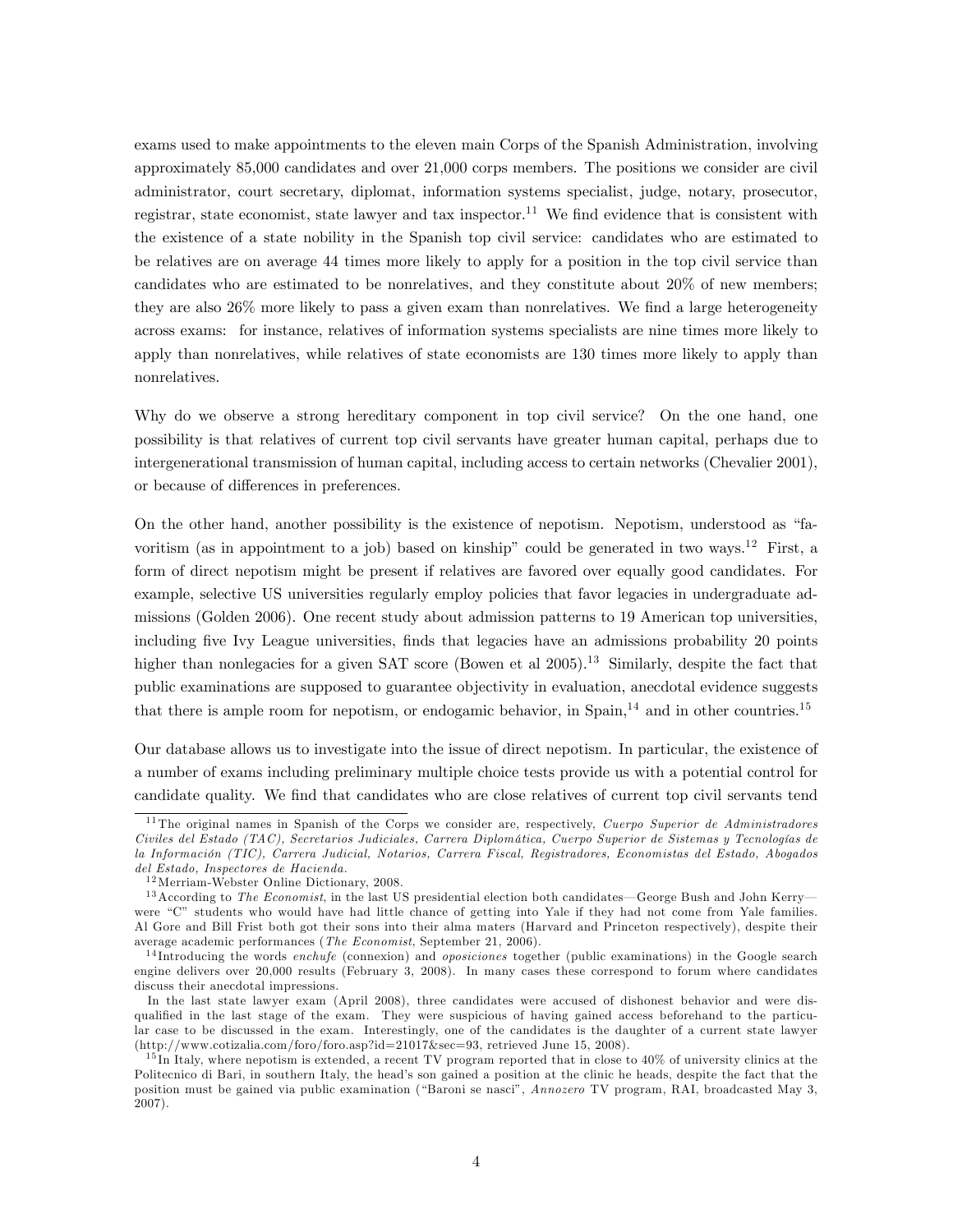to obtain marginally significantly higher grades in the oral tests than would be expected from their performance in the preliminary multiple choice test. While the material evaluated in the multiple choice tests and the oral tests is the same, given that oral skills and multiple choice test skills might differ, the possibility remains open that relatives are relatively better in the former.

Nevertheless, another, more indirect form of nepotism exists if the selection process is designed in such a way that certain candidates are more likey to get the position. In that line, Bourdieu argues that the methods of recruitment of *grandes écoles* (preparatory classes and entrance exams) are adjusted to the social provisions that are typical of the "upper class": entrance tests, presented as perfectly egalitarian in principle, are actually deeply unequal, as they reward the knowledge and skills of the bourgeoisie. While the existing modern "credential" system is typically thought of as fostering social mobility, Bourdieu argues that in reality it has tended to consecrate certain families in high powered positions across generations. This class would be the heir of the early noblesse de robe, which, in order to consolidate its position in relation to other forms of power, had to construct the modern state and the republican myths, meritocracy, and civil service that went along with it. This "state nobility" would have at its disposal an unprecedented range of powers and distinctive titles to justify its privilege. In the case we study here, it has been argued that the long time required to prepare entrance exams to the Spanish Corps of Administration may deter candidates from more humble social origins (Bagues 2005).

We explore the determinants of the self-selection of relatives into particular Corps and find that the proportion of relatives in exams is related to the characteristics of the selection process: relatives are relatively significantly more likely to apply to exams including a practical stage as well as exams containing more extensive study material. For instance, relatives of current state lawyers, a profession with allegedly the hardest, most extensive public examination, are 90 times more likely to take the exam than nonrelatives. Our estimates for the information systems specialist exam, with the shortest material to prepare, show that relatives are only nine times more likely to apply for positions. This is consistent with a form of indirect nepotism.

The paper is organized as follows. Section II describes the related literature. Section III offers background information on public examinations in Spain, and Section IV describes the data. Section V turns to the empirical analysis. Finally, Section VI discusses results and concludes.

# 2 Related literature

Our study can be connected to several strands of papers. First and foremost, our paper is related to a wide array of papers investigating intergenerational occupational mobility, such as Solon (1999) and Robertson and Symons (1990). Relatedly, our paper deals with the self-selection of workers into public sector positions, an issue that has been investigated in other contexts, such as Blank (1985), who analyzes US workers' choice between private and public employment. For the case of Spain, Prieto Rodríguez and Suárez Fernández (2006) use survey information regarding employment in the public sector in Spain and find that male workers whose father worked in the public sector as professional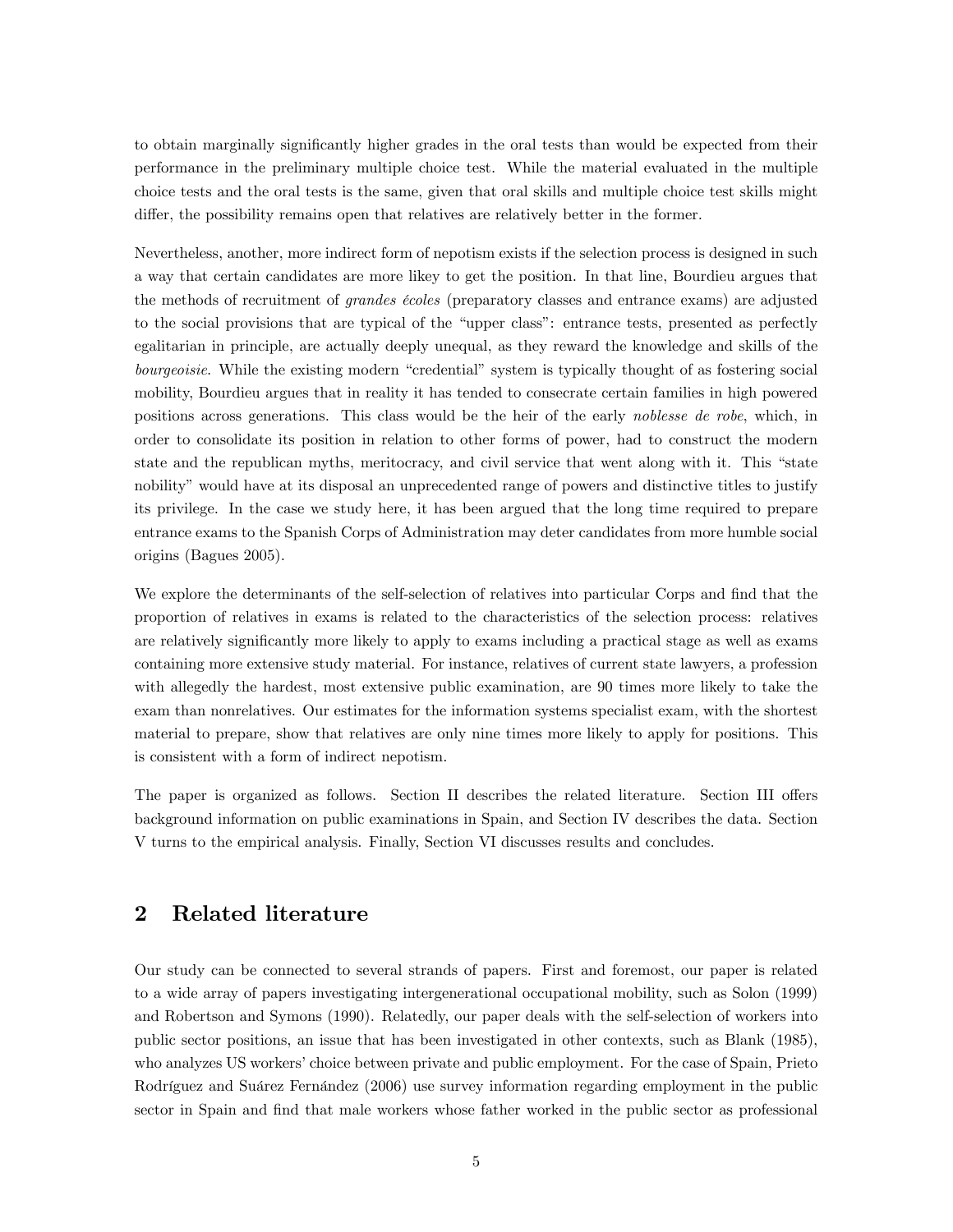are significantly more likely to be working as professionals or managers in the public sector.

Our paper also Öts in a large body of literature providing empirical evidence which indicates that candidate characteristics matter for hiring. Evaluators could be discriminating against (or in favor of) a group of candidates for mainly two reasons. On the one hand, statistical models of discrimination argue that, in the presence of information asymmetries about the real productivity of workers, the group belonging of an individual can be considered a signal that provides additional information.<sup>16</sup> On the other hand, evaluators might exert taste discrimination; that is, they might have a preference for candidates from a particular group, regardless of their quality (Becker 1957).

The literature testing for discrimination has focused on a number of candidate characteristics, such as gender, race, and looks. Among papers testing for gender discrimination, Blank (1991) compares single-blind and double-blind reviewing of papers submitted to *The American Economic Review* and finds a small, insignificant effect, in that female authors fare better under double-blind reviewing. Goldin and Rouse (2000) find that the adoption of a screen in orchestras' hiring of musicians fosters impartiality in hiring and increases the proportion of women hired. Among papers dealing with potential race discrimination, Bertrand and Mullainathan (2004) perform a field experiment where they respond with Öctitious resumes to help-wanted ads in Boston and Chicago newspapers. The authors assign each resume either a very African American sounding name or a very White sounding name, and find that the latter receive 50 percent more callbacks for interviews than the former. Daniel Hamermesh has, on the other hand, studied the impact of beauty on earnings in a number of papers (e.g., Hamermesh and Biddle 1994), and typically Önds that better looking employees earn more and are more likely to be employed.

This paper is concerned with investigating another type of discrimination: discrimination on grounds of kinship. Here we investigate whether top civil service candidates with next of kin among top civil servants are more likely to be hired. Indeed, there exists a literature pointing towards the importance of family connections and nepotism in the labor market.<sup>17</sup> In many studies it is very difficult to rule out that differences in, say, earnings are due to differences in the average quality of groups. Thus it has been difficult to identify whether a group's higher earnings are due to higher productivity or due to discrimination by employers.<sup>18</sup> For instance, Lentz and Laband (1989) find that college graduates who are the children of medical doctors tend to enjoy a 10% greater probability of admission to medical school, conditional on a number of controls. However, Chevalier (2001) attributes the relatively higher earnings of British graduates with the same career choice as their parents to the intergenerational transmission of human capital.

Our paper can also be linked to a growing literature on the role of social networks in hiring in top positions in both the public and private spheres. Kramarz and Thesmar (2007) use a large database with information on French CEOs and nonexecutive directors and investigate the probability of being

 $16$  Groups of workers may differ in their expected productivity (Phelps 1972, Lazear and Rosen 1990) or in the reliability of the observable signals (Aigner and Cain 1977, Cornell and Welch 1996).

<sup>&</sup>lt;sup>17</sup>The model in Goldberg (1982) explains the persistence of nepotism in competitive markets.

<sup>&</sup>lt;sup>18</sup>Distinguishing between taste and statistical discrimination is a daunting task, because it requires information on future earnings: candidates who are discriminated positively under statistical discrimination would exhibit similar performance than other candidates in the observable dimensions, yet higher evaluations and future returns on such dimensions.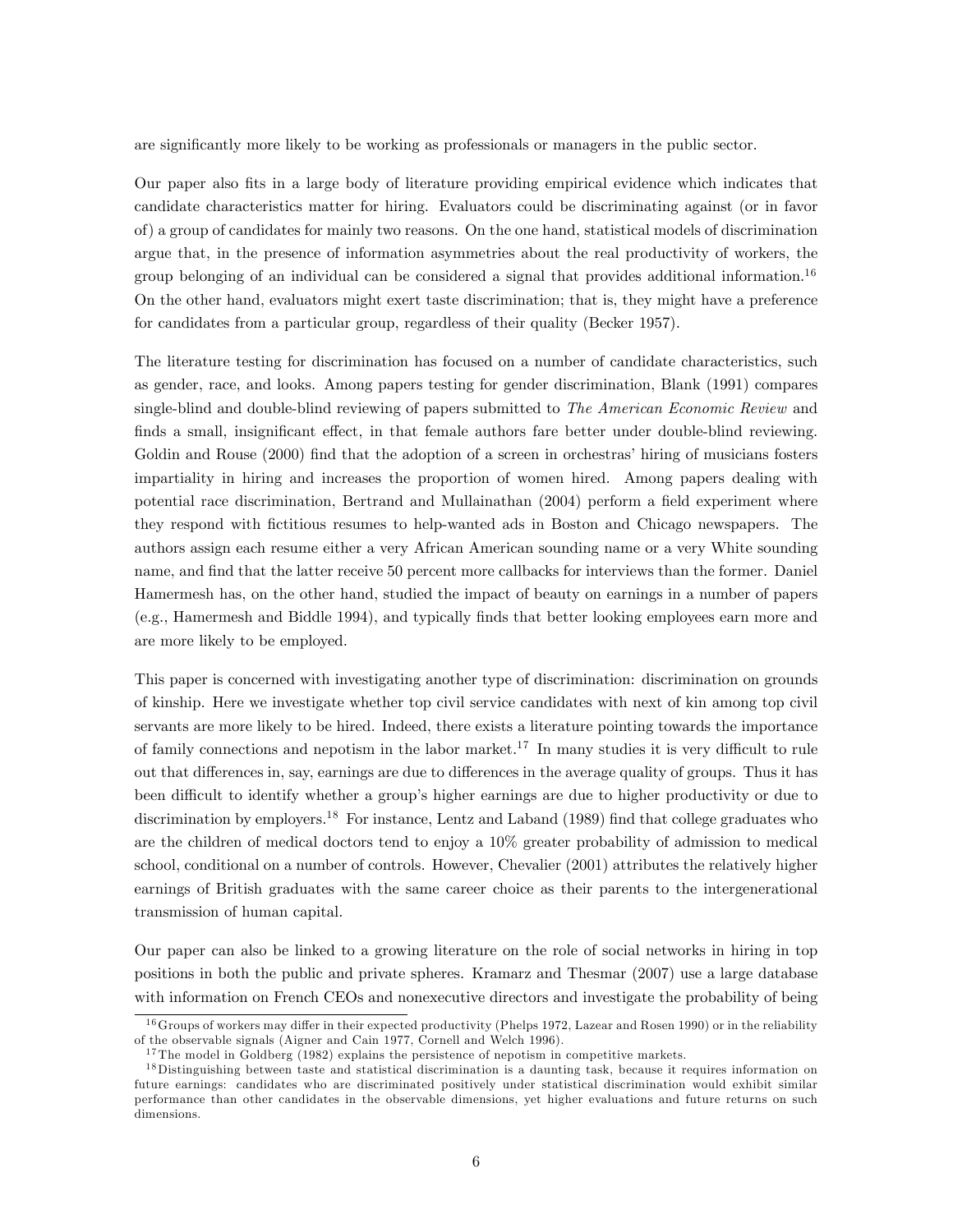hired in a given firm when the individual and the firm's CEO belong to the same network. They find that this probability is larger for networks of former civil servants who graduated from either the Polytechnique or the ENA. Blanes i Vidal and Leaver (2006), on the other hand, explore the determinants of senior judicial appointments in England and Wales with data from 275 High Court judges. They find that controlling for experience and a range of judicial performance measures, High Court judges with a traditional background (those with either a private education, or a state education followed by Oxbridge and a leading London set) are associated with a two-fold increase in the odds of being chosen for promotion to the Court of Appeals by a given committee. Calvo-Armengol and Jackson (2005) explore the interaction of family and social networks in order to explain social mobility. Their model is based on a social structure that exhibits strong family persistence in human capital investments and resulting earnings across generations. Sylos Labini (2004) studies the importance of family networks in the labor market in Italy. In the case of public examinations we analyze here, kinship between a candidate and a current member of the Corps she applies to might be correlated with candidate quality if, for example, potential networking has either increased her knowledge about the profession or given her access to more qualified coaches.

Methologically speaking, our paper can be connected to a growing literature that, following Dempster et al. (1977) seminal paper, uses mixture models in order to deal with unobserved heterogeneity. Mixture models have been particularly used in dynamic discrete models (see Aguirregabiria and Mira (2008) for a survey). The use of mixture models has been stimulated by recent econometric developments that have improved the expectation maximization algorithms allowing to compute maximum likelihood estimates of these models (Arcidiacono and Jones 2003, Bonhomme and Robin 2007).

Finally, our paper is related to a recent but growing literature in economics that exploits surname information. For instance, Angelucci et al (2007) use household panel data from the Progresa social assistance program in rural Mexico to investigate how a household's behavior is influenced by the presence and characteristics of its extended family, as measured with surname information. There also exist a number of papers that use information on Spanish surnames in order to explore the potential existence of nepotism in public exams (Bagues 2005) and intergenerational mobility (Güell et al 2007, Collado et al 2007a,b).

# 3 Background

### 3.1 Public examinations

Nation-wide public exams are used as the method of selection to determine access to a variety of positions in the civil service in many countries in continental Europe, Asia and Latin America. In these countries success in the corresponding public examination is typically required in order to obtain a permanent position. In Spain, approximately 170,000 individuals prepare full-time for public examinations. Around two thirds of these candidates are university graduates.<sup>19</sup>

<sup>&</sup>lt;sup>19</sup>Authors' calculation based on data from the Spanish Survey of Active Population (*Encuesta de Población Activa*), year 2005.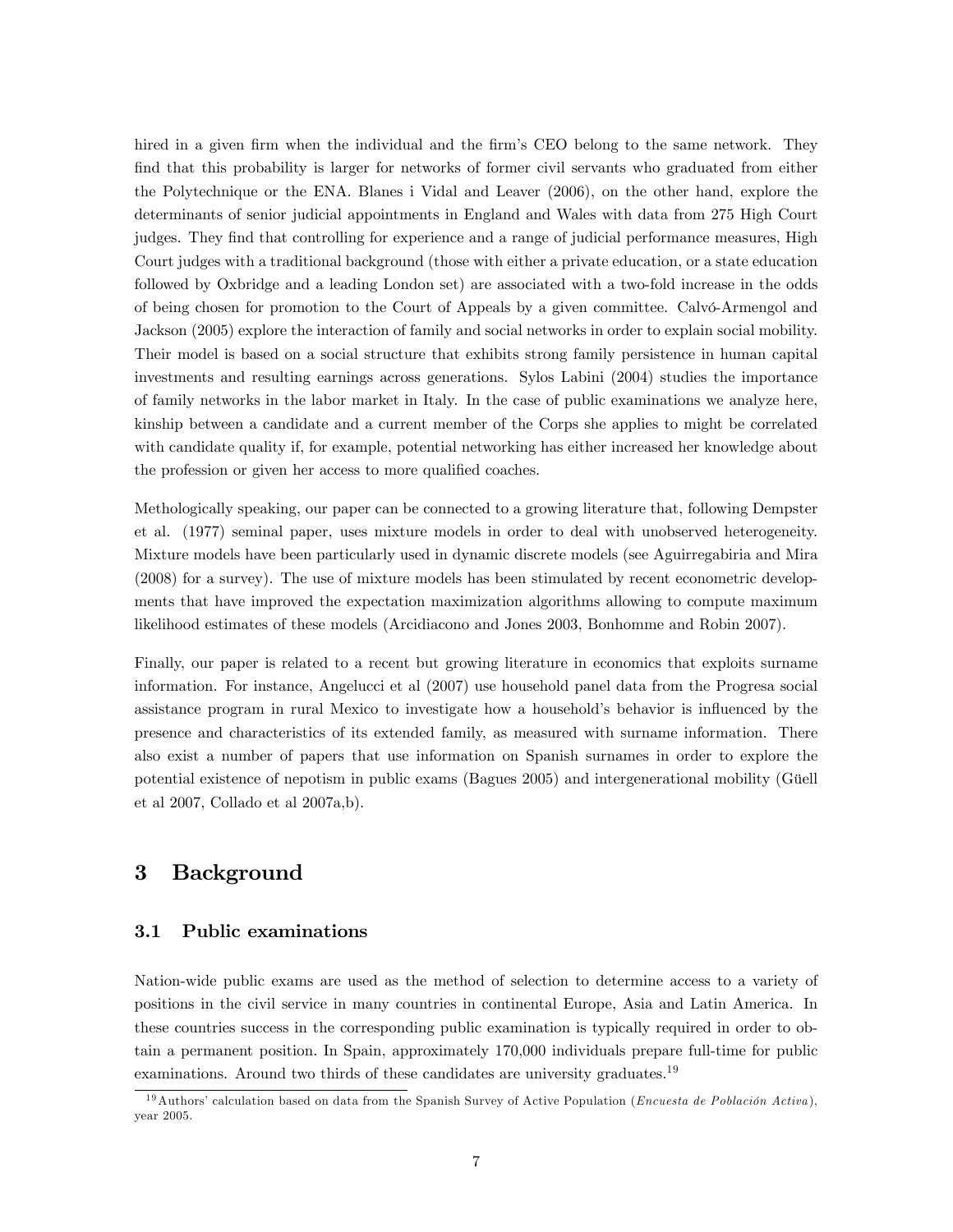Public examinations are usually justified in the need for civil servants to master, not only general knowledge, but also very specific knowledge about, first, the State and the Public Administration, and second, the functioning of the particular Corps that candidates are applying for. In addition, public examinations are sometimes described as a system of recruiting which is open to anyone with the appropiate educational credentials and where, therefore, there is less room for discrimination (Mora and Ruiz-Castillo  $2004$ ) or as a "competitive system that allows to recruit the best candidates" (Parada 2000). <sup>20</sup>

#### 3.2 Characteristics of the exams

In this paper we use information on the eleven main Corps of the Spanish top civil service. These Corps are ruled by different Ministries: the Ministry of Public Administration (civil administrators, information systems specialists), the Ministry of Justice (court secretaries, notaries, prosecutors, registrars, state lawyers), the Ministry of Finance (state economists, tax inspectors), the Ministry of Foreign Affairs (diplomats), and the General Council of Judicial Power (judges). Civil servants in all these positions earn salaries that are fixed by law and very similar across Corps.<sup>21</sup>

The exams to all of these positions are called "type  $A$ " exams and are held every one or two years. Applicants must hold a BA degree or an equivalent degree, but there is some variability in the fields required by different Corps:<sup>22</sup> candidates to judicial exams must have a law degree, while candidates to state economist and tax inspector positions must have an economics degree. Candidates to civil administrator, diplomat and information systems specialist positions must have at least a BA degree.

In Table 1 we present information on the characteristics of the exams we study. Exams are composed of several qualifying stages; in each stage candidates are evaluated on a set of topics. For most of the tests in these exams (oral and written), candidates are expected to memorize thousands of pages of law articles and then regurgitate them during the examination. A random lottery decides which topics a candidate must answer. Some examinations include a practical stage, often in written format; however even in the latter cases the evaluation is not anonymous because the written test must be read by the candidate in front of the committee.<sup>23</sup>

In a few cases, some anonymous tests in the form of preliminary multiple choice tests have been used (Table 1). In particular, a preliminary qualifying multiple choice test is used in the exam to the information systems Corps, in the judge and prosecutor exam (since 2003), and in the court secretary

 $^{20}$  Spanish writer Paco Umbral ironically also argues in favor of public examinations on the grounds that "thanks to" traditional public examinations, courtship used to last for longer and families were established later in life. That way, families had less time to pray united and remain united until death did them part due to a heart attack" (El País, February 11, 1978).

 $2<sup>1</sup>$  The case of notaries is slightly different. The prices of services provided by notaries are fixed by law, but their total income depends on how many documents they sell.

 $^{22}$ Ley 30/1984 de Reforma de la Función Pública (August 2, 1984).

<sup>&</sup>lt;sup>23</sup>In the exams analyzed here, there is at least one written test in all of the exams except for the judge and prosecutor and court secretary exams. During a written test, a candidate was first given several hours to write her answers, and was then required to read them in front of the committee. During the reading stage, a public clerk kept a copy of the original test to make sure that the candidate would not change the written version while reading it.

The only exception to this rule is the first and second exams to tax inspector.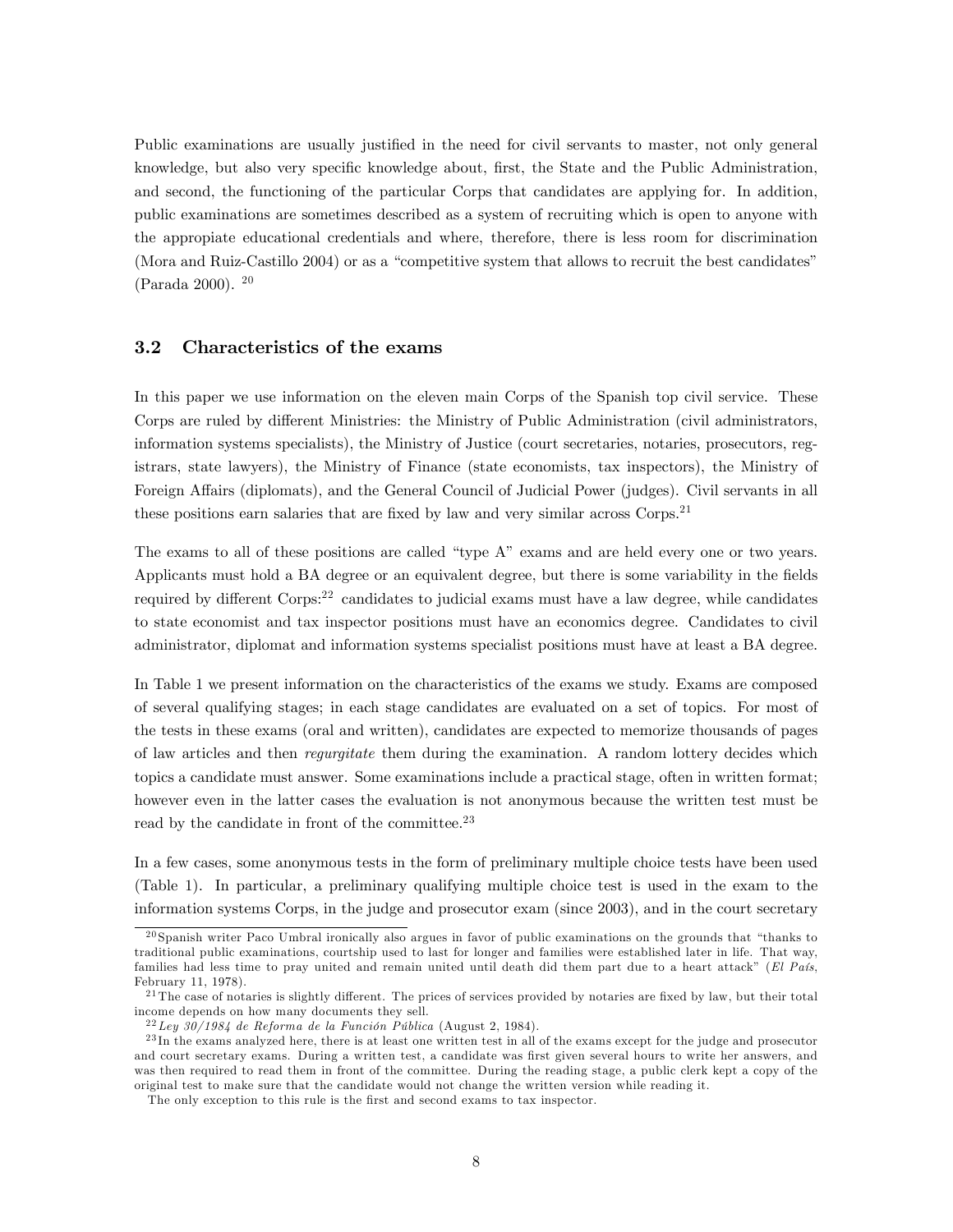exam (since 2006). In contrast, there used to be a multiple choice test in the diplomat examination but has not been included since 2004.

Exams also differ in the amount of material covered. We measure the difficulty or length of preparation with the number of topics that applicants have to prepare (Table 1). The exam with the highest number of topics, 485, is the state lawyer exam. Similarly, the notary and the registrar exams have close to 400 topics as due material. In contrast, the information systems exam is the one with the least material (120 topics), followed by the exams to civil administrator positions (160) and state economist positions (180). Given that the structure of the exams is in many ways similar across exams, the number of topics can be a good measure of exam difficulty.

#### 3.3 Committee composition

Committees are formed by between seven and ten members. The number of members is the same for every committee within a given exam but can vary slightly over time or across positions. Members are appointed according to rules specifying their Corps of origin and their qualification. Each committee is composed of, first, members of the Corps that offers the position in question; second, members of some other, related Corps of the Administration (e.g. notaries sit in the committees for registrar positions and viceversa, civil administrators sit in committees for information systems positions); Önally, external members (e.g., professors, private sector lawyers). Members of the Corps that organizes the exam never make up more than half of the committee. Detailed information regarding the rules on committee composition of each exam are displayed in Table 2.

While committee members must resign if a candidate with whom they share close family ties is assigned to their committee, it is possible that a candidate is a relative of a Corps member not serving in the candidate's evaluation committee. In this paper we want to consider that, while a Corps member is not sitting in the committee evaluating her relative, one of her colleagues may be.<sup>24</sup>

### 4 Data

In this paper we use surname information in order to estimate kinship between current top civil servants and candidates to becoming top civil servants. For this we use data from top civil servants, from candidates, and from the Spanish population at large.

<sup>&</sup>lt;sup>24</sup> There are two requirements for applicants: first, they must have Spanish citizenship. Second, they must have at least a BA degree. We do not have the list of Spanish graduates, therefore we are jointly estimating the probability that someone is a graduate and is taking the exam (for the former is condition for the latter). We cannot thus rule out that relatives are relatively abundant in these exams because they are more likely to hold a BA degree.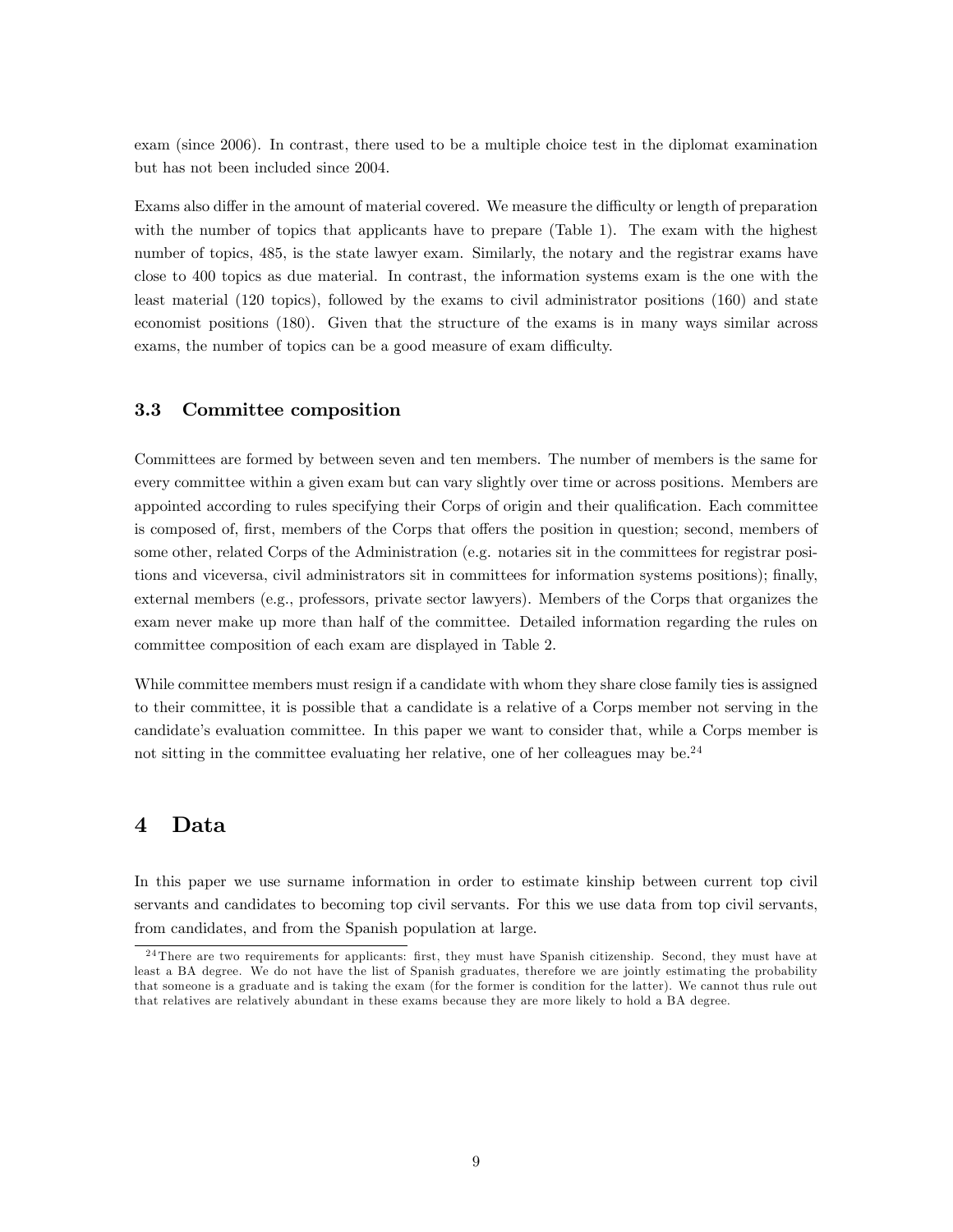### 4.1 Spanish population

We have obtained information about the distribution of surnames in the Spanish population across provinces from the Instituto Nacional de Estadística (henceforth, INE). For the sake of illustration, Figure 1 depicts the distribution of the Spanish population according to the frequency of surnames, where we classify individuals into five groups from lower to higher frequency of their surname in the Spanish population: those with surnames held by (i) between one and 99 individuals, (ii) between 100 and 999 individuals, (iii) between 1000 and 9999 individuals, (iv) between 10000 and 999999, (v) at least one million people.

About 6% of individuals are in the group of very infrequent surnames (fewer than 100 individuals), and about 12% of individuals hold a surname held by between 100 and 999 people in Spain. Close to 70% of candidates are in the one of the first four groups, meaning that their surnames' can be found in fewer than 100,000 of the Spanish.

### 4.2 Top civil servants

In Table 3 (row one) we display information on the number of civil servants by Corps in 1997. These Corps vary greatly in terms of size: some Corps are very large and thus offer many positions, while others are relatively small. The judge and prosecutor Corps constitute two different Corps, but the exam to judge and prosecutor positions has been the same for both types of positions since 2001, so we consider both Corps together. The two Corps together are relatively large, with over 6000 Corps members. Another Corps that is relatively large is that of court secretaries, with close to 3000 of them. In contrast, there are only about 500 state economists and state lawyers, approximately 700 information systems specialists and diplomats, and about 800 registrars. In the middle of the spectrum, there exist about 1500 civil administrators, 2000 notaries, and about 2500 tax inspectors.<sup>25</sup>

The information about Corps members includes their surnames and firstnames. In Spain it is practically always possible to tell a person's gender by their firstname, hence we have information on the gender of civil servants. We also have information on their date of birth.

### 4.3 Candidates

Our database contains information on approximately 85,000 candidates who applied to positions in one of the Corps listed above within the last ten years.<sup>26</sup> Availability according to exam is shown in Table 4.

Lists of candidates are publicly available from the respective Ministries and provide us with information about candidates. First, their firstname. In Spain, it is practically always possible to tell a person's

<sup>&</sup>lt;sup>25</sup> The total number of Corps members has been calculated using the rankings from the year before the first exam for which data are available.

<sup>&</sup>lt;sup>26</sup> The judge and prosecutor exams were separate until the year 2001 (and thus we effectively have data on ten exams). Since then there has been a unique exam covering both judge and prosecutor positions.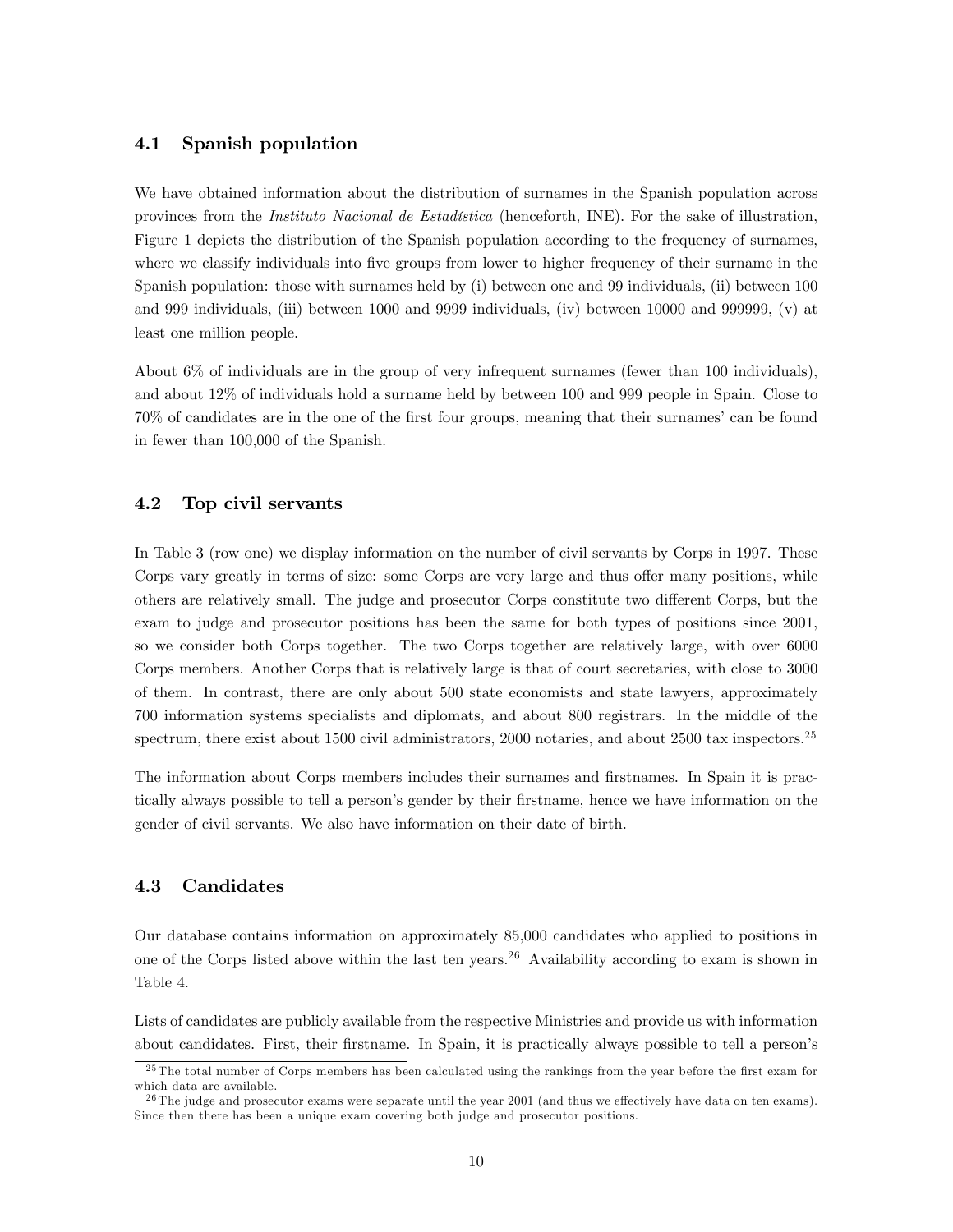gender by their firstname, so we have information on the gender of candidates. Second, their surnames. The Spanish use two surnames: the first is inherited from the father's paternal lineage, and the second from the mother's paternal lineage. Both surnames are published in the lists. Since we have information on the full names of members of the Corps at the time of the exam, we can check if they are connected to candidates through their surnames. Additionally, we can track candidates over time and so have a measure of their experience.

Figure 1 also displays the distribution of candidates in our sample. About 40% of them share a surname with fewer than 10,000 people. In particular, about 6% of individuals are in the group of very infrequent surnames (fewer than 100 individuals), and about 12% of individuals hold a surname held by between 100 and 999 people in Spain.

Table 5 shows other descriptive statistics for candidates. Men are, on average, 35% of all candidates. The probability of success in these exams is low, typically about 5% per year, and failing candidates tend to retake the exam. Almost 30% of candidates in public examinations are taking the exam for the first time, and about half of the candidates are taking the exam for at least the third time, the figure is over a third for those taking it at least for the fourth time. For registrar and notary candidates, for whom the exam is every two years, this means at least eight years of preparation.

# 5 Empirical analysis

Our empirical analysis is structured as follows. First we exploit surname information to estimate the probability that, conditional on her surname, a candidate to a public examination is a relative of a top civil servant. In order to do this we estimate a two-component linear mixture model, where relatives are one component and nonrelatives are the other component. Once we have estimated the probability that candidates are relatives, we check whether candidates who are more likely to be relatives are more likely to apply. Relatedly, we investigate which exams are relatives disproportionally applying to: what are their characteristics? Then we estimate whether relatives are more likely to pass an exam.

### 5.1 Kinship

Candidates to top civil service positions do not report whether they have close relatives among top civil servants. For this reason, in this section we propose a methodology that, exploiting surname information, calculates a measure of kinship, or more exactly, of the probability that the candidate's father/mother or aunt/uncle belongs to the top civil service. Our strategy relies on infrequent surnames. A crude application of the general idea was already applied by Bagues (2005), who exploits the fact that hyphenated double-barrelled surnames are very infrequent in Spain in order to identify potential kinship between two individuals. Indeed, and as pointed out by Güell et al (2007), surnames provide information about kinship because their distribution tends to be very skewed, and thus a large percentage of the population is bound to have an infrequent surname. As shown by Figure 1,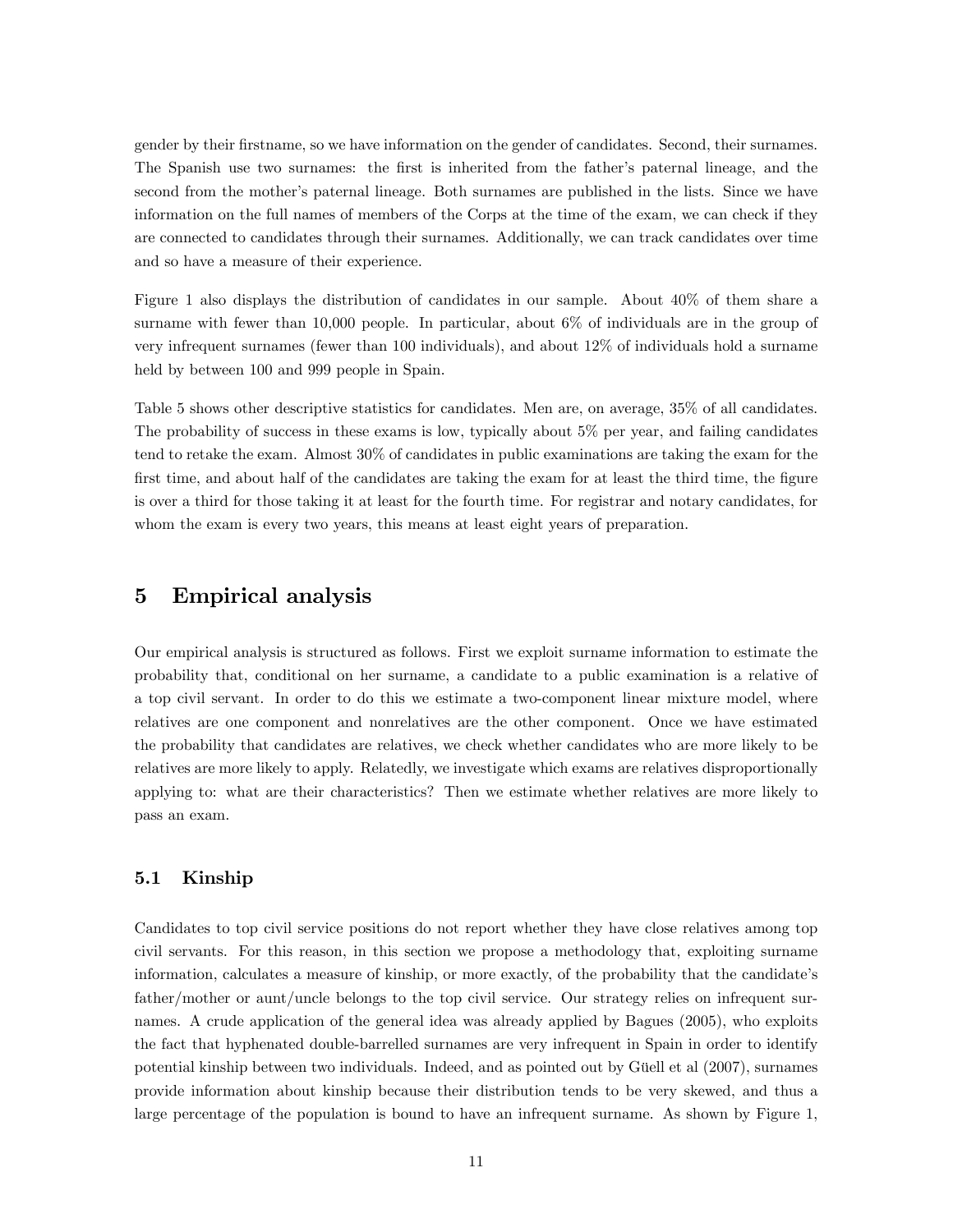over 40% of the Spanish population share a surname with fewer than 10,000 other people. Relatively infrequent surnames make it possible to identify potential kinship.

Given the potential self-selection of relatives into applicants, the solution to this problem is nontrivial. For the sake of illustration, if we randomly meet with an individual named Bagues, there is only 1/400 possibilities that he is the brother of Manuel Bagues (Manuel Bagues only has one sibling, while there are about 400 Bagues in the world). However, if we find an individual named Bagues among the list of applicants to, let's say, lecturing positions at Universidad Carlos III, the probability that the applicant is Manuel Bagues's brother is probably larger.

#### 5.1.1 A linear mixture model

Our problem can be summarized as follows. We observe a list of candidates (characterized by their surnames). Suppose that we also observe the populations out of which the sample of candidates was drawn, that is, that we observe both the list of relatives in the population, and the list of nonrelatives. That is, for every surname s we can observe  $x_s^e$ , i.e., how many people with this surname took exam e, as well as how many people in the population with that surname belong to the set of relatives of top civil servants,  $n_s^R$ , and how many people belong to the set of nonrelatives [of top civil servants],  $n_s^N$  .

Let us first assume that the number of individuals with surname  $s$  in group m taking exam  $e$  follows a binomial distribution,  $X^{\dagger}B(n_s^m, \lambda_s^{m,e})$ , where  $m \in \{R, \overline{R}\}, R$  denotes relatives and  $\overline{R}$  denotes nonrelatives, and  $\lambda_s^{m,e}$  is the probability that a candidate in group m takes exam e. For example, let us consider the surname Bagues. We assume that the number of candidates with surname Bagues and with a close relative being a civil servant follows a binomial distribution defined by the following parameters: the number of Bagues who have a top civil servant relative, and the probability that a Bagues relative takes the registrar exam.<sup>27</sup> The same applies for the distribution of applicants that have no relative who is a top civil servant and whose surname is Bagues.

Our first identification assumption is that the probability of taking the exam within each group is surname independent:

$$
\forall s, \ \lambda_s^{m,e} = \lambda^{m,e}, \text{ where } m \in \{R, \overline{R}\}\
$$

In other words, we are assuming that the probability that a candidate in group  $m$  takes exam  $e$  is the same for all candidates in that group, regardless of their particular surnames. In terms of our example, if there are two Corps members, one Fernandez and one Bagues, we assume that the probability that a relative of Fernandez takes the registrar exam is the same as the probability that a relative of Bagues takes the registrar exam.

$$
\Pr(X = x_s) = \binom{n_s^m}{x_s} \left(\lambda_s^{m,e}\right)^{x_s} \left(1 - \lambda_s^{m,e}\right)^{\left(n_s^m - x_s\right)}
$$

<sup>&</sup>lt;sup>27</sup>If there are  $n_s^m$  individuals in component m with surname s, the probability that exactly x of them take exam e is given by the following probability mass function: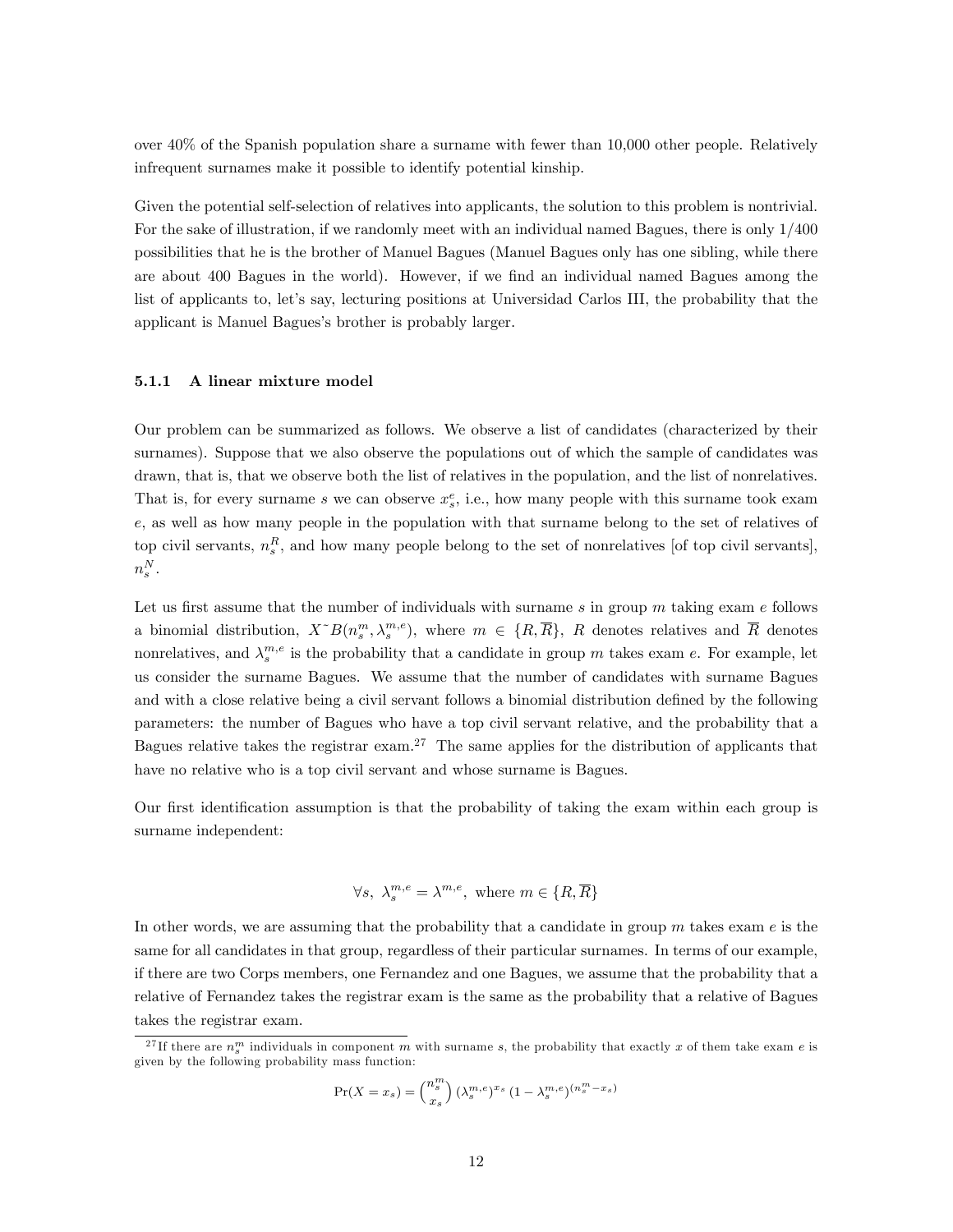Next we want to model the likehood of applying for positions in top civil service. Our model needs to consider that applicants can be split into two groups: relatives of current members, and nonrelatives. That is, if our candidate list includes candidates named Bagues, we want to know how likely it is that these candidates are relatives of Bagues; in other words, if there are Bagues candidates in our list, we would like to know how many of them are relatives, and how many of them are nonrelatives. This amounts to specifying a two-component mixture model, where one component is relatives, and the other component is nonrelatives. Furthermore we are going to specify a mixture model of linear form. Assuming a linear model means assuming that the probability that a Bagues who is a relative applies for a position is independent from the probability that a Bagues who is not a relative applies for a position. While a nonlinear form could also be used, the computational difficulties associated with this strategy deter us at this point from using it.

The set of candidates taking exam e who share a common surname s can be therefore characterized by the following two-component linear mixture model:

$$
p(x_s^e|\Theta) = \alpha_R B(x_s|n_s^R, \lambda^{R,e}) + (1 - \alpha_R)B(x_s|n_s^{\overline{R}}, \lambda^{\overline{R},e})
$$
\n(1)

where  $\alpha_R$  is our mixing coefficient,  $x_s$  is the number of times that we observe a given surname (for instance, Bagues) in our candidate list.

If  $n_s^R$  and  $n_s^{\overline{R}}$  are observable, the particular parameter matrix to be estimated is  $\Theta = (\alpha_R; \lambda^R, \lambda^R)$ .

Using maximum likelihood estimation it is possible to find the values for these parameters that maximize the likelihood of observing our data. However, given the difficulty to directly estimate the parameters following standard optimization procedures, mixtures models are typically estimated using expectation-maximization (EM) algorithm, which is an iterative process with two stages.<sup>28</sup> First, the expectation stage allows to calculate, for some guess of the true values of the parameters  $[\Theta^g]$ , the posterior probability that a given individual belongs to a certain group. In particular, it follows from Bayes' theorem that  $p(R|x_s, n_s^R, n_s^R, \Theta^g)$  and  $p(\overline{R}|x_s, n_s^R, n_s^R, \Theta^g)$ , the probability that a candidate is a relative and a nonrelative respectively, given her surname and our guess for the parameter vector, are calculated as:

$$
p(R|x_s, n_s^R, n_s^{\overline{R}}, \Theta^g) = \begin{cases} 0 \text{ whenever } n_s^R = 0 \text{ and } x_s > 0\\ \frac{\alpha_R B(x_s | n_s^R, \lambda^{R^g})}{\alpha_R B(x_s | n_s^R, \lambda^{R^g}) + (1 - \alpha_R)B(x_s | n_s^{\overline{R}}, \lambda^{\overline{R}^g})} \text{ otherwise} \end{cases} (2)
$$
  

$$
p(\overline{R}|x_s, n_s^R, n_s^{\overline{R}}, \Theta^g) = \begin{cases} 0 \text{ whenever } n_s^{\overline{R}} = 0 \text{ and } x_s > 0\\ \frac{(1 - \alpha_R)B(x_s | n_s^{\overline{R}}, \lambda^{\overline{R}^g})}{(1 - \alpha_R)B(x_s | n_s^{\overline{R}}, \lambda^{\overline{R}^g}) + \alpha_R B(x_s | n_s^R, \lambda^{R^g})} \text{ otherwise} \end{cases}
$$

Second, in the maximization stage, using these posterior probabilities we can calculate the values of the parameters that maximize the probability of observing the data. In particular, using equation (2) it follows that if one maximizes the sample log-likelihood,  $L(\Theta) \equiv \sum_{s \in S} \ln(\alpha_R B(x_s|n_s^R, \lambda^R) + (1 - \sum_{s \in S} \ln(\alpha_s n_s^R - \lambda^R))$ 

 $28$ Dempster et al (1977), Redner and Walker (1984), Bilmes (1998).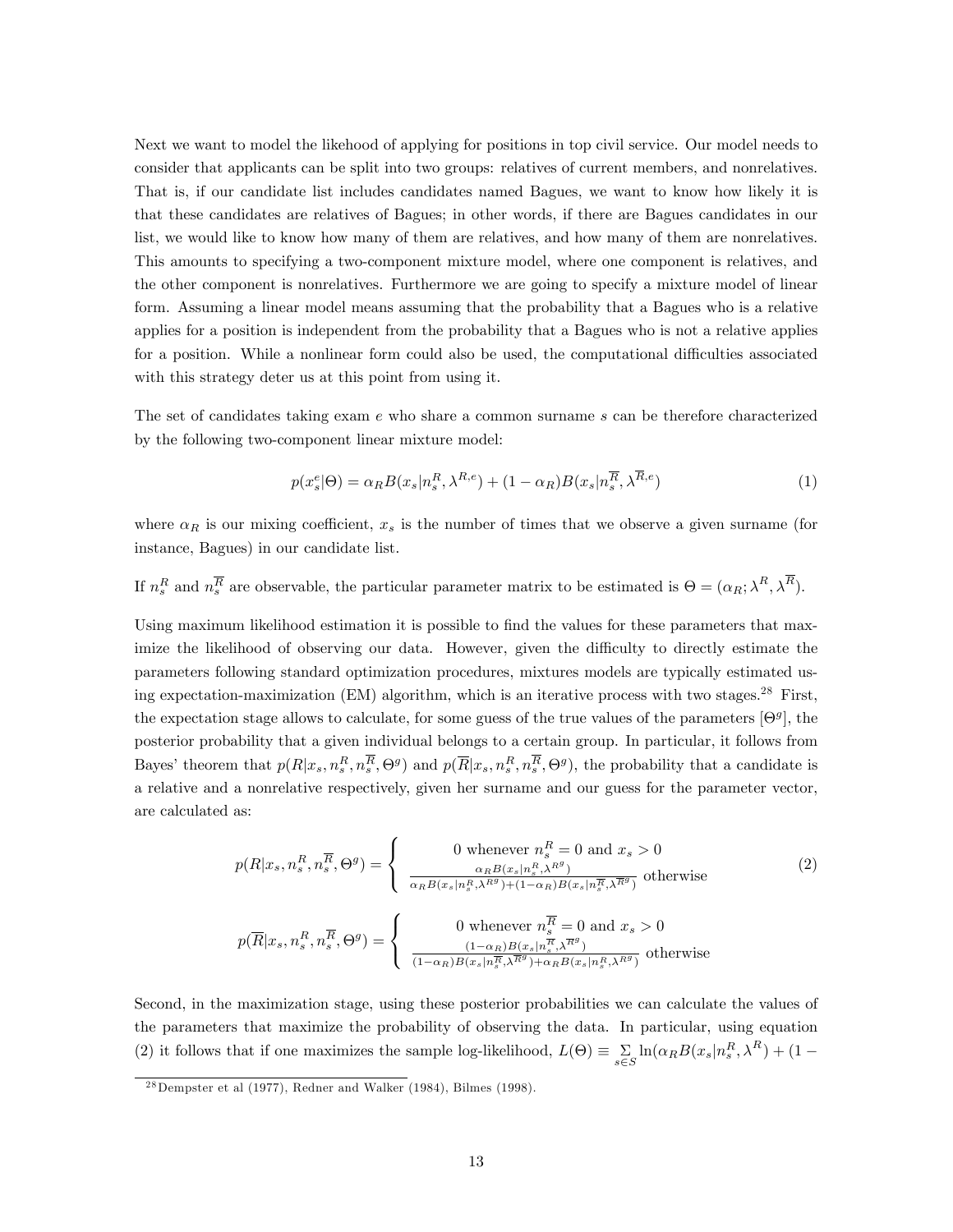$(\alpha_R)B(x_s|n_s^{\overline{R}},\lambda^R)$ , the maximum likelihood estimate of  $\alpha_R$  is given by  $2^9$ 

$$
\alpha_R = \frac{1}{N_s} \sum_{s \in S} p(R | x_s, n_s^R, \Theta^g)
$$
\n(3)

so that

$$
\lambda^{R} = \frac{\sum_{s \in S} x_{s} \cdot p(R|x_{s}, n_{s}^{R}, n_{s}^{\overline{R}}, \Theta^{g})}{\sum_{s \in S} n_{s}^{R} \cdot p(R|x_{s}, n_{s}^{R}, n_{s}^{\overline{R}}, \Theta^{g})} \text{ and } \lambda^{\overline{R}} = \frac{\sum_{s \in S} x_{s} \cdot p(\overline{R}|x_{s}, n_{s}^{R}, n_{s}^{\overline{R}}, \Theta^{g})}{\sum_{s \in S} n_{s}^{\overline{R}} \cdot p(\overline{R}|x_{s}, n_{s}^{R}, n_{s}^{\overline{R}}, \Theta^{g})}
$$
(4)

where  $N_s$  is the number of surnames.

#### 5.1.2 Degree of kinship

Equation (2) defines the general expression for our measure of kinship. In order to derive this, and as explained above, three pieces of information are needed: (1) the number of candidates with a certain surname, which we readily observe,  $(2)$  the number of Corps members' relatives with a certain surname in the population, and (3) the number of individuals in the population with a certain surname and no relatives in the Corps. Here we explain how we construct lists (2) and (3) in order to estimate equation (2).

First of all we define the set of potential candidates. We do not know the percentage of the population holding an undergraduate degree, so we take as the population of potential candidates the whole Spanish population which, according to their age, could potentially apply for the position. Applicants typically start applying shortly after they graduate from university, when they are around 25 years old. Using census demographic information from INE we know that around 16% of the Spanish population now was 25 at some point during the period we consider. That is, if there are around 400 people nowadays whose surname is Bagues, one would expect that around 67 of them were 25 at some point between 1997 and 2007.

Then, for every surname, we must determine how many relatives of current Corps members exist within the potential population of candidates. For the purpose of investigating the existence of a state nobility in top civil service, there could exist a number of possible definitions of kinship that could be considered. A restrictive one would be only children.<sup>30</sup> Here, since we observe both paternal and maternal surnames and given their potential importance for family ties, we consider not only children but also nephews and nieces.<sup>31</sup>

We identify relatives and nonrelatives by comparing candidates' surnames with those of Corps mem-

 $^{29}$ Bilmes (1998), p.7.

 $30$  Countries where only one (mostly the paternal) surname is used, such definition would be the only operative one—identifying nephews and nieces requires information on the maternal surname.

Given that the Spanish use both the paternal and the maternal surname, we have information on potential children, nephews and nieces of female Corps members, and potential nephews and nieces of male Corps members. Additionally, since women do not change surnames at the time of marriage, we do not have the problem of candidates who take their husbands' names.

 $31$ Ethymologically the word nepotism actually originates from *nepotes*, Latin for nephew. The origin has been attributed to the fact that, in the middle ages, bishops were sometimes accused of favoring their nephews.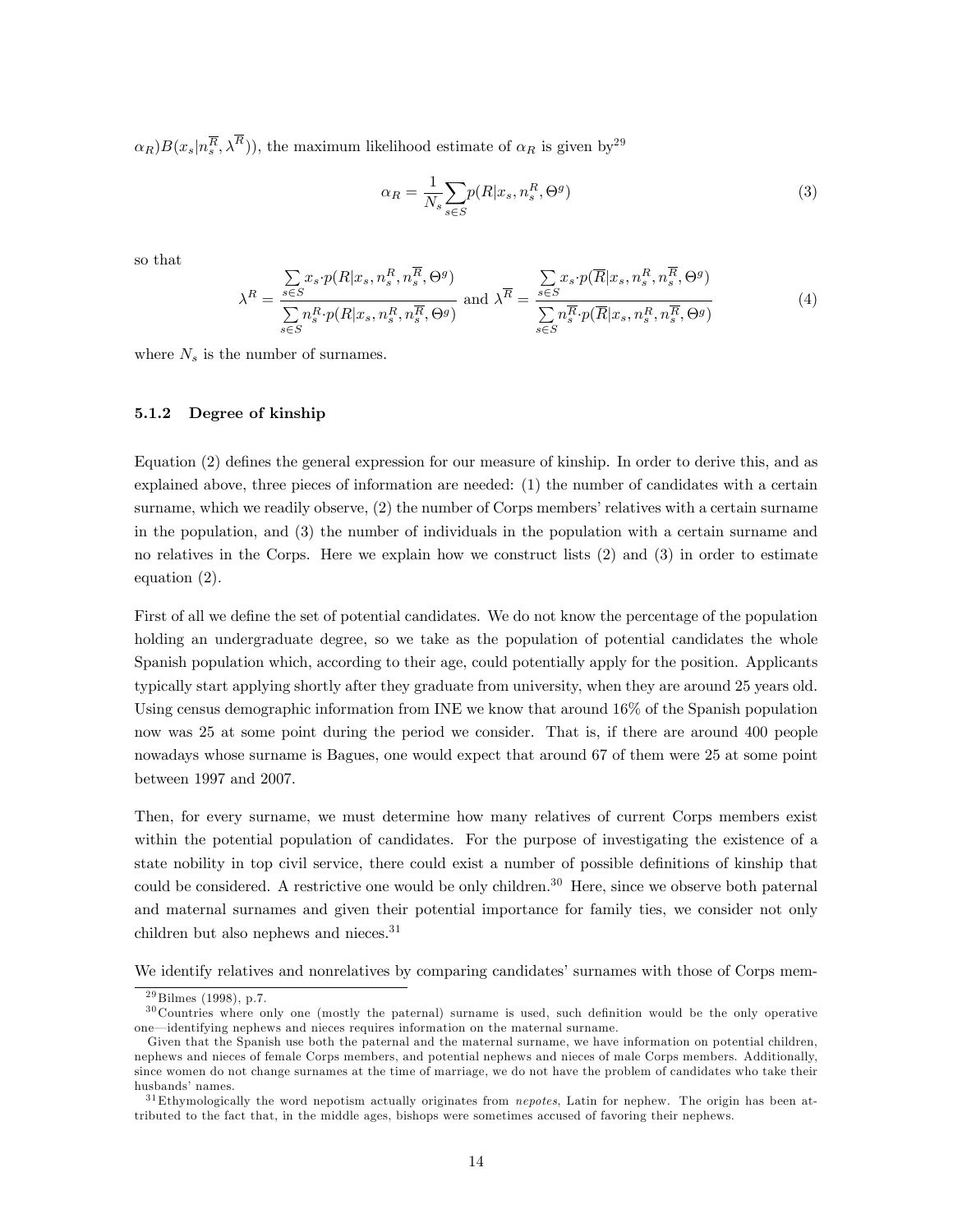bers. As explained before, the Spanish use two surnames: the first is inherited from the father's paternal lineage, and the second from the motherís paternal lineage. That means that male Corps members' children will inherit their fathers' surname as first surname, while female Corps members' children will inherit their mothers' surname as second surname.

As shown in Figures 2 in 3, we can calculate a measure of kinship by comparing the surnames of male and female Corps members respectively and the surnames of candidates. Using census demographic information from INE, we calculate that, at the time candidates in our database were born, the average number of children per couple was three (see the Appendix for derivations using demographic information with the cohorts of interest). Given this, in expected terms, each male Corps member has three children and three nephews or nieces who share his paternal surname, and each female Corps member has three nephews or nieces who share her paternal surname. Therefore, on the one hand, for every male Corps member we should expect to find six relatives with his paternal surname, and for every female Corps member we should expect to find three relatives with her paternal surname. On the other hand, for every male Corps member there are three nephews or nieces whose maternal surname is the same as the Corps member's paternal surname, and for every female Corps member there are three children and three nephews or nieces whose maternal surname coincides with the Corps member's paternal surname. Based on this, we can estimate the number of candidates' close relatives in Corps.

However, based on their age, not all current Corps members might be close relatives of candidates in our database. Given that our candidates took the exam within the last ten years, and that candidates could be as young as 23 years of age but are usually not much older than 30 (Bagues 2005, Bagues and Esteve-Volart  $2007b$ ,<sup>32</sup> we can restrict Corps members in our analysis to those born before 1960.<sup>33</sup>

In Table 3 we show the number of Corps members (first row), the number of Corps members who were born before 1960 (and thus are relevant to our analysis) (second row), and the number of male Corps members born before 1960 (third row). The numbers vary by Corps, state economists being the smallest Corps, court secretaries being the largest Corps. In aggregate terms (first column), about two thirds of the current Corps members were born before 1960 and thus are potential relatives of candidates in our database. The set of female Corps members older than 40 years of age is very small, as women were banned by law from holding positions in the Public Administration, and it was not until the advent of democracy in the late 1970s that females irrupted into the these positions in significant numbers.<sup>34</sup> In general the share of women amongst Corps members born before 1960 is very low, however this varies greatly, ranging between 1.5% (state lawyer) and 45% (court secretary).

Next we construct (2) and (3) using three pieces of information: the distribution of surnames across Corps members for every Corps, the distribution of surnames in the Spanish population, and the

 $32$  For most of the exams in our database, a BA in either law or economics is required. Youngest graduates are 22 years of age, and it would take at least one year to prepare for an exam.

<sup>&</sup>lt;sup>33</sup> While it is theoretically possible that a candidate is a sibling of a Corps member, the age gap makes this unlikely. It is also possible that some Corps members born before 1960 have had a grandchild applying for positions between 1997 and 2007. In particular, a Corps member born, say, in 1936 would be 70 in 2006 and thus could have a 23-year-old grandchild who is taking an exam in 2006, but that would require all generations involved to have children very early in their life. Therefore it is unlikely that our measure of kinship captures many grandchildren.

 $34$  Ley de Funcionarios Civiles del Estado, Decreto 315/1964.

Bagues and Esteve-Volart (2007a).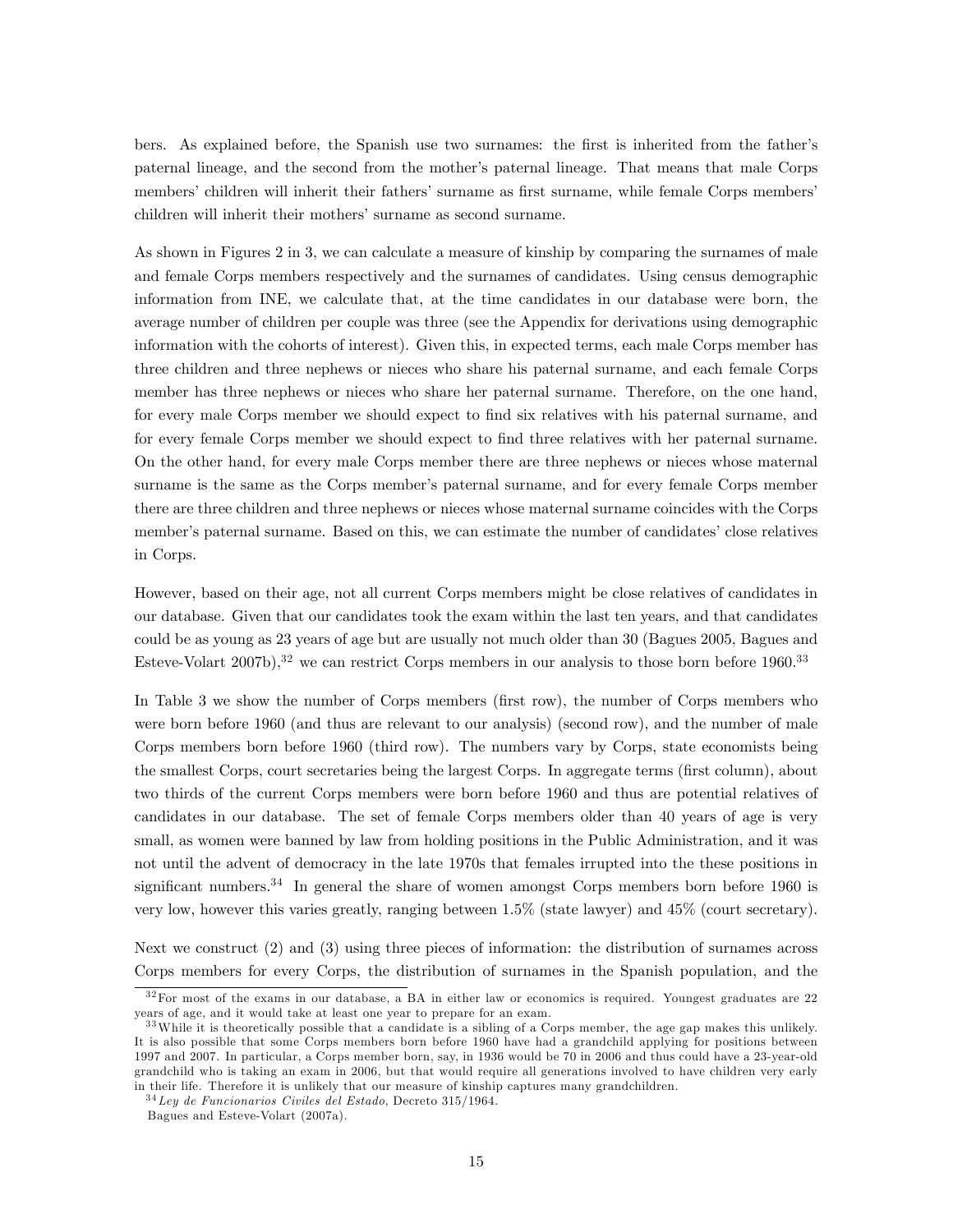Spanish population by age.

First we create two variables that capture coincidence of surnames between candidates and Corps members of the ages of interest.

The first variable,  $\text{sumname}(1, 1)$ , is the probability that a candidate is the relative of a Corps member and both have the same paternal surname. In this calculation we use as inputs  $n<sup>R</sup>$  and  $n<sup>R</sup>$  which are in this case as follows. We calculate  $n<sup>R</sup>$  as the number of male Corps members who are old enough to have children who might have applied to positions during our period, multiplied by six (three children of his own, plus three nephews or nieces on his brotherís side), plus the number of female Corps members who are old enough to have children who might have applied to positions during our period multiplied by three (three nephews or nieces on her brother's side). The number of Corps members' nonrelatives,  $n^R$ , is then calculated as the difference between the total population who could have been candidates those years according to their age, and the number of relatives,  $n<sup>R</sup>$ . Given our calculations for the number of relatives and nonrelatives,  $\textit{surname}(1,1)$  can then be found along the lines in equation (2).

The second variable,  $sumname(2, 1)$ , is the probability that a candidate is a relative of a Corps member whose paternal surname coincides with the candidate's maternal surname. Here we calculate  $n<sup>R</sup>$  as the number of male Corps members who are old enough to have children who might have applied to positions during our period, multiplied by three (nephews or nieces via his sister), plus the number of female Corps members who are old enough to have children who might have applied to positions during our period, multiplied by six (three children of her own, plus three nephews or nieces on her sister's side). The number of Corps members' nonrelatives,  $n^R$ , is then calculated as the difference between the total population who could have been candidates those years according to their age, and the number of relatives,  $n<sup>R</sup>$ . Given our calculations for the number of relatives and nonrelatives,  $\text{surname}(2,1)$  can then be found according to equation (2).

Table 6 displays the estimated parameters for our mixture model, and Table 7 displays descriptive statistics for our surname variables.

Kinship measures While the two surname measures defined above are useful for our calculations, we now want to create a unique measure of kinship that captures whether a candidate is a close relative of a Corps member. Therefore from now on we define a measure of kinship that compares the paternal (for surname(1,1)) and maternal (for surname(2,1)) surname of candidates with the paternal surname of Corps members.

We consider three different forms of kinship as follows: (1) kinship<sup>p</sup> compares the paternal and maternal surname of candidates with the paternal surname of Corps members who are in the Corps of the candidate's application;<sup>35</sup> (2)  $kinship^c$  compares the paternal and maternal surname of candidates with the paternal surname of Corps members who are in the same Corps as committee members; (3)

<sup>&</sup>lt;sup>35</sup>In all exams but one, the Corps of application coincided with the committee president's Corps: in the case of the court secretary exam, the committee president must be a judge, not a court secretary itself (see Table A1 for details on committee composition rules).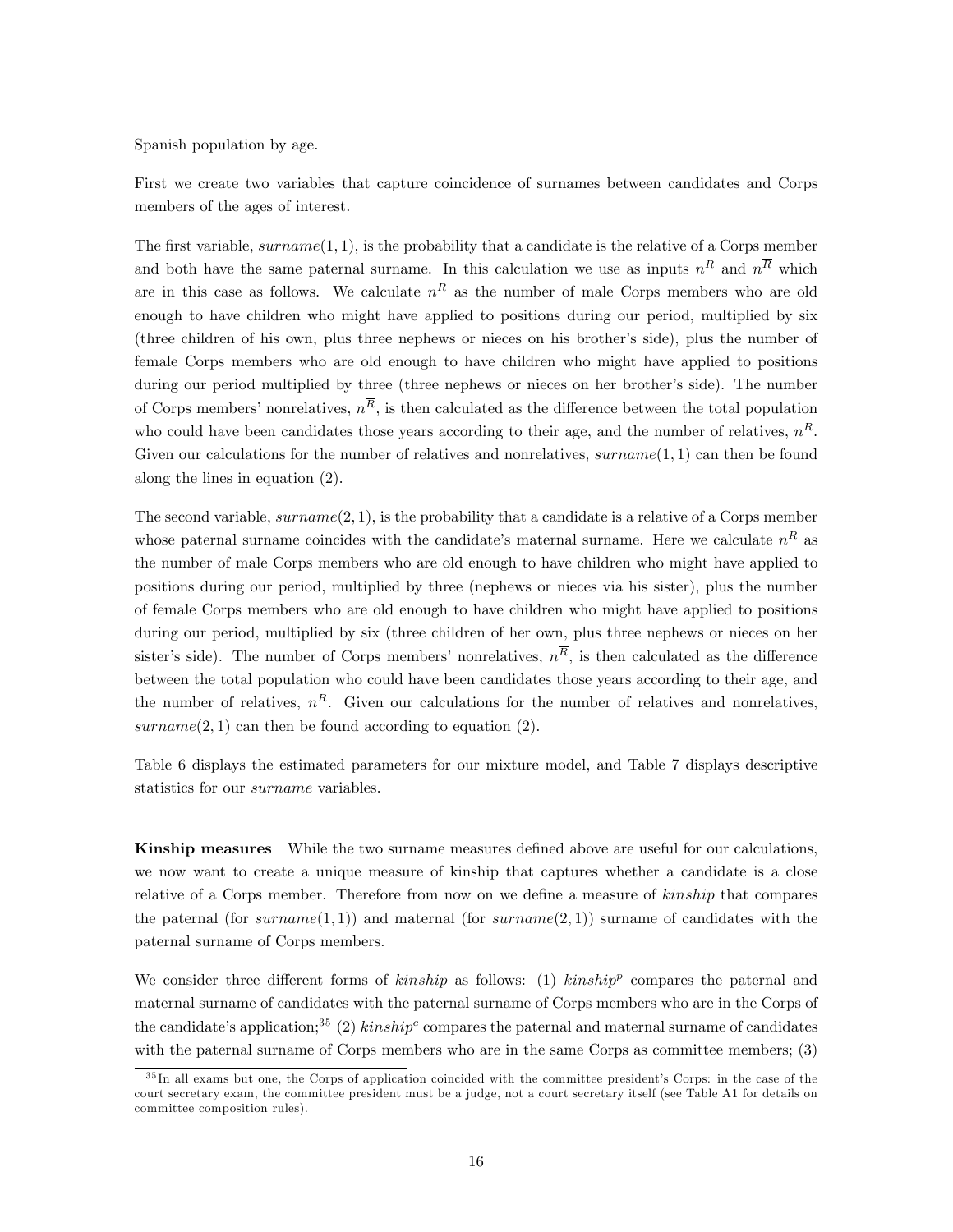$kinship<sup>n</sup>$  compares the paternal and maternal surname of candidates with the paternal surname of Corps members who are in the Corps that are not represented in the committee.

In Table 8 we display descriptive statistics for our kinship measures by Corps. Each panel in the table displays statistics according to type of kinship as described above (with the committee's president Corps  $(A)$ , with another committee member's Corps  $(B)$ , with a member in a Corps not in the committee (C), and a measure that considers any of those types of kinship (D)).

In row one in each panel we display kinship among potential candidates, which we calculate as the set of relatives, divided by the set of potential candidates (those individuals in the Spanish population who were born between 1974 and 1983, that is 7,293,172 individuals).<sup>36</sup> Kinship among potential candidates is typically very low, usually less than 1%, unless we are considering any type of kinship (panel D): there is 1.4% of relatives of Corps members in the Spanish population of the age of interest.

### 5.2 Are relatives more likely to apply?

A state nobility might exist if certain families perpetuate themselves in elite positions. A first step in investigating whether this is the case in top civil service positions is to find out whether members from certain families are more likely to apply for these positions than nonrelatives. Here we would like to ask whether, for instance, close relatives of notaries are more likely to apply for e.g. notary positions.

We estimate the share of relatives among candidates using the kinship measures calculated using the mixture model as described above and present results in the second row of Table 8. Kinship among candidates when considering kinship with a member of the Corps of application is naturally lower than kinship with a member of any of the Corps represented in the committee (panel B), or kinship with a member of a Corps not represented (panel C); all of the three add up to kinship with any Corps member (panel D). On average, 3.2% of candidates are estimated to be relatives of a member in the committee presidentís Corps, 5.9% of candidates are estimated to be relatives of a Corps member whose Corps is in the committee, and 10.3% of candidates are estimated to be relatives of Corps members in other Corps (this makes sense as there are only a few Corps represented in an evaluation committee; for information on committee composition see Table 2). There exists some variabilty across Corps: about 7% of candidates to notary positions are relatives of notaries; but only about 0.6% of candidates to information systems positions are relatives of information systems Corps members (panel A). Over 16% of applicants to state lawyer and registrar positions are relatives of Corps members represented in their committees, while only 0.3% of candidates to judge and prosecutor positions are (panel B). The share of relatives with any Corps member among candidates (panel D) shows great variability: about 36% of candidates to state economist and state lawyer positions are relatives of some Corps member; this number is about 2.5% for candidates to court secretary and judge and prosecutor positions.

In row four in Table 8 we calculate how many more relatives are taking the exam than would be

 $36$  This calculation takes into account those individuals who would have taken their exam for the first time (at 23 years of age).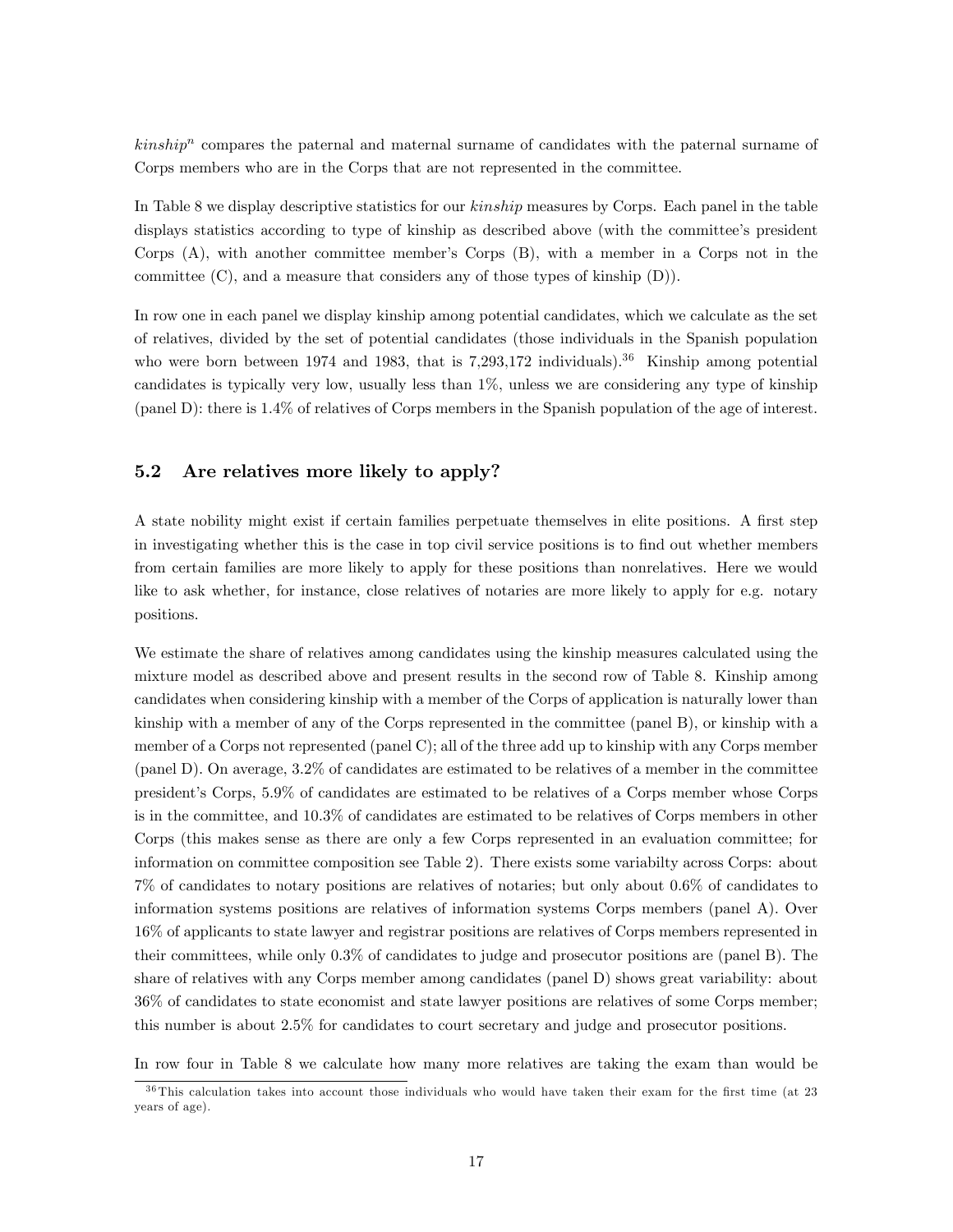expected according to their presence in the population, we call this figure *premium exam*; it is calculated as the share of relatives among candidates (row two) divided by the share of relatives among potential candidates (row one). This Ögure is strikingly high when looking at kinship with the Corps of application (panel A): on average, relatives are taking the exam over 40 times more than we would expect according to their presence in the population—again there is large variability, with this figure ranging from 9.3 for information systems applicants to 131 for state economist applicants. The premium exam according to kinship with Corps members represented in the committee is also high on average (about 24), but lower than with kinship with the Corps of application. The state economist exam displays the highest premium exam for this type of kinship (119); the lowest figures are for the judge and prosecutor, court secretary, and information systems exams, all with less than ten).

In sum, individuals who are relatives of Corps members represented in the committees evaluating them are more likely to be taking an exam than nonrelatives. However, in some exams, like the information systems exam, this difference is relatively low, while in some exams, like the state economist exam, it is very large. We shall exploit this variability later in order to examine which exam characteristics are associated with more relatives among candidates.

#### 5.3 Which exams attract more relatives?

Next we exploit the variability in exam characteristics to investigate the determinants of relatives applying to become civil servants. In particular, the exams that we study here are different in three main respects.

First, some exams contain (or have contained at some point over the period we study here) an anonymous test in one of the stages (this is the case of exams to positions as court secretary, diplomat, information technology, and judge and prosecutor; Table 1). It is possible that relatives are less likely than nonrelatives to apply to exams with anonymous testing. The multiple choice test constitutes the first stage in these exams and thus can be considered a preliminary stage.

Second, some exams contain a practical stage (Table 1). As opposed to the more theoretical tests (oral, multiple choice), these exams are not based on memorizing and regurgigating information, but rather involve another sort of preparation, which relies more on coaching. Indeed, there are many professional coaches preparing candidates to ntary exams, for instance, where one of three stages is a practical case. In that vein, it is possible that relatives have relatively better access to good coaching and therefore are better prepared for practical tests.

Third, exams differ in the amount of material covered. It has been argued that public examinations are a system skewed towards the wealthy because of the length of preparation: candidates to the judge exam must learn by heart about 4,000 pages of legislation. On average it takes four years of full-time study to get a judge position; the figure is eight years for a notary position (Bagues and Esteve-Volart 2007b). Given that top civil servants are relatively well paid, one can expect that relatives might come from better off families and so be more likely to apply for exams that take longer to prepare than nonrelatives. Similarly, if relatives are more confident in their success in harder exams, perhaps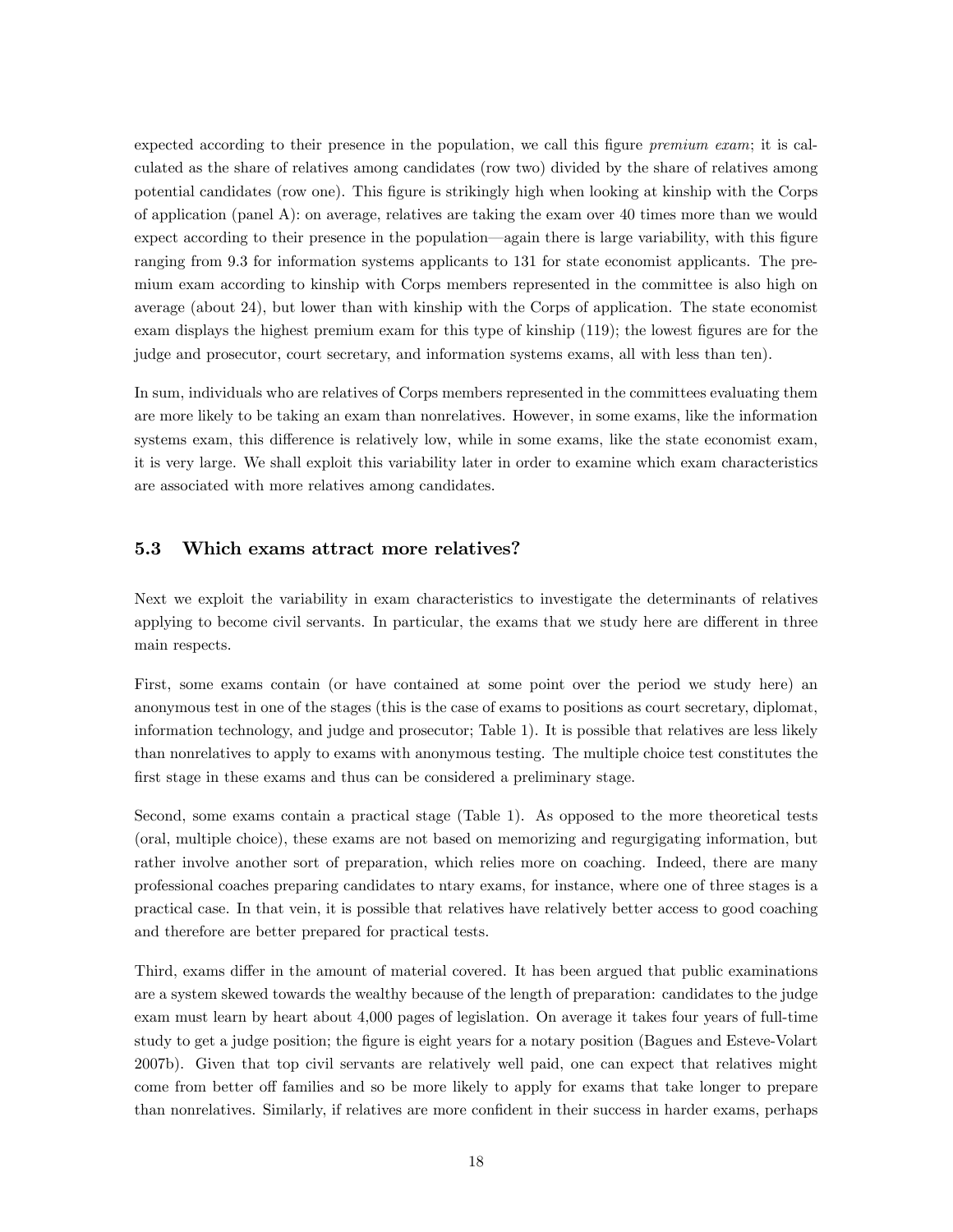because they have better access to coaches or because they are able to do more networking, that could also imply that they are more likely to apply.

Now we use exam-level data in order to explore whether these characteristics have an effect on the share of relatives taking an exam. We run the following regression:

$$
premium\ exam_e = \beta\ anonymous_e + \delta\ practical_e + \lambda\ topics_e + \varepsilon_e \tag{5}
$$

where e denotes an exam (i.e., "public exam for judge positions held in 1995"), premium exam is calculated as the share of relatives among candidates divided by the share of relatives among potential candidates, anonymous is a dummy variable equal to one in the case that exam e contains an anonymous (multiple choice) test, practical is a dummy variable equal to one in the case that exam e contains a practical test, and topics denotes the number of topics in the material for exam e.

We run a different regression for each type of kinship and show results in Table 9. Results are quite similar across the four columns. In general, whether an exam contains a multiple choice tests does not significantly matter for relatives' self selection. However, in all columns we find that relatives tend to apply significantly more to exams that contain a practical stage. Finally, relatives tend to apply significantly more to exams that take longer to prepare, as measured by the number of topics in the material.

#### 5.4 Are relatives more likely to succeed?

In this subsection we want to test the hypothesis that relatives of Corps members are more likely to pass a public examination than nonrelatives. For this we run probit regressions following the specification:

$$
y_{ie} = \alpha_e + \beta \; sumame(1,1)_{ie}^j + \beta \; sumame(2,1)_{ie}^j + \delta \; frequency_i + \varepsilon_{ie}
$$
 (6)

where  $y_{ie}$  equals one if candidate i passed exam e, and zero otherwise and for  $j = \{p, c, n\}.$ 

Table 10 displays results from estimating regression (6). In column (1) we only include kinship calculated with respect to the president's Corps. An increase of one percent in the probability of being a relative increases in about four percent the probability of passing an exam—which is equivalent to  $60\%$  of the predicted probability to pass. This effect is significant at the one percent level for the first variable and at the Öve percent level for the second variable respectively. As expected, candidates whose surnames are more frequent have significantly less chances to pass the exam. In column  $(2)$  we add our two kinship variables with respect to the Corps in the committee; again our president kinship variables are significant but the two committee variables are not. In column  $(3)$ , similarly kinship with respect to other Corps not represented in the committee does not matter.

In Table 11 we present results of running regression (6) for every exam separately, now with a measure of kinship that integrates both  $\text{sumname}(1,1)$  and  $\text{sumname}(2,1)$  as explained before. The effect is estimated to be positive in most exams (except for the court secretary and prosecutor exams), while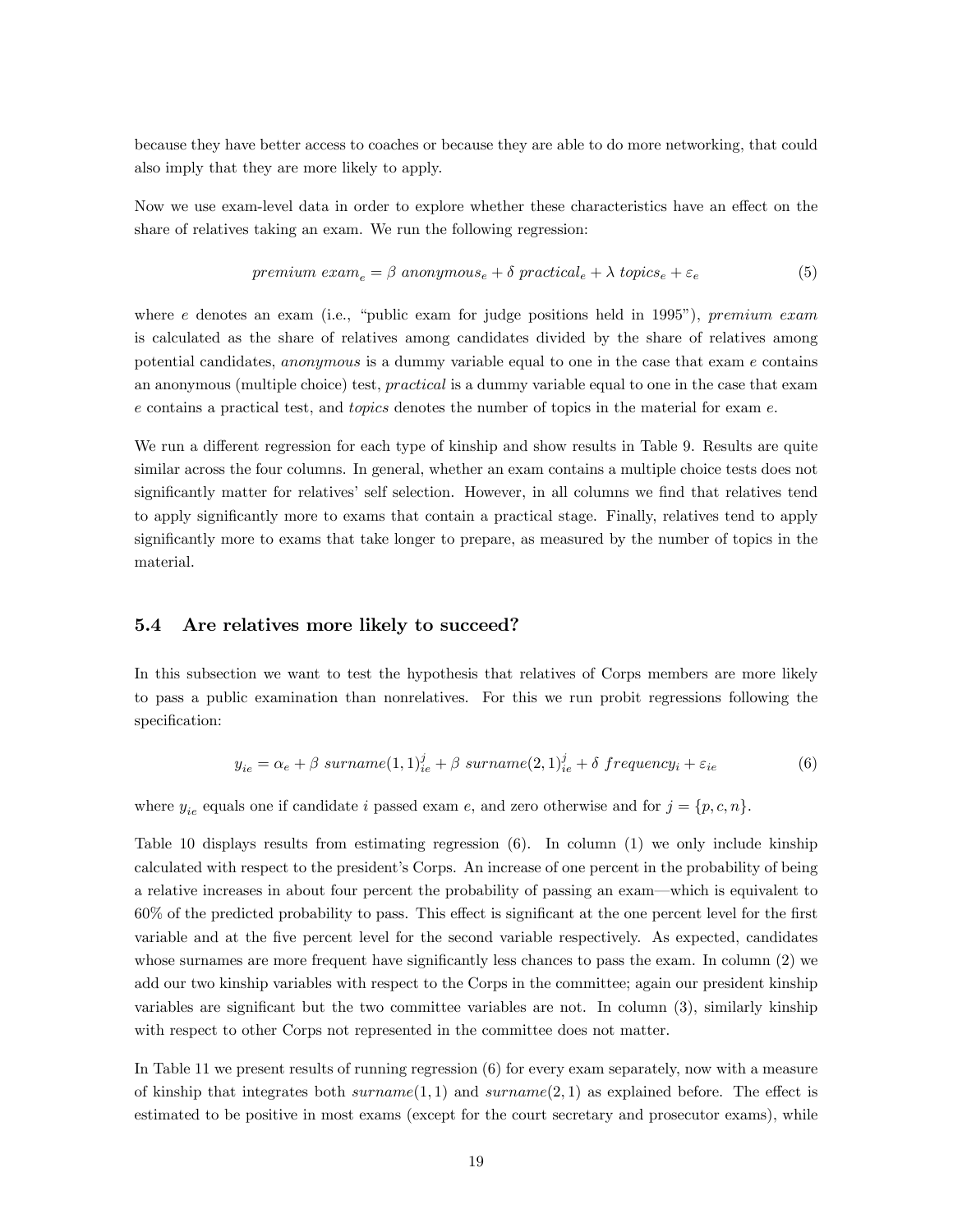relatively large and statistically significant for three of them: the diplomat, judge, and notary exams. In the case of the judge exam, an increase in one percent in the probability to be a relative is associated with an increase in 9% in the probability to pass, that is 180% increase on the predicted probability. While the effect is not much different for most of the exams, the available samples are not big in many cases.

#### 5.4.1 Robustness checks

**Looking at Corps members' maternal surnames** As can be seen from Figures 2 and 3, Corps members do not transfer their maternal surnames, neither female nor male: in the Figure, S2, the Corps members' maternal surname, does not coincide with their children's, nieces's, or nephews's surnames. Thus, candidates whose surname (either paternal or maternal) coincides with Corps membersí maternal surnames do not share a close kinship with them; they could at most be distant cousins. We then create the following measures for robustnes checks:  $\text{surname}(1, 2)$  calculates the probability that the candidate's paternal surname and the Corps member's maternal surname are the same;  $surname(2, 2)$  calculates the analogous measure by looking at candidates' maternal surnames. Therefore we now run:

$$
y_{ie} = \alpha_e + \beta \; surname(1,1)^j_{ie} + \beta \; surname(2,1)^j_{ie} + \beta \; surname(1,2)^j_{ie} + \beta \; surname(2,2)^j_{ie} + \delta \; frequency_i + \varepsilon_{ie}
$$
\n(7)

\nwhere  $y_{ie}$  equals one if candidate  $i$  passed exam  $e$ , and zero otherwise, for  $j = \{p, c, n\}$ .

Results are presented in column (4) in Table 10. As expected, these variables do not matter for passing an exam for any sort of kinship considered.

Other controls In column (5) in Table 10 we include gender and experience controls: whether the candidate has taken the exam once before, twice before, and thrice before. Despite the controls and having only half of the previous sample, the estimated effect of kinship is exactly the same as in column (1). Additionally, male candidates are more likely to pass an exam, and having one or two years of experience increases the probability to pass the exam. This is in line with results in Bagues and Esteve-Volart (2007b).

Uncommon surnames In column (6) in Table 10 we run regression (7) with only uncommon surnames. We include candidates whose surname is shared by less than the median, that is shared by less than approximately 25,000 individuals in Spain. The magnitude of the estimated coefficients for our variables of kinship with respect to the committeeís president is practically the same, but now the standard error for the second estimate is slightly higher so it is not statistically significant anymore.

The bottom line from Table 10 is that the higher the probability that the candidate is a relative of a Corps member, the higher the candidate's chances to pass.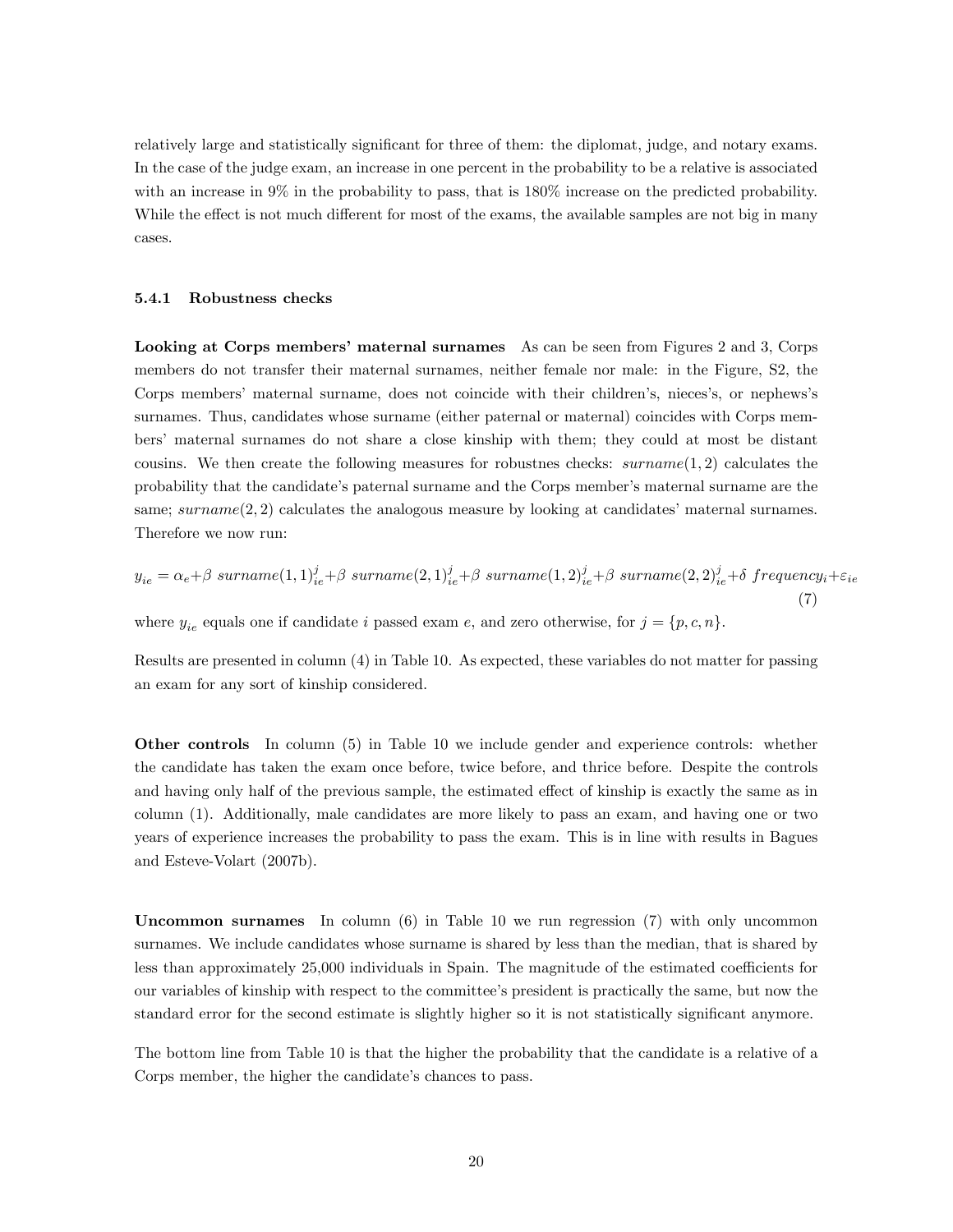#### 5.5 Evidence from multiple choice tests

In Table 10 we have shown that candidates who are close relatives of Corps members have greater chances to succeed than nonrelatives, as proxied by their surname information and controlling for the distribution of surnames in the population. However, those results do not tell us anything about nepotism: perhaps relatives succeed more because they are better qualified. On the one hand, that could be the case if, for instance, relatives receive profession-specific knowledge, either through networking or through access to more qualified coaches for example. On the other hand, perhaps relatives are more likely to pass an exam because they are favored by committees, that is they are positively discriminated. In sum, here we want to explore how relatives perform relative to their multiple choice test, with respect to nonrelatives.

In the spirit of Blank (1991), Goldin and Rouse (1999) and Lavy (2004), we now analyze individual level information from three examinations that include a preliminary multiple choice test (i.e., we are able to exploit blind vs. nonblind evaluation). For this exams, we use the marks obtained by candidates in the multiple choice test as control for candidate quality. In this subsection we exploit the availability of multiple choice test information for the judge and prosecutor exam (years 2003 through 2007), court secretary (2006-2007), and information systems (all years for which we have  $data$ ).<sup>37</sup> In all these examinations, in addition to the two oral tests, a preliminary qualifying multiple choice test is held. The material required for the multiple choice test is contained in the material that is due for the oral stages of the examination; the mark obtained in the multiple choice test can thus be a good measure of candidate quality in the oral stages.<sup>38</sup>

Our strategy here is twofold. First, we analyze whether Corps members' relatives do better in the multiple choice. Second, we investigate whether their multiple choice test scores can explain their higher probability to pass.

#### 5.5.1 Are they better qualified?

In Table 12 we display results from regressing the multiple choice test mark on our measure of kinship, controlling for surname frequency, a gender dummy, experience dummies, and exam dummies. For this we estimate a Tobit model. In columns (2) and (3), for the court secretary and information

<sup>&</sup>lt;sup>37</sup>Additionally, there are anonymous tests (two) in the exam for tax inspector positions. We have not used this information because the tests have been used in all of the exams that we have data about; that is, we do not have a counterfactual with which we can compare results with and without anonymous testing.

Similarly there has been a multiple choice test in the diplomat exam but the only public outcome of this exam is pass or fail, so we cannot exploit that information.

 $38$  The multiple choice test consists of 100 questions, which had to be answered within two hours during 2003 and 2004, and two and a half hours in 2005 and 2006. Each question lists a set of four possible answers. If the answer to a question is correct, the candidate receives one mark. If the answer to the question is incorrect, the candidate loses 0.33 marks (and therefore the expected value of a randomly answered question is zero). If the question is left unanswered, the candidate gets zero marks. For the sake of illustration, in the 2005 exam the distribution of topics covered by the multiple choice test was as follows: ten questions about general theory of law and consitutional law; 40 questions about civil law; 30 questions about penal law; and 20 questions about procedures of law (13 on procedures of civil law, seven on procedures of penal law). In 2003 and 2004, the material required for the multiple choice test was the same as in stage two of the examination. Instead, in 2005 and 2006 the material for the test was slightly changed, as 20 of the questions were on material that is required for the third stage.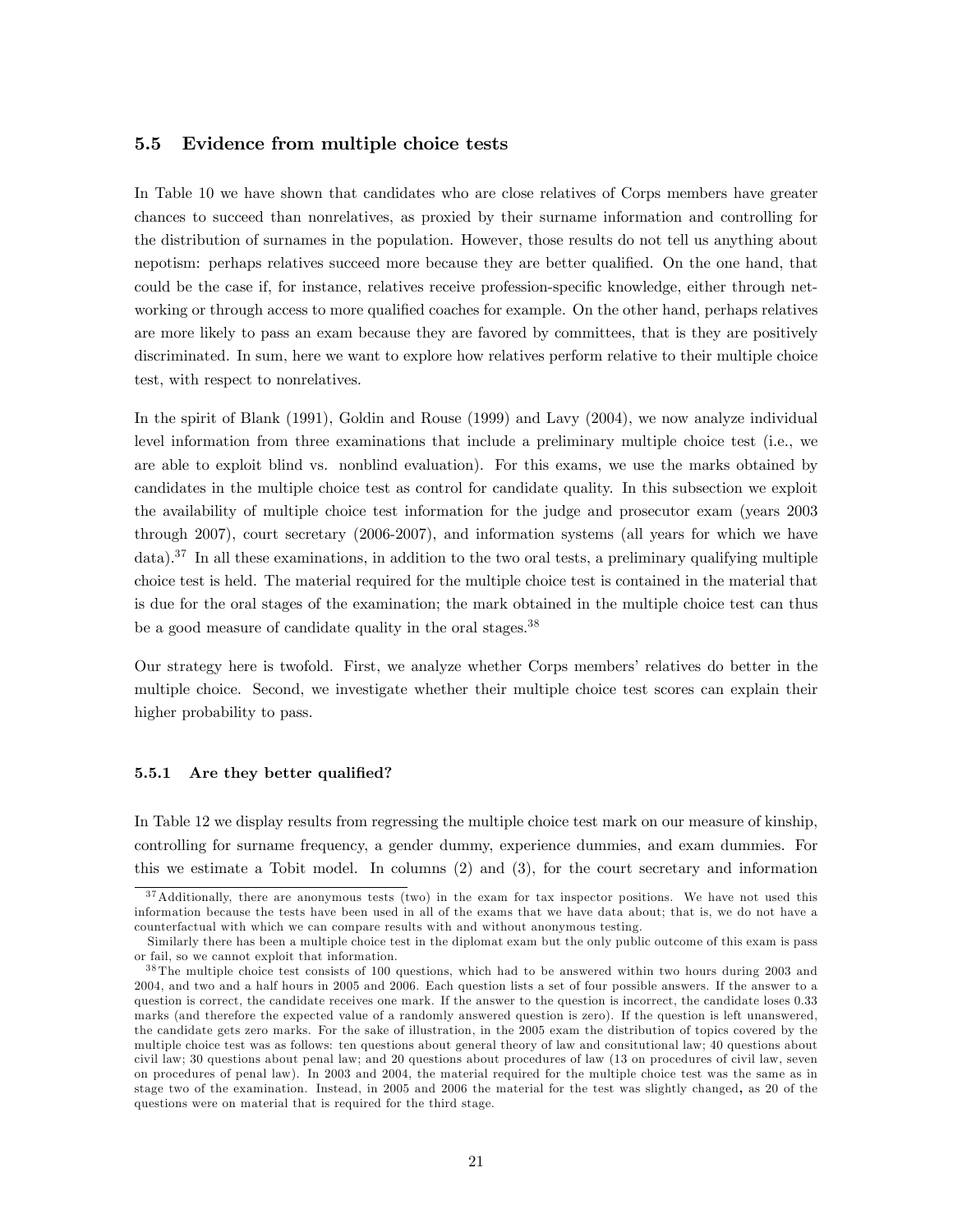systems positions respectively there is no relationship between kinship and the multiple choice test. In column (1), however, we see that candidates who are more likely to have relative in the same Corps as the committee's president get higher grades in the judge and prosecutor multiple choice test. This is significant at the five percent level. Other resuts are that male candidates seem to do better in the multiple choice (consistent with evidence in Bagues and Esteve-Volart 2007a); similarly more experienced candidates also have better marks, this is especially the case for candidates with one year of experience.

In Table 10 we found evidence that relatives are more likely to pass an exam than nonrelatives. Now we would like to know if that greater likelihood to pass can be totally explained by our measure of quality. That is, controlling for our quality measure, do we still find that relatives are more likely to pass? Therefore now we run the following regression:

$$
y_i = \beta \ kinship_i + \delta \ total_i + \phi \ test_i + \varphi \ test_i^2 + \gamma_t + \varepsilon_i \tag{8}
$$

where *test* denotes the mark from the multiple choice test.

We present results in Table 13. In columns  $(1)-(3)$  we show results from simply running regression (8) on the subsample of candidates who passed the multiple choice test in those years for the exam judge and prosecutor, court secretary, and information systems exams. There is no significant effect from kinship in the latter: if anything, relatives taking the information systems exam tend to be less succesful in the oral stages than in the multiple choice test.

In the other two exams, candidates who are estimated to be relatives do have marginally significantly better performance in the oral stages than in the multiple choice. That is true for judge and prosecutor exam candidates who are relatives of judges, and for court secretary exam candidates who are relatives of court secretaries.<sup>39</sup> While the effect is only significant at the 10 percent level, it is estimated to be quite large: for the judge and prosecutor exam, a one percent increase in the probability to be next of kin increases the probability to succeed in about 5%, an 963% change in the predicted probability; for the court secretary exam this figure is  $73\%$ , a  $332\%$  of the predicted probability. Inasmuch as relatives' success beyond what is predicted by their test is consistent with direct nepotism, it is also consistent with relatives performing better than nonrelatives in oral tests.

### 6 Conclusions

In this paper we investigate the potential existence of a state nobility in top civil service in Spain: who is being recruited through the current selection process, whereby top positions are allocated via public examinations? We explore the recent hiring of top civil servants in Spain by exploiting the surname information of 21,000 members and 85,000 candidates for positions in the eleven main Corps of the Spanish Administration. We use a two-component linear mixture model to estimate the probability

<sup>&</sup>lt;sup>39</sup>In court secretary exam committees, the committee president is not a court secretary but rather a judge. In all other Corps committee presidents are members of the Corps where candidates are applying to.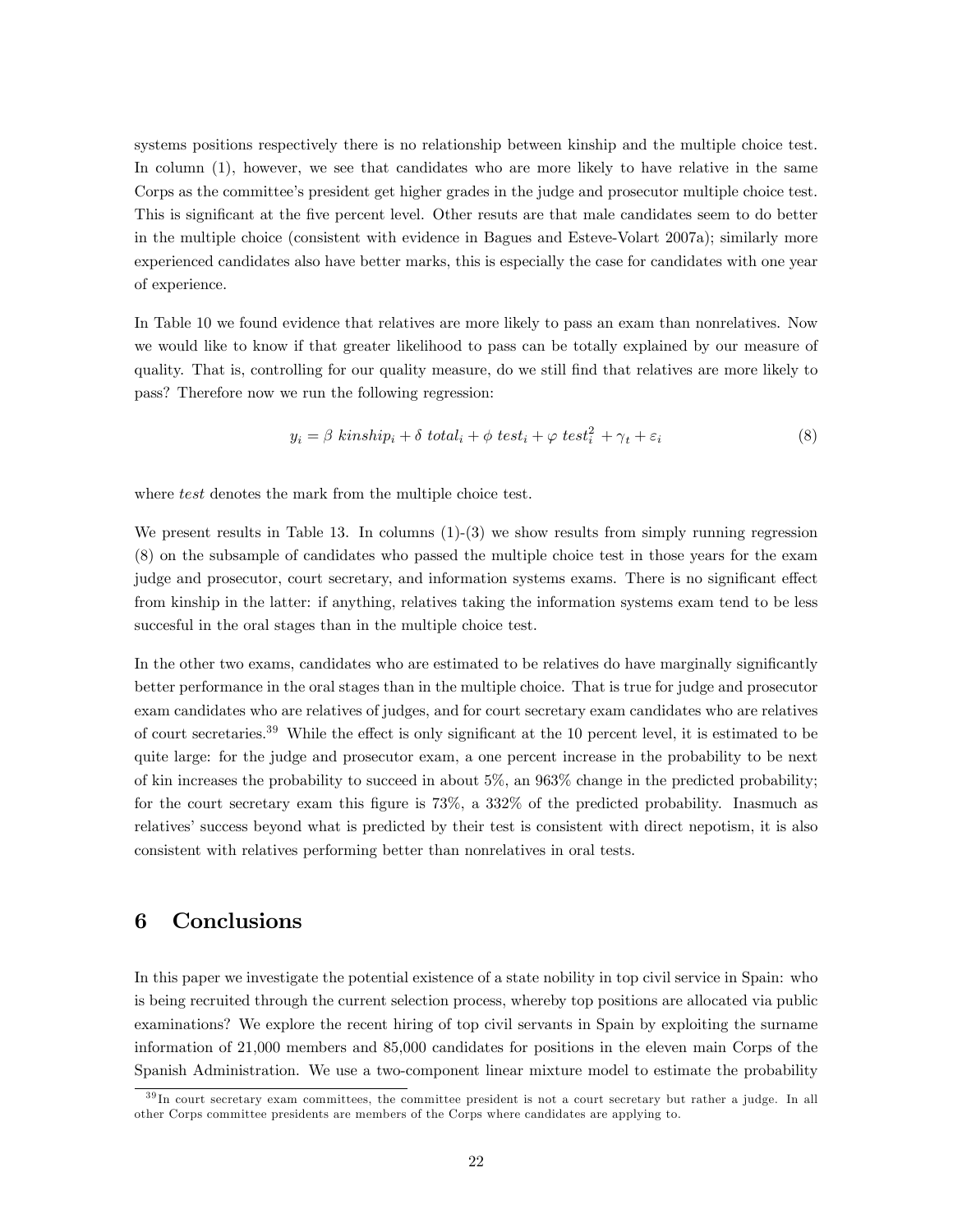that a candidate is a relative of a Corps member. We provide evidence that is consistent with the existence of a state nobility: relatives are on average about 44 times more likely to apply for these positions than nonrelatives. However, we observe a great heterogeneity across exams: in some of them relatives are over a hundred times more likely to apply for positions than nonrelatives (e.g., state economist), while in some of them, they are less than ten times more likely to apply (e.g., court secretary, information systems). Conditional on taking the exam, we also observe that candidates are significantly more successful than nonrelatives: relatives are  $26\%$  more likely to get the position than nonrelatives.

Why do relatives of current civil servants disproportionally apply to civil service positions? One possibility is that, perhaps due to intergenerational transmission of skills, or access to better coaching and networks, relatives have greater human capital. A second possibility is the existence of nepotism: perhaps they are being favored (direct nepotism) or, as argued by Bourdieu (1998) for the French case, perhaps public examinations have been designed in a way that favors the skills of relatives of current civil servants.

We find evidence consistent with the existence of indirect nepotism: relatives tend to apply more to exams including a practical test (for which coaching and networks are more important for success), and exams containing more extensive study material (for which the required preparation time is longer).

We also find evidence that is consistent with the existent of direct nepotism: in two out of three exams for which we have multiple choice information, relatives perform relatively marginally better in oral tests than predicted by their multiple choice mark. However, inasmuch as this could be reflecting discrimination, it is also possible that this effect is due to relatives having relatively better oral skills than multiple choice skills.

The finding that exam design has implications for the extent of the state nobility provides us with policy implications. There are many exams that include a practical test, with the rationale that practical tests provide evaluators with a better assessment of candidate quality regarding the position they are applying to. However, our evidence suggests that practical tests, perhaps because they require specific coaching from top civil servants themselves, attract relatives in a more disproportionate way. In that sense, including practical testing risks increasing the perpetuation of certain families in top civil service, thus decreasing social mobility.

Our methodology, whereby we estimate out of surname information who is a relative and who is not, could also we useful in many other instances where the extent of family ties (e.g., in a profession, an activity) is unkown.

# 7 Appendix: fertility kinship calculation

In Section 5.1.1. we have calculated the number of Corps members' relatives, as well as nonrelatives. For those calculations we have used a number of children per Corps member equal to two. Here we provide details on the calculations of this fertility pattern.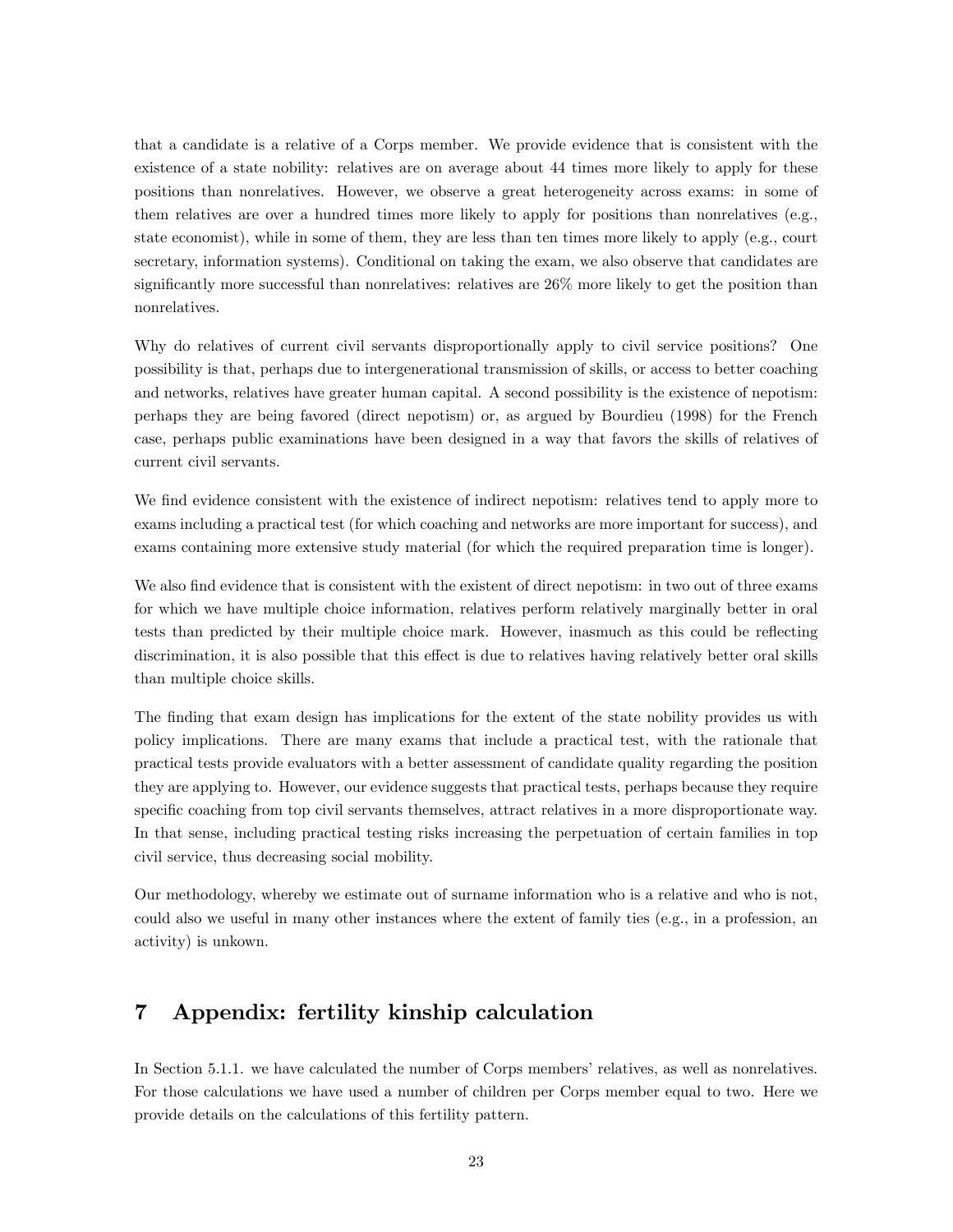The number of Corps members' relatives (i.e. children) could be generally expressed as

$$
n^R = k \cdot n^{Corps} \tag{9}
$$

where  $n^R$  is the number of relatives,  $n^{Corps}$  is the number of Corps members, and we define k to be the *descendant multiplier*. If we consider children as measure of kinship, then  $k$  will tell us how many children on average each Corps member (or, more generally, each person in the same cohort as Corps members) has had, that could be taking an exam. Once we know the number of relatives,  $n<sup>R</sup>$ , the number of nonrelatives is given by the difference between the total population who could have been candidates those years, and the number of relatives. In other words,  $n = n<sup>R</sup> + n<sup>R</sup>$ , where n denotes total candidates.

In equation (12), though, k, the descendant multiplier, is unknown. One way of solving for  $k$  is to take the total population for the same cohorts of interest: that of individuals of the same age as Corps members, and potential candidates. The assumption here is that fertility patterns that hold for Corps membersí relatives, also hold for the population at large within the same cohort. That is, if Corps members born in a given cohort have  $k$  children who could be candidates, then people born in that same cohort also have k children who could be candidates.

What is here the cohort of interest? Given that the exams in our data base are held from 1997 through 2007, we are going to focus on individuals in the Spanish population who were between 23 and 32 years of age at any point during that period. For a candidate to be 23 years of age in 2006, her father should be in 2006 at least 46 years of age, supposing she was born when her father was at least  $23.^{40}$ That means we should look at individuals who were born in 1960 at the latest. Hence this is the cohort we are going to focus on: that of males born before 1960.

Then we can rewrite a version of equation  $(12)$  as:

$$
n^R + n^{\overline{R}} = k \cdot n_{born < 1960} \tag{10}
$$

where  $n_{box \sim 1960}$  denotes all males in the Spanish population who were born before 1960. Looking at 2006 demographic information from INE, males born before 1960 constitute approximately 16.7% of the Spanish population. Now we look at the total population who could be children of our Corps member cohort. Again using demographic information from INE for 2006; we calculate those to be about 34.7% of the Spanish population.<sup>41</sup> Applying this information to equation (13), that throws a descendant multiplier of 2.05. In other words, on average individuals in the cohort of Corps members have had roughly two children each who, based on their age, could be taking the exams in our data base. Thus we are going to take k to be equal to two—now using equation (12) it is very easy to calculate the number of relatives. While we take two as our benchmark, we have also performed

 $^{40}$  During the period 1975-1990, the average age at first marriage was around 26-27 years of age for males and 24-25 for females (INE). We pick 23 years of age for calculating generations here to be on the conservative side.

<sup>&</sup>lt;sup>41</sup>In fact, the exams in our data base are usually available for a subperiod of 1997-2007. In particular, we have information for 1999-2007 (state lawyer, judge and prosecutor; 31.6% of the Spanish population), 1998-2006 (court secretary; 31.9%), 2000-2007 (diplomat; 29.9%); civil administrator (2001-2007, 28.3%); 1997-2005 (notary, registrar;  $32.1\%$ ), 1999-2006 (tax inspector;  $30.3\%$ ). Hence the average figure would be around ?%.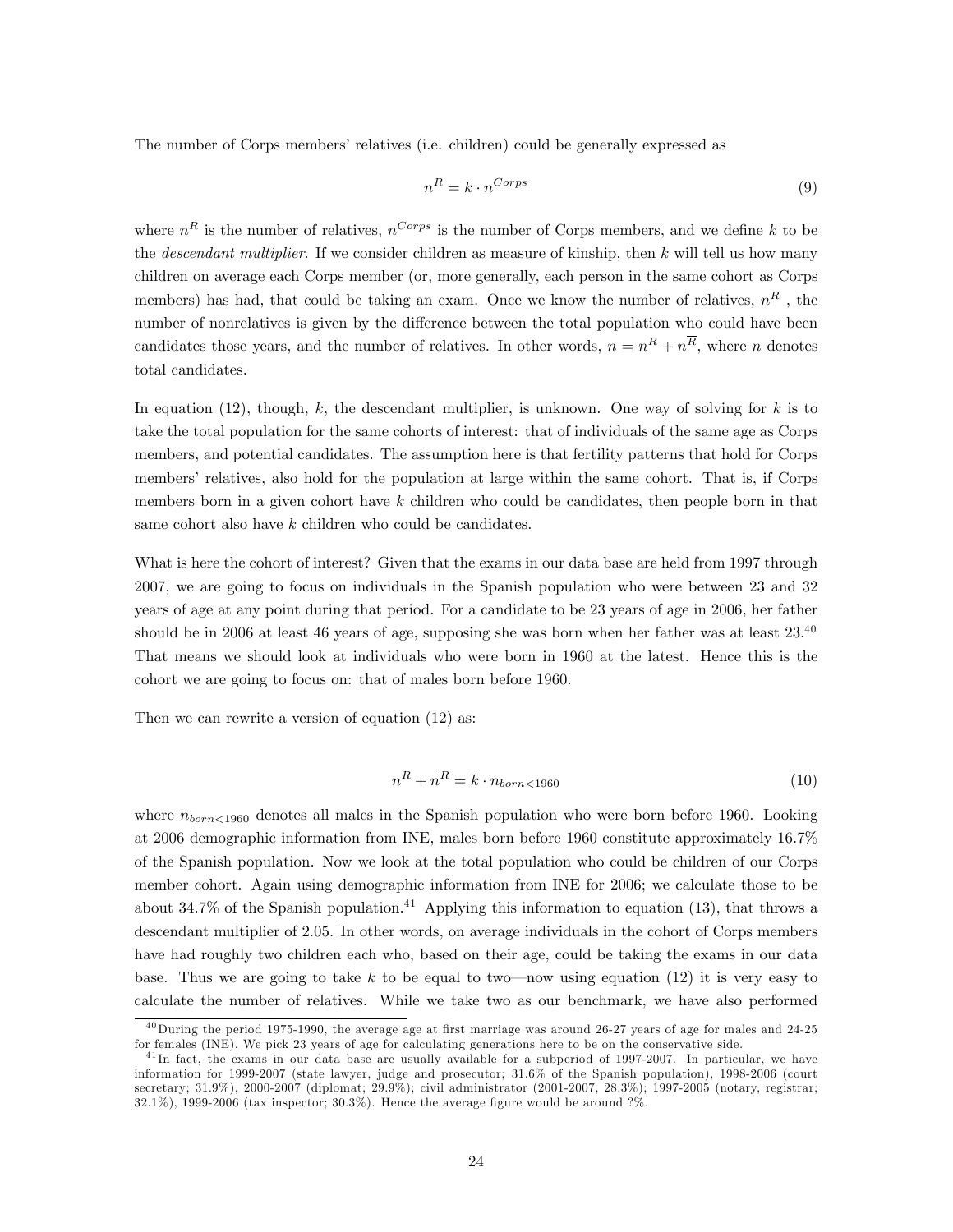robustness checks varying the descendant multiplier.

# References

- [1] Aguirregabiria, Victor and Pedro Mira (2008), Dynamic Discrete Choice Structural Models: A Survey, Journal of Econometrics, forthcoming.
- [2] Angelucci, Manuela, Giacomo De Giorgi, Marcos A.Rangel and Imran Rasul (2007), Family Networks and Schooling Outcomes: Evidence From a Randomized Social Experiment, mimeo, University of Arizona, Stanford, University of Chicago and UCL
- [3] Arcidiacono, Peter and John Bailey Jones (2003), Finite Mixture Distributions, Sequential Likelihood and the EM Algorithm, Econometrica, Vol. 71(3), pp. 933-46.
- [4] Arrow, Kenneth (1972), "The Theory of Discrimination" in Discrimination in Labor Markets, ed. by O. Ashenfelter and A. Rees (Princeton, NJ: Princeton University Press)
- [5] Bagues, Manuel F. (2005), ¿Qué determina el éxito en unas oposiciones?, FEDEA Working Paper 2005-01
- [6] Bagues, Manuel F. and Berta Esteve-Volart (2007a), Will Gender Parity Break the Glass Ceiling? Evidence from a Natural Experiment, FEDEA Working Paper 2007-15
- [7] Bagues, Manuel F. and Berta Esteve-Volart (2007b), Gender and Overconfidence in Selection Processes: Evidence from Public Examinations, mimeo, Universidad Carlos III and York University
- [8] Becker, Gary S. (1957), The Economics of Discrimination (Chicago: The University of Chicago Press)
- [9] Bertrand, Marianne and Sendhil Mullainathan (2004), Are Emily and Greg More Employable Than Lakisha and Jamal? A Field Experiment on Labor Market Discrimination, American Economic Review, Vol. 94(4), pp. 991-1013.
- [10] Besley, Timothy (2005), Political Selection, Journal of Economic Perspectives, Vol. 19(3), pp. 43-60.
- [11] Bilmes, Jeff A. (1998), A Gentle Tutorial of the EM Algorithm and its Application to Parameter Estimation for Gaussian Mixture and Hidden Markov Models, International Computer Science Institute Working Paper
- [12] Blanes i Vidal, Jordi and Cleare Leaver (2006), An Economic Analysis of Judicial Diversity Part I: Judicial Promotions, mimeo, University of Oxford
- [13] Blank, Rebecca M. (1985), "An Analysis of Workers' Choice between Employment in the Public and Private Sectorsî, Industrial and Labor Relations Review, Vol. 38, pp. 211-24.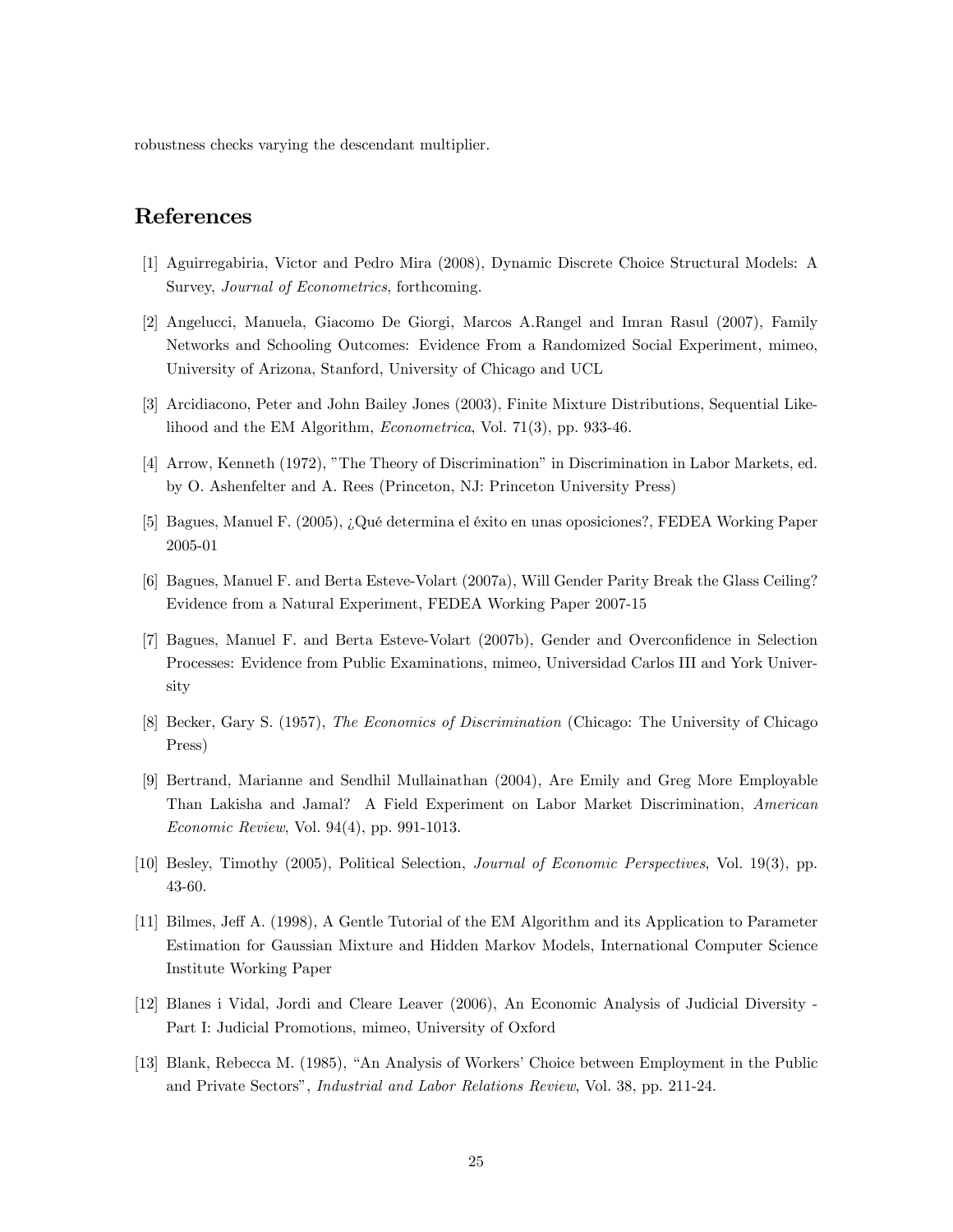- [14] Blank, Rebecca M. (1991), The Effects of Double-Blind versus Single-Blind Reviewing: Experimental Evidence from The American Economic Review, American Economic Review, Vol. 81(5), pp. 1041-67.
- [15] Blau, Francine D. and Lawrence M. Kahn (2000), Gender Differences in Pay, Journal of Economic Perspectives, Vol. 14(4), pp. 75-99
- [16] Bourdier, Pierre (1998), The State Nobility: Elite Schools in the Field of Power (Cambridge: Polity Press)
- [17] Bowen, William G., Martin A. Kurzweil and Eugene M. Tobin (2005), A Thumb on the Scale, Harvard Magazine, May-June
- [18] Calvó-Armengol, Antoni and Matthew O. Jackson (2005), Like Father, Like Son: Social Networks, Human Capital Investment, and Social Mobility, Social Science Working Paper 1242, California Institute of Technology
- [19] Chevalier, Arnaud (2001), Just like Daddy: The Occupational Choice of UK Graduates, mimeo, London School of Economics
- [20] Collado, M. Dolores, Ignacio Ortuño-Ortin and Andres Romeu (2007a), Surnames and Social Status in Spain, mimeo, Universidad de Alicante and Universidad de Murcia
- [21] Collado, M. Dolores, Ignacio Ortuño-Ortin and Andres Romeu (2007b), Vertical Transmission of Consumption Behavior and the Distribution of Surnames, IVIE Working Paper 2006-09.
- [22] Del Bo, Ernesto, Pedro Dal Bo and Jason Snyder (2007), Political Dynasties, NBER Working Paper 13122
- [23] Dempster, A. P. , N. M. Laird and D. B. Rubin (1977), Maximum-Likelihood from Incomplete Data via the EM Algorithm, J. Royal Statist. Soc., Ser. B., 39.
- [24] Dye, Thomas R. (2002), Whoís Running America? The Bush Restoration (Upper Saddle River, New Jersey: Prentice Hall)
- [25] Goldberg, Matthew S. (1982), Discrimination, Nepotism and Long-Run Wage Differentials, Quaterly Journal of Economics, pp. 307-19
- [26] Golden, Daniel (2006), The Price of Admission: How America's Ruling Class Buys Its Way into Elite Colleges – and Who Gets Left Outside the Gates (New York: Crown)
- [27] Goldin, Claudia and Cecilia Rouse (2000), Orchestrating Impartiality: The Effect of "Blind" Auditions on Female Musicians, American Economic Review, Vol. 90(4), pp. 715-41.
- [28] Güell, Maia, José V. Rodríguez Mora and Chris Telmer (2007), Intergenerational Mobility and the Informative Content of Surnames, mimeo, Universitat Pompeu Fabra and Carnegie Mellon
- [29] Hamermesh, Daniel S. and Jeff E. Biddle (1994), Beauty and the Labor Market, American Economic Review, Vol. 84(5), pp. 1174-94.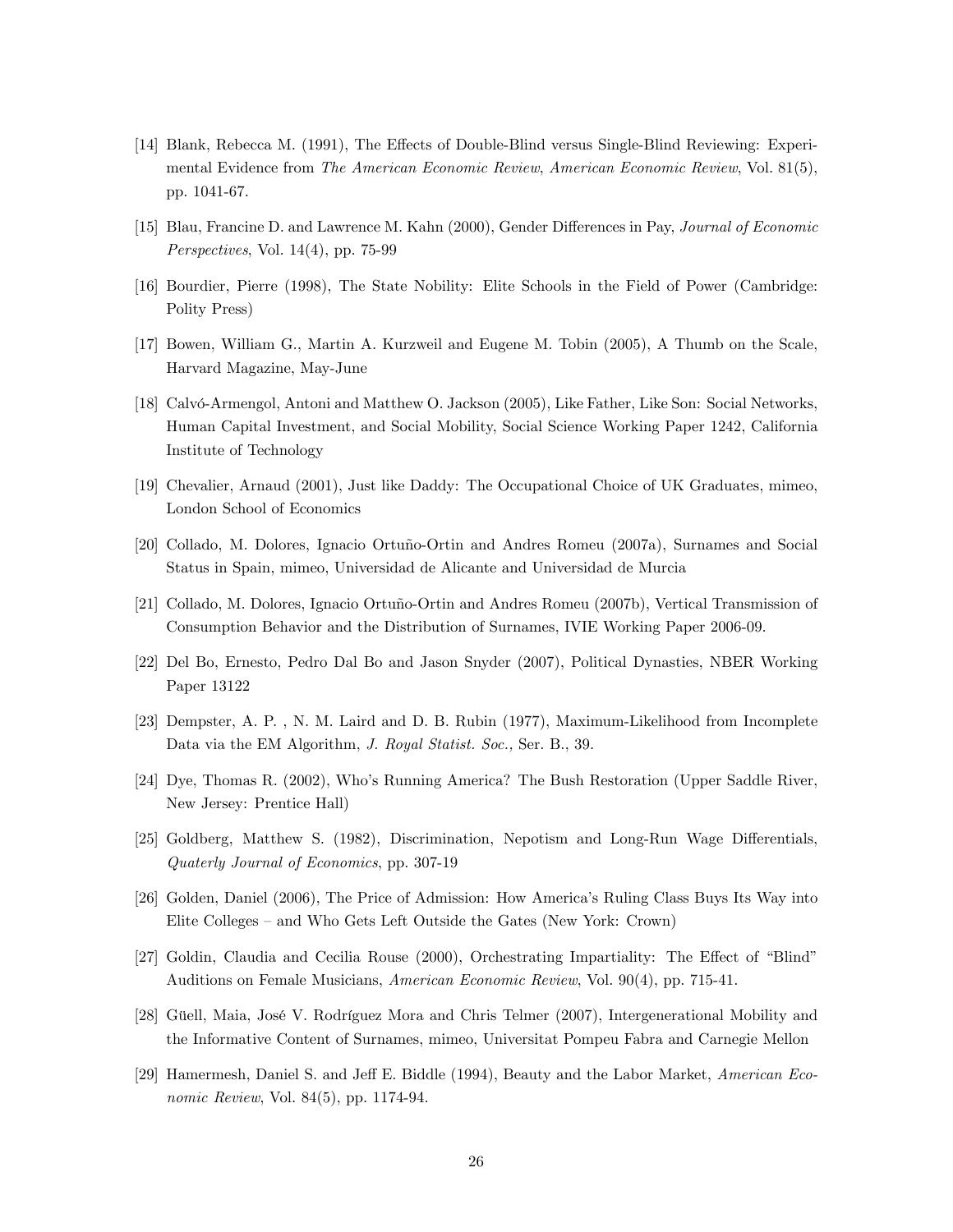- [30] Kramarz, Francis and David Thesmar (2007), Social Networks in the Boardroom, mimeo, CREST-INSEE and HEC
- [31] Lavy, Victor (2004), Do Gender Stereotypes Reduce Girls' Human Capital Outcomes? Evidence from a Natural Experiment, mimeo, Hebrew University of Jerusalem
- [32] Lentz, Bernard F. and David N. Laband (1989), Why So Many Children of Doctors Become Doctors: Nepotism vs. Human Capital Transfers, Journal of Human Resources, Vol. 24(3), pp. 396-413.
- [33] Mora, Ricardo and Javier Ruiz-Castillo (2004), Gender Segregation by Occupations in the Public and Private Sector: The Case of Spain, *Investigaciones Económicas*, Vol. 28(3), pp. 399-428.
- [34] Parada Vázquez, José Ramón (2000), Derecho Administrativo, Organización y Empleo Público
- [35] Phelps, Edmund (1972), The Statistical Theory of Racism and Sexism, American Economic Review, Vol. 62, pp. 659-61.
- [36] Price, Joseph and Justin Wolfers (2007), Racial Discrimination among NBA Referees, NBER Working Paper 13206
- [37] Prieto Rodríguez, Juan and María José Suárez Fernández (2006), ¿De Tal Palo Tal Astilla? Conexiones Intergeneracionales en la Ocupación y la Elección de Empleo en el Sector Público, Hacienda Pública Española/Revista de Economía Pública 178
- [38] Redner, Richard A. and Homer F. Walker (1984), Mixture Densities, Maximum Likelihood and the EM Algorithm, Society for Industrial and Applied Mathematics Review, Vol. 26(2), pp. 195-239.
- [39] Robertson, D. and J. Symons (1990), The Occupational Choice of British Childrenî, The Economic Journal, Vol. 100, pp. 828-41.
- [40] Solon, G. (1999), "Intergenerational Mobility in the Labor Market", in O. Ashenfelter and D. Card (ed.), Handbook of Labor Economics, 3: pp. 1761-800.
- [41] Sylos Labini, Mauro (2004), Labor Markets and Social Networks in Italy, mimeo, IMT Lucca
- [42] Tocqueville, Alexis de (1840), De la Démocratie en Amérique, Volume 2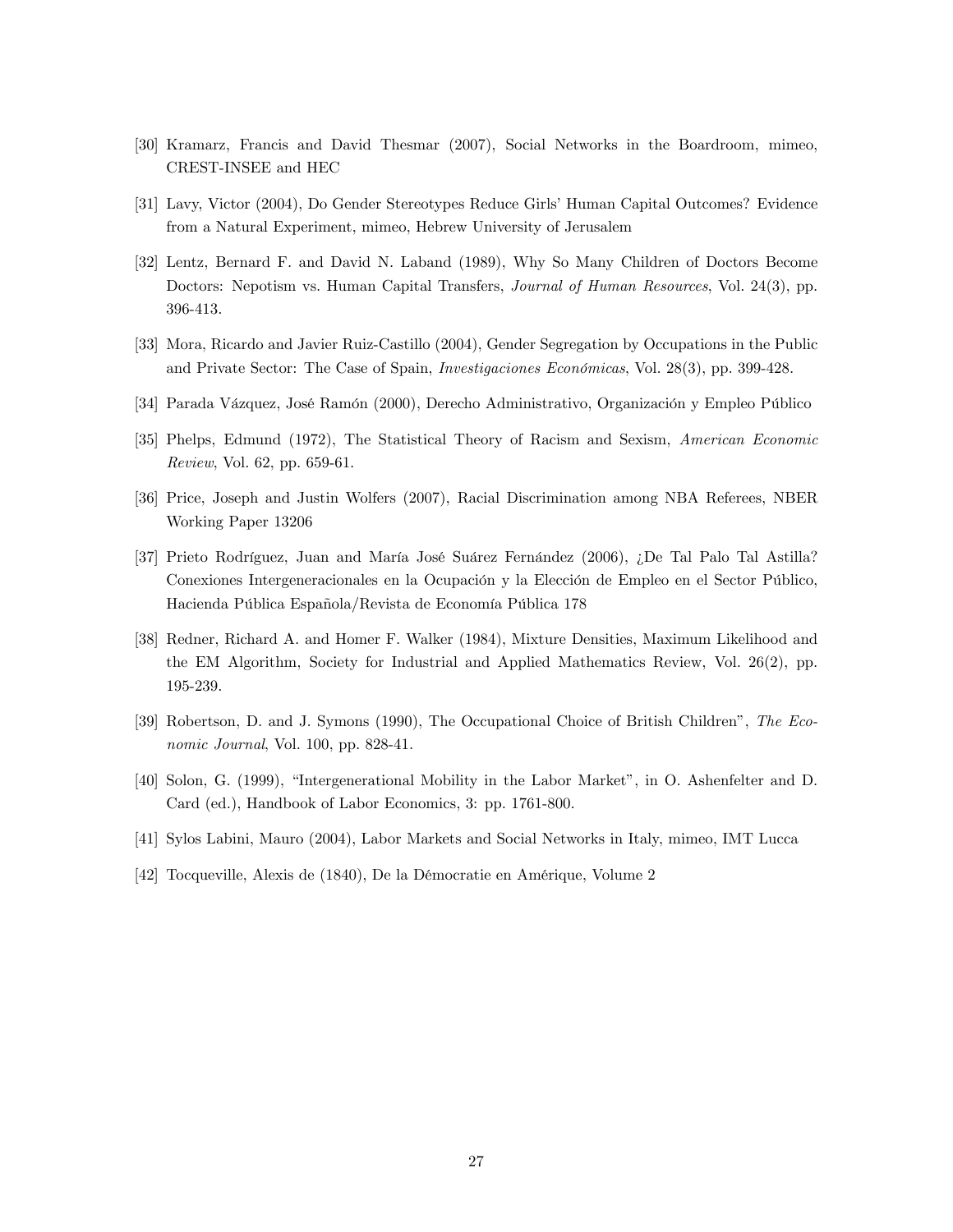

Figure 1. Distribution of Candidates and Spanish Population according to Surname Frequency

Notes - groups on the horizontal axis represent the number of individuals sharing a (paternal) surname; the vertical axis measures the percentage of the population in each group. For instance, just about 5% of candidates have a surname that only up to one hundred individuals have. Source is authors' calculations based on data from INE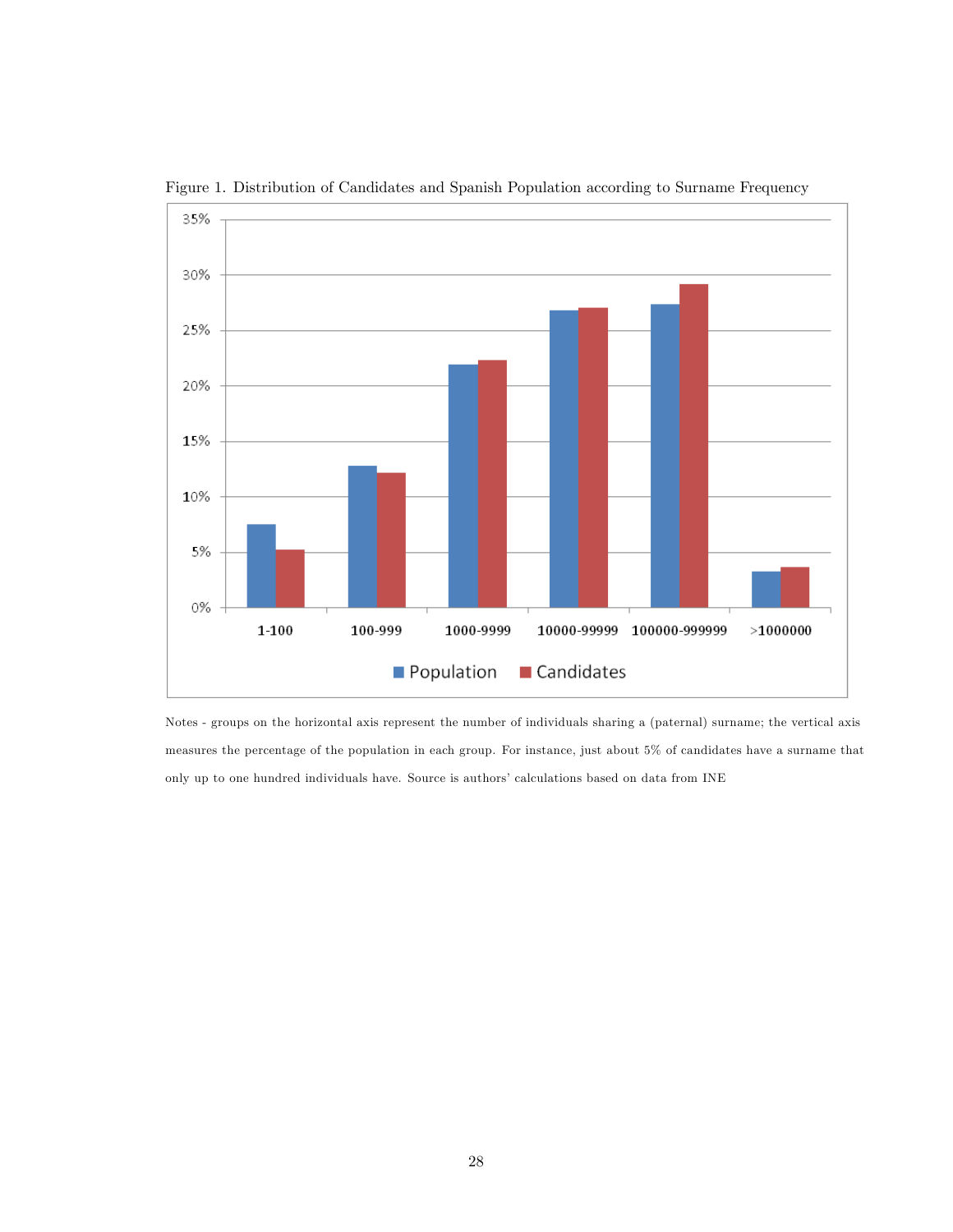

Figure 2. Family Tree for a Male Corps Member

Figure 3. Family Tree for a Female Corps Member

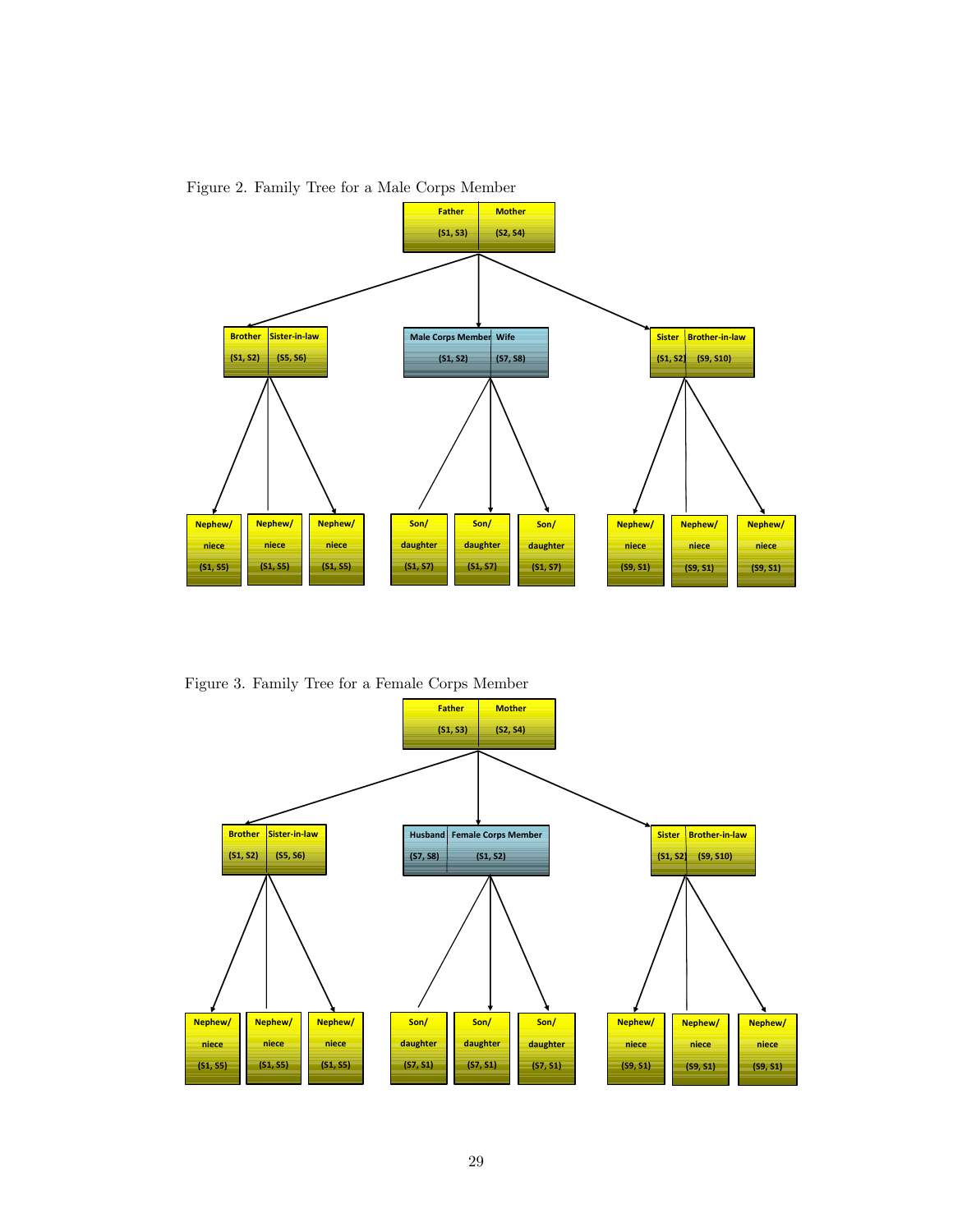|                                                                                                                                                                              |                            |                    |                     |             |                            |                        | ך<br>י             |                    |               |                                                    |           |                  |
|------------------------------------------------------------------------------------------------------------------------------------------------------------------------------|----------------------------|--------------------|---------------------|-------------|----------------------------|------------------------|--------------------|--------------------|---------------|----------------------------------------------------|-----------|------------------|
|                                                                                                                                                                              | Civil                      | Count              | Diplomat            | Information | Judge                      | Judge $&$              | Notary             | Prosecutor         | Registrar     | State                                              | State     | Tax              |
|                                                                                                                                                                              | Administrator              | Secretary          |                     | Technology  |                            | Prosecutor             |                    |                    |               | Economist                                          | Lawyer    | Inspector        |
|                                                                                                                                                                              | (TAC)                      |                    |                     | (TIC)       |                            |                        |                    |                    |               |                                                    |           |                  |
|                                                                                                                                                                              |                            | $\widehat{\Omega}$ | වි                  | $\bigoplus$ | $\widetilde{\mathfrak{G}}$ | $\widehat{\mathbf{c}}$ | E                  | $\infty$           | $\widehat{e}$ | $\left( \begin{matrix} 0 \ 1 \end{matrix} \right)$ | Ξ         | (12)             |
| Number of topics                                                                                                                                                             | 160                        | 265                | 205                 | 120         | 360                        | 360                    | 373                | 360                | 372           | 180                                                | 485       | 182              |
| Number of stages                                                                                                                                                             |                            |                    |                     |             | $\mathbf{\hat{c}}$         | 2/3                    | $\mathbf{\hat{c}}$ | $\mathbf{\hat{c}}$ | S             | r.                                                 | S         | LO               |
| Stage 1                                                                                                                                                                      | $\rm general$ <sup>1</sup> | multiple           | multiple            | multiple    | topics                     | multiple               | topics             | topics             | topics        | practical                                          | topics    | topics           |
|                                                                                                                                                                              |                            | ${\rm choice}^2$   | choice <sup>3</sup> | choice      |                            | choice <sup>4</sup>    |                    |                    |               |                                                    |           |                  |
| Stage 2                                                                                                                                                                      | foreign                    | topics             | foreign             | foreign     | topics                     | topics                 | topics             | topics             | topics        | foreign                                            | topics    | topics           |
|                                                                                                                                                                              | language                   |                    | language            | language    |                            |                        |                    |                    |               | language                                           |           |                  |
| Stage 3                                                                                                                                                                      | topics                     | topics             | general             | topics      |                            | topics                 | practical          |                    | practical     | topics                                             | foreign   | practical $\&$   |
|                                                                                                                                                                              |                            |                    |                     |             |                            |                        |                    |                    |               |                                                    | language  | foreign language |
| Stage 4                                                                                                                                                                      | practical                  |                    | topics              | practical   |                            |                        |                    |                    |               | topics                                             | practical | topics           |
|                                                                                                                                                                              |                            |                    |                     |             |                            |                        |                    |                    |               |                                                    |           |                  |
| Stage 5                                                                                                                                                                      |                            |                    | practical           |             |                            |                        |                    |                    |               | topics                                             | practical | topics           |
| Notes: Over the years, the rules regarding the composition of some committees have slightly changed. $1/\text{Written}$ exams have to be read by candidates in front of com- |                            |                    |                     |             |                            |                        |                    |                    |               |                                                    |           |                  |
| mittees. 2/Preliminary multiple choice added in 2006. $3/\ln 2004$ the multiple choice test was replaced by the third stage, which is since then the first stage.            |                            |                    |                     |             |                            |                        |                    |                    |               |                                                    |           |                  |
| $4/$ Preliminary multiple choice added in 2003.                                                                                                                              |                            |                    |                     |             |                            |                        |                    |                    |               |                                                    |           |                  |

Table 1: Rules on the Format of Exams, by Type of Examination Table 1: Rules on the Format of Exams, by Type of Examination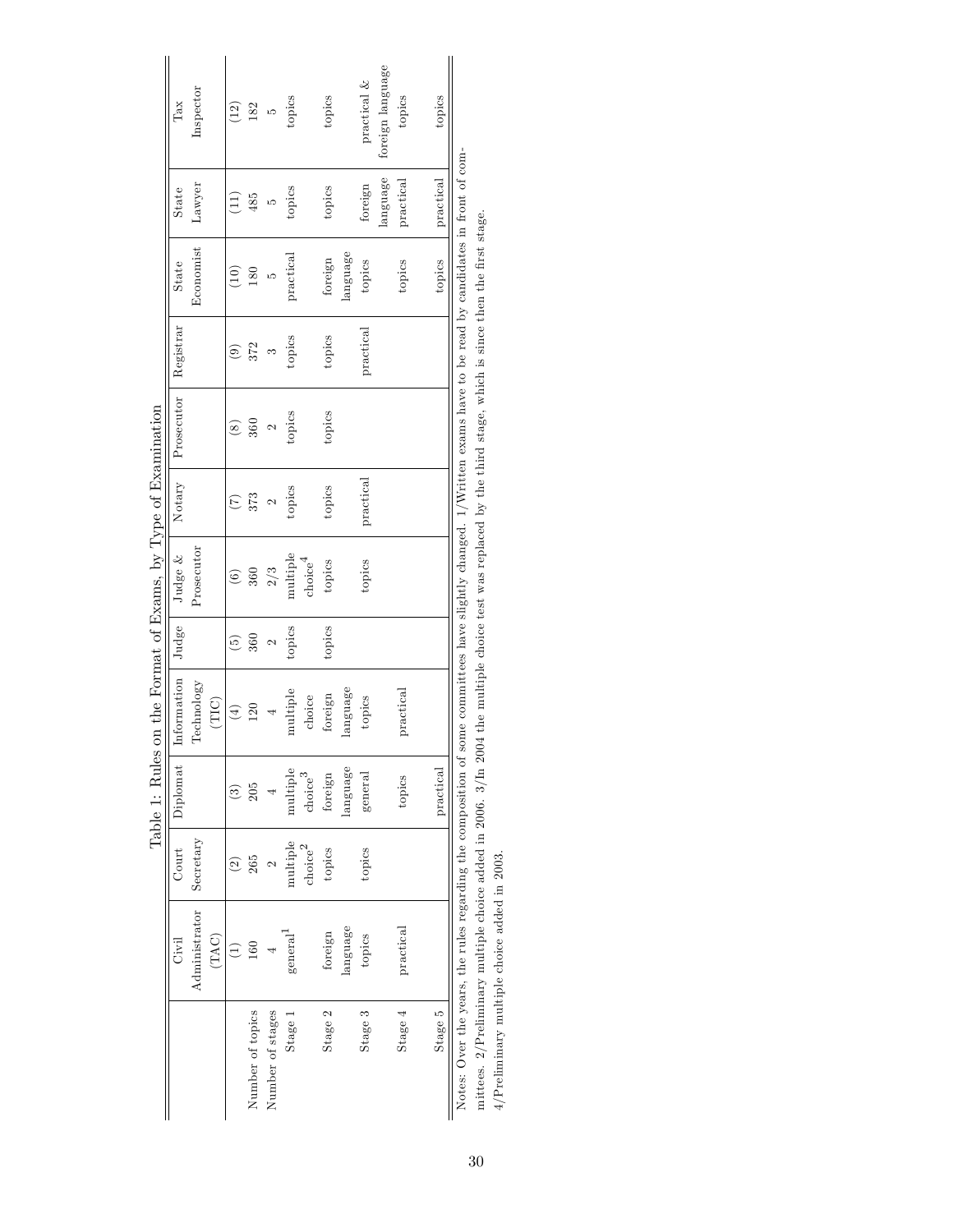|                 | Civil                                                                                                                                                              | Count          | Diplomat                          | Information                                                                                                         | Judge           | Judge $&$                | Notary         | Prosecutor    | Registrar     | State             | State         | Tax                 |
|-----------------|--------------------------------------------------------------------------------------------------------------------------------------------------------------------|----------------|-----------------------------------|---------------------------------------------------------------------------------------------------------------------|-----------------|--------------------------|----------------|---------------|---------------|-------------------|---------------|---------------------|
|                 | Administrator                                                                                                                                                      | Secretary      |                                   | Technology                                                                                                          |                 | Prosecutor               |                |               |               | Economist         | Lawyer        | Inspector           |
|                 | (TAG)                                                                                                                                                              |                |                                   | (TIC)                                                                                                               |                 |                          |                |               |               |                   |               |                     |
|                 | Ξ                                                                                                                                                                  | $\widehat{c}$  | $\widehat{\mathbf{G}}$            | $\bigoplus$                                                                                                         | $\widetilde{5}$ | $\widehat{\mathfrak{s}}$ | E              | $\circledast$ | $\widehat{e}$ | (10)              | $\Xi$         | $\left(12\right)$   |
| Number of com-  |                                                                                                                                                                    | $\overline{ }$ | $\overline{1}$                    | $\overline{ }$                                                                                                      | 10              | $\circ$                  | $\overline{ }$ | $\infty$      | Ŋ             |                   |               |                     |
| mittee members  |                                                                                                                                                                    |                |                                   |                                                                                                                     |                 |                          |                |               |               |                   |               |                     |
| President       | <b>TAC</b>                                                                                                                                                         | Judge          | Diplomat                          | TIC/TAC                                                                                                             | Judge           | Judge/                   | Notary         | Prosecutor    | Registrar     | State             | ${\bf State}$ | $\mathrm{Tax}$      |
|                 |                                                                                                                                                                    |                |                                   |                                                                                                                     |                 | Prosecutor               | President      |               |               | Economist         | Lawyer        | Inspector           |
| Other members   |                                                                                                                                                                    |                |                                   |                                                                                                                     |                 |                          |                |               |               |                   |               |                     |
| <b>TAC</b>      | 2                                                                                                                                                                  |                | $\overline{r}$                    |                                                                                                                     |                 |                          |                |               |               |                   |               | $1/2^{\mathrm{20}}$ |
| Court secretary |                                                                                                                                                                    | S              | $\circ$                           | $2^{3}$                                                                                                             |                 |                          |                | ⊂             |               |                   |               | $\circ$             |
| Diplomat        |                                                                                                                                                                    |                | $^{\circ}$<br>2/1                 | $\circ$                                                                                                             |                 |                          |                |               |               |                   |               |                     |
| Economist       |                                                                                                                                                                    |                |                                   | $\circ$                                                                                                             |                 |                          |                |               |               | $\mathbf{\Omega}$ |               |                     |
| TIC             |                                                                                                                                                                    |                | $\overset{\circ}{\phantom{a}}$ 10 | 2/3                                                                                                                 |                 |                          |                |               | $\circ$       |                   |               |                     |
| Judge           |                                                                                                                                                                    |                |                                   | $\circ$                                                                                                             | ∽               |                          |                |               |               |                   |               |                     |
| Lawyer          |                                                                                                                                                                    |                |                                   | $\circ$                                                                                                             |                 |                          |                |               |               |                   |               |                     |
| Notary          |                                                                                                                                                                    |                |                                   | $\circ$                                                                                                             |                 |                          |                |               | $2/1^{16}$    |                   | $^{18}$       |                     |
| Professor       | ∾                                                                                                                                                                  |                | $3/2^{11}$                        | $\circ$                                                                                                             | $\mathfrak{g}$  |                          |                |               |               | ಌ                 |               | $\mathbf{\Omega}$   |
| Prosecutor      |                                                                                                                                                                    |                |                                   | $\circ$                                                                                                             |                 |                          |                | ∞             | $\circ$       |                   |               |                     |
| Registrar       |                                                                                                                                                                    |                | $\circ$                           | $\circ$                                                                                                             |                 |                          |                |               | $1/2^{17}$    |                   | $^{19}$       |                     |
| State Lawyer    |                                                                                                                                                                    |                | $\circ$                           | $\circ$                                                                                                             |                 |                          |                |               |               |                   | Z             | $\overline{21}$     |
| Tax Inspector   |                                                                                                                                                                    |                |                                   | $\circ$                                                                                                             |                 |                          |                |               |               |                   |               |                     |
| Other           | $2^5$                                                                                                                                                              | ∊              |                                   | 1/2                                                                                                                 |                 |                          |                |               | $\circ$       |                   |               | 3 <sup>22</sup>     |
|                 | Notes: Over the years, the rules regarding the composition of some committees have slightly changed. 1/Years 2002-2005. 2/Year 2004. 3/Years 2005 and 2007         |                |                                   |                                                                                                                     |                 |                          |                |               |               |                   |               |                     |
|                 | $4$ /Years 2001-2004, 2006-2007. 5/One of those was there in all years, the other one in years 2001-2003, 2005 and 2007. 7/From 2004. 8/There were 2 members up to |                |                                   |                                                                                                                     |                 |                          |                |               |               |                   |               |                     |
|                 | 2006; from that year onwards there has only been one.                                                                                                              |                |                                   | $9/\ln 2007$ . 10/One member for all years except for 2004-2005, when there was none. 11/Three members before 2007. |                 |                          |                |               |               |                   |               |                     |

two in 2007. 16,17/Before 2000, there were two notariesand one registrar; this changed to one notary and two registrars in 2000. 18/Years 2000, 2002 and 2004. 19/Years

two in 2007. 16,17/Before 2000, there were two notaries and one registrar; this changed to one notary and two registrars in 2000. 18/Years 2000, 2002 and 2004. 19/Years

1999, 2001, 2003 and 2006. 20/One member in years 2000, 2002, 2005 and 2006; two members in years 2001 and 2007. 21/Years 2000-2002, 2005. 22/Only one

1999, 2001, 2003 and 2006. 20/One member in years 2000, 2002, 2005 and 2006; two members in years 2001 and 2007. 21/Years 2000-2002, 2005. 22/Only one

(2005-2007) or two (2000-2004) were present at the same time.

(2005-2007) or two (2000-2004) were present at the same time.

Table 2: Rules on Committe Composition, by Type of Examination Table 2: Rules on Committe Composition, by Type of Examination

31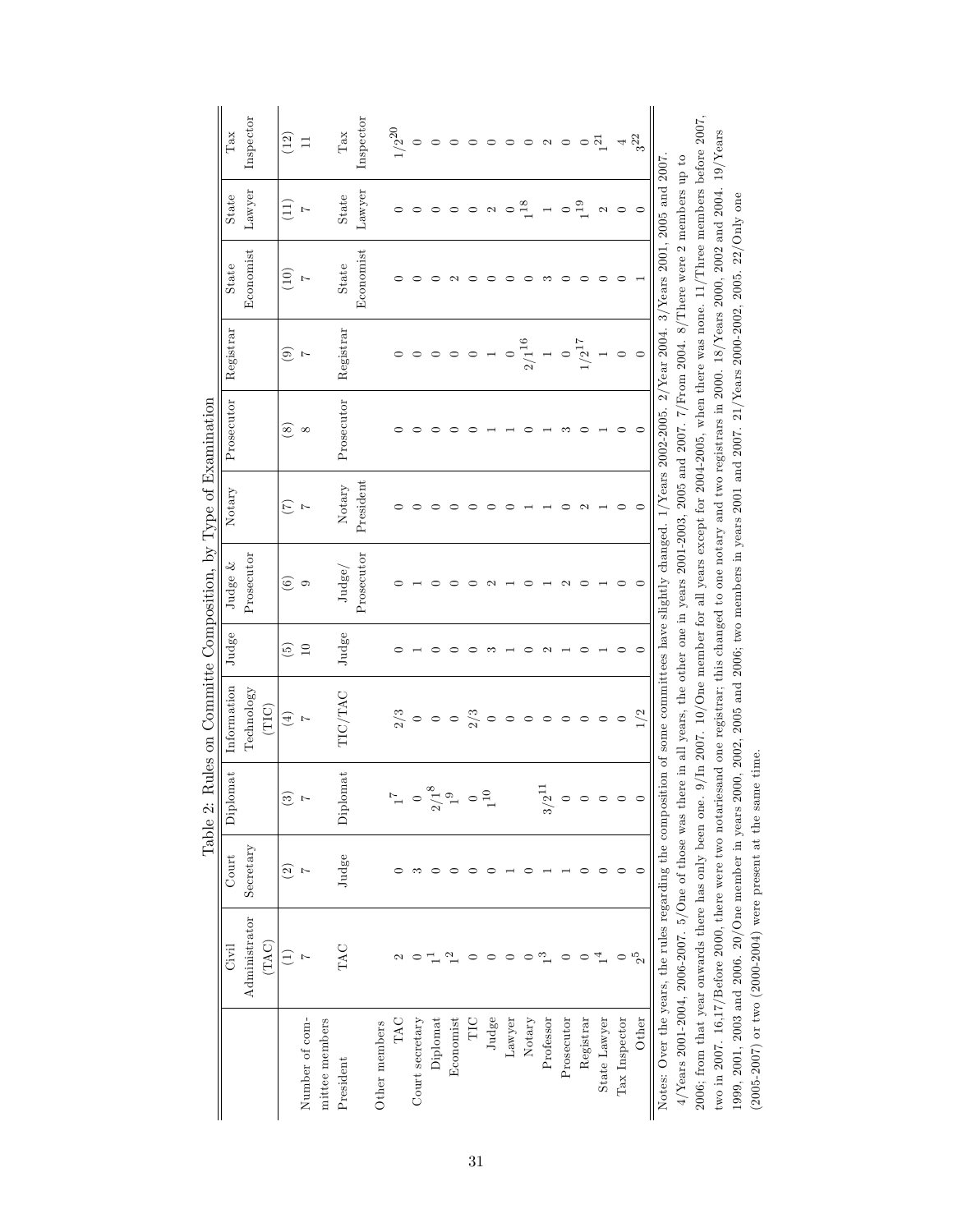|       |               |           |     | Table 3: Corps Members and Relatives, by Corps                                                                                                                                       |                          |                |                           |                        |            |           |              |              |                |
|-------|---------------|-----------|-----|--------------------------------------------------------------------------------------------------------------------------------------------------------------------------------------|--------------------------|----------------|---------------------------|------------------------|------------|-----------|--------------|--------------|----------------|
| All   | Civil         | Court     |     | Diplomat   Information                                                                                                                                                               |                          | Judge   Notary | Professor   Professor     |                        | Prosecutor | Registrar | <b>State</b> | <b>State</b> | Tax            |
|       | Adminis-      | Secretary |     | Systems                                                                                                                                                                              |                          |                | Ħ.                        | 크.                     |            |           | Economist    | Lawyer       | Inspector      |
|       | trator        |           |     |                                                                                                                                                                                      |                          |                | Economics                 | Ĺаw                    |            |           |              |              |                |
|       | $\widehat{2}$ | ಣ         | €   | $\begin{pmatrix} 5 \end{pmatrix}$                                                                                                                                                    | $\widehat{\mathfrak{S}}$ | E              | $\widetilde{\mathcal{S}}$ | $\widehat{\mathbf{e}}$ | $\Xi$      | Ħ,        | (12)         | $\Xi$        | $(14)$<br>2646 |
| 21509 | 536           | 2748      | 748 | 731                                                                                                                                                                                  | 4183                     | 1832           | $\Xi$                     | 2223                   | 1912       | 829       | 448          | 562          |                |
|       | 1295<br>14136 | 1859      | 505 | 619                                                                                                                                                                                  | 2641                     | 1820           | 279                       | 577                    | 1029       | 692       | 448          | 343          | 2029           |
|       | 1036<br>11223 | 1012      | 471 | 509                                                                                                                                                                                  | 2115                     | 1706           | 230                       | 460                    | 795        | 547       | 354          | 338          | 1650           |
|       |               |           |     | Notes: calculated using the rankings the vear before the first exam for which data are available. The set of relatives has been calculated as the number of male members born before |                          |                |                           |                        |            |           |              |              |                |

Notes: calculated using the rankings the year before the Örst exam for which data are available. The set of relatives has been calculated as the number of male members born before Avoes: сакинамен using the rankings the year before the irst exam for which that are avanable. The set of relatives has been catculated as the fullmer of mate members born performance in 1960, multiplied by nine (three chi 1960, multiplied by nine (three children, six nephews). The set of potential candidates (7,293,172) has been calculated as the individuals in the Spanish population who were born between 1974 and 1983. Row four is calculated as row three muliplied by nine and divided by 7,293,172.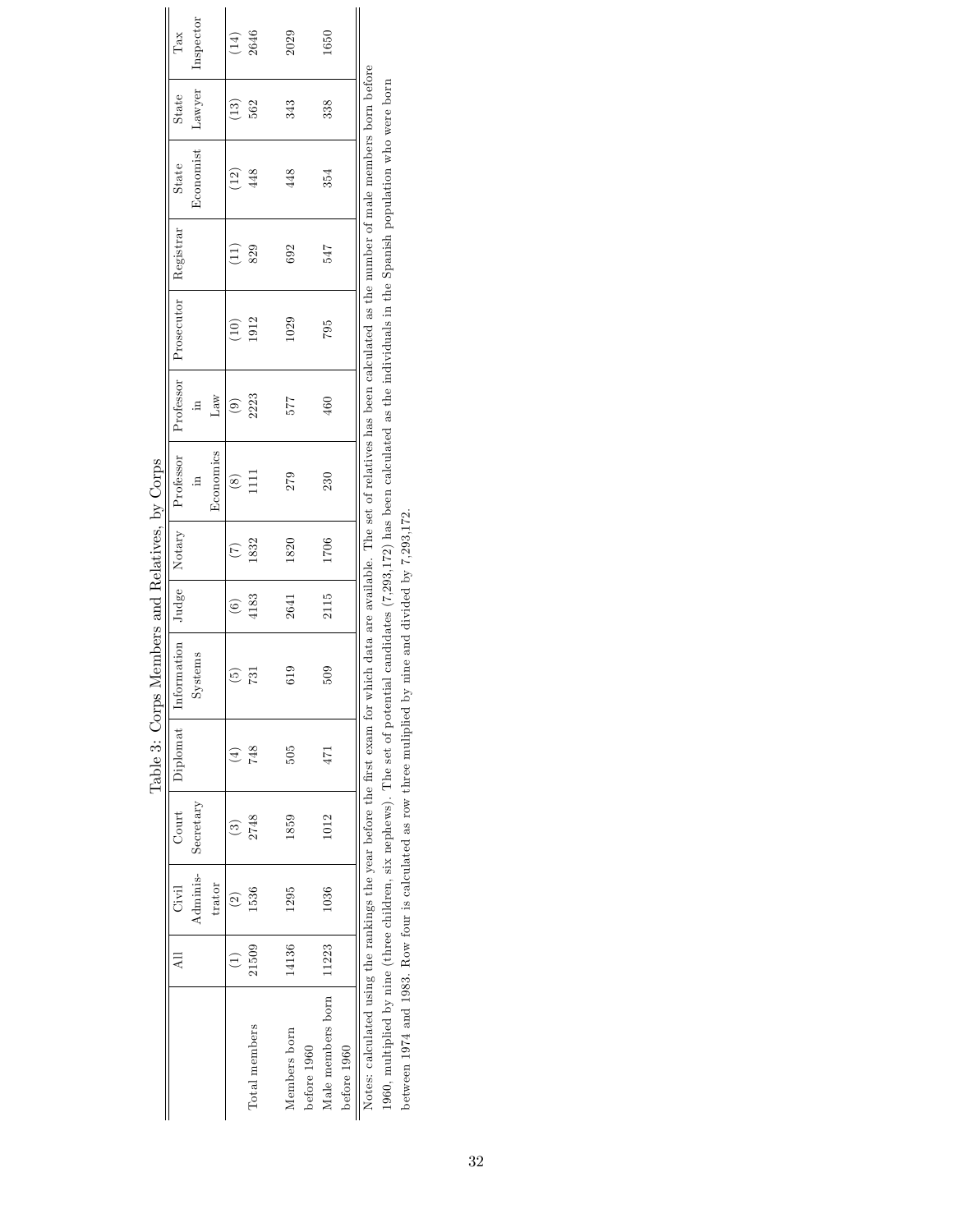|                                                  | Tax<br>State<br>State | Inspector<br>Lawyer<br>Economist | $(11)$<br>(10)<br>$(9)$ | 1999, 2000,<br>1999,2000,<br>2002, 2003, | 2001,2002,<br>2001,2002,<br>2004,2005, | 2003, 2004,<br>2003,2004<br>2006,2007 | 2005,2006<br>2006,2007 | $^{\circ}$<br>$^{\infty}$ |       | 29<br>24<br>14  |                | 3463<br>1738<br>796 |            | $\lambda$ |
|--------------------------------------------------|-----------------------|----------------------------------|-------------------------|------------------------------------------|----------------------------------------|---------------------------------------|------------------------|---------------------------|-------|-----------------|----------------|---------------------|------------|-----------|
|                                                  | Registrar             |                                  | $\circledast$           | 1997,2000,                               | 2001, 2003,                            | 2005                                  |                        | S                         |       | $\frac{5}{4}$   |                | 3274                |            |           |
|                                                  | Notary                |                                  | $\widetilde{C}$         | 1997, 1999,                              | 2001, 2003,                            | 2005                                  |                        | S                         |       | 15              |                | 6602                |            |           |
|                                                  | Judge $&$             | Prosecutor                       | $(6)$                   | 1999,2000,                               | 2001,2002,                             | 2003,2004                             | 2005,2006              | $\approx$                 |       | 239             |                | 46940               |            |           |
|                                                  | Information           | Technology                       | $\left( 5\right)$       | 2002,2003,                               | 2004, 2005,                            | 2006,2007                             |                        | ం                         |       | 34              |                | 4521                |            |           |
| Table 4: Available Exams, by Type of Examination | Diplomat              |                                  | $(4)$                   | 2000, 2002,                              | 2003, 2004,                            | 2005,2006,                            | 2007                   | r                         |       | 35              |                | 2376                |            | i         |
|                                                  | <b>Court</b>          | Secretary                        | $\binom{3}{2}$          | 1998, 1999,                              | 2000, 2001,                            | 2002, 2003,                           | 2006                   |                           |       | 136             |                | 13034               |            |           |
|                                                  | Civil                 | Administrator                    | $\circled{2}$           | 2001, 2002,                              | 2003, 2004,                            | 2005, 2006,                           | 2007                   |                           |       |                 |                | 2617                |            |           |
|                                                  |                       |                                  | $\widehat{\Xi}$         | 1997                                     | through                                | 2007                                  |                        | $^{69}$                   |       | $\overline{74}$ |                | 85361               |            |           |
|                                                  |                       |                                  |                         | Years                                    |                                        |                                       |                        | Number of                 | exams | Number of posi- | tions per exam | Number of           | candidates |           |

| $\frac{1}{2}$<br>$-10$ and $-10$ |  |
|----------------------------------|--|
| ļ                                |  |
| Ĭ<br>.<br>.<br>.<br>ŀ            |  |
| $\frac{1}{2}$                    |  |
| c<br>C<br>C<br>C<br>C<br>ļ       |  |
| $\frac{1}{2}$                    |  |
| i                                |  |
|                                  |  |

Note: the Judge and Prosecutor exam has been joint since 2001, but constituted two separate exams before. Our sample includes one Prosecutor exam (2000), and two<br>Judge exams (1999 and 2000). Note: the Judge and Prosecutor exam has been joint since 2001, but constituted two separate exams before. Our sample includes one Prosecutor exam (2000), and two Judge exams (1999 and 2000).

33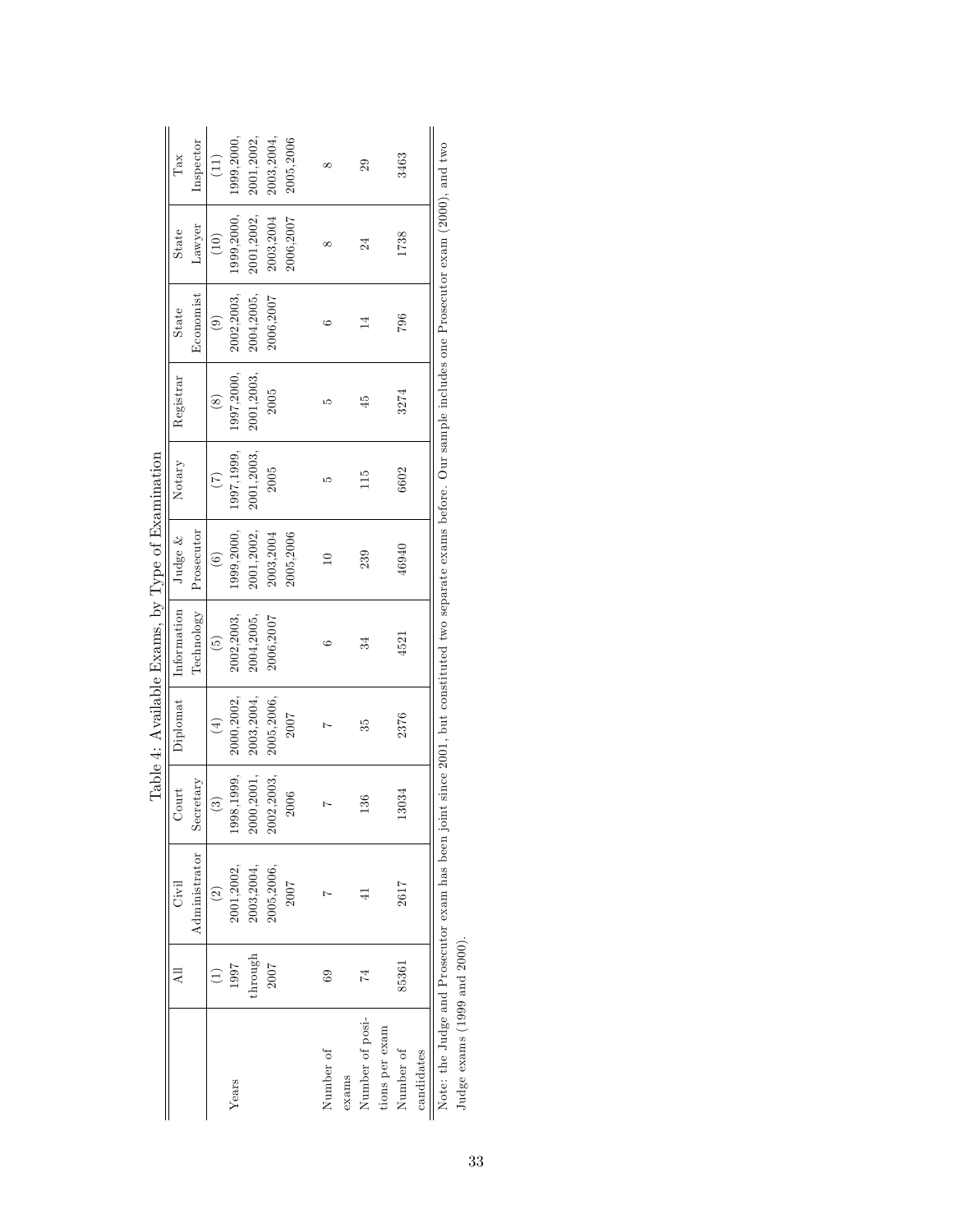|                           | Number of Observations | Mean              | Standard Deviation | Minimum | Maximum           |
|---------------------------|------------------------|-------------------|--------------------|---------|-------------------|
|                           |                        | $\left( 2\right)$ | $\left( 3\right)$  |         | $\left( 5\right)$ |
| Male share                | 85362                  | 0.37              | 0.48               |         |                   |
| <b>Success</b>            | 85362                  | 0.06              | 0.23               |         |                   |
| One year of experience    | 46002                  | 0.69              | 0.46               |         |                   |
| Two years of experience   | 46002                  | 0.50              | 0.50               |         |                   |
| Three years of experience | 46002                  | 0.35              | 0.48               |         |                   |

Table 5: Descriptive Statistics - Candidate Characteristics

| Table 6: Mixture Model Estimates, by Type of Examination, by Type of Examination |  |  |  |  |
|----------------------------------------------------------------------------------|--|--|--|--|
|----------------------------------------------------------------------------------|--|--|--|--|

|             | Civil         | $_{\rm Court}$ | Diplomat | Judge      | Judge $\&$ | Notary  | Prosecutor    | Registrar | State    | $_{\rm Tax}$ |
|-------------|---------------|----------------|----------|------------|------------|---------|---------------|-----------|----------|--------------|
|             | Administrator | Secretary      |          |            | Prosecutor |         |               |           | Lawver   | Inspector    |
|             | T,            | (2)            | (3)      | 4)         | (5)        | (6)     | $\rightarrow$ | (8)       | (9)      | (10)         |
| $\alpha_R$  | 0.13          | 0.032          | 0.21     | $_{0.063}$ | 0.079      | 0.39    | 0.069         | $0.36\,$  | 0.40     | 0.042        |
| $\lambda_R$ | 0.14          | 0.27           | 0.17     | 0.22       | 0.25       | 0.23    | 0.23          | 0.28      | 0.15     | 0.21         |
| $\Lambda_N$ | 0.00019       | 0.00073        | 0.00014  | 0.00083    | 0.0014     | 0.00043 | 0.00090       | 0.00025   | 0.000097 | 0.00051      |

Notes: the number of observations is equal to the number of surnames in the Spanish population with frequency bigger than or equal to five (93082).  $\alpha_R$  is the estimated mixture model weight according to equation (2) in Section 5.  $\lambda_R$  and  $\lambda_N$  are the estimated probability of taking the exam for the group of relatives and the group of nonrelatives respectively, calculated according to equations (6) and (7) in Section 5.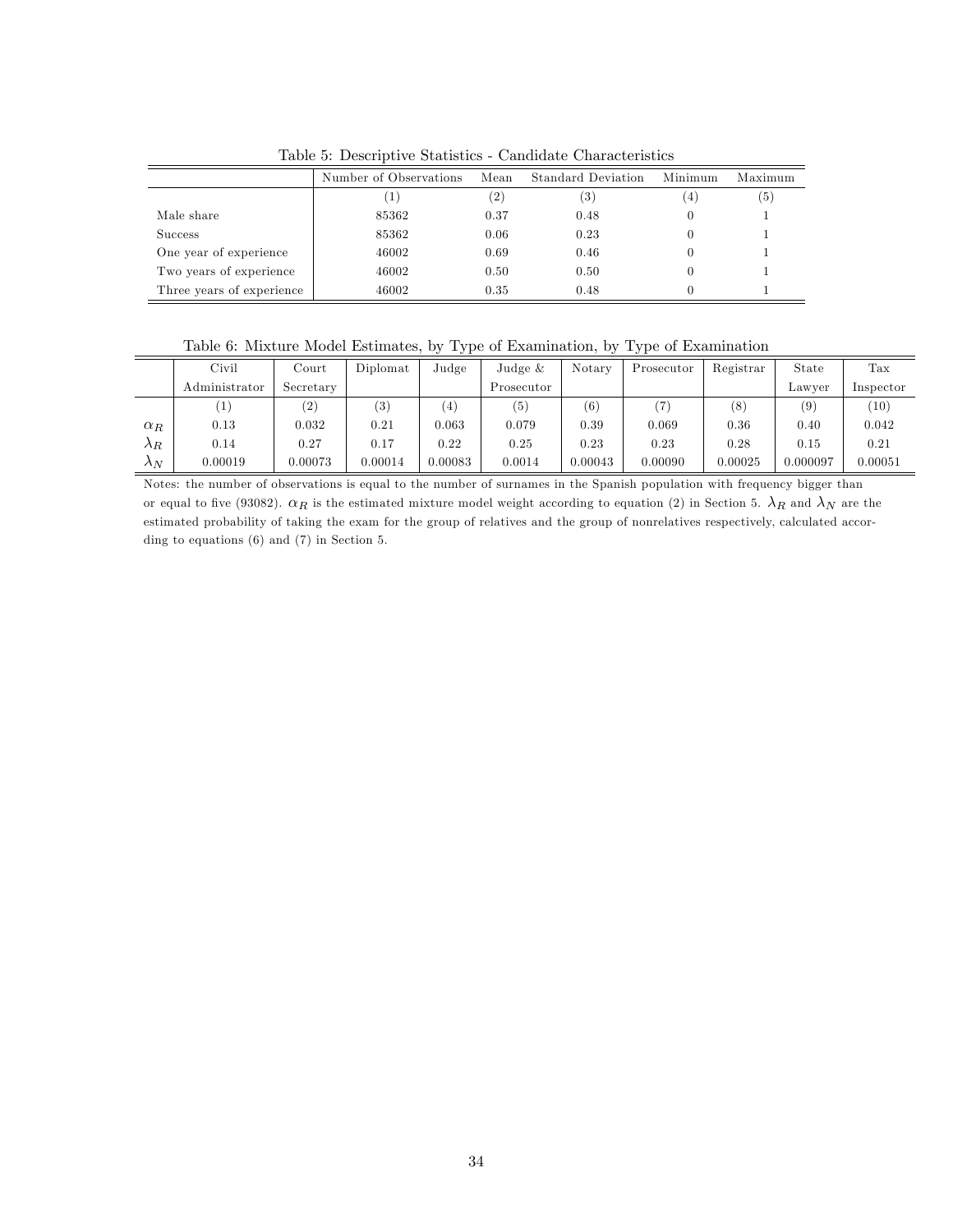Table 7: Surname Information among Candidates, by Type of Surname

|                                            |        | $\sim$ $\sim$      |
|--------------------------------------------|--------|--------------------|
|                                            | Mean   | Standard deviation |
|                                            | (1)    | (2)                |
| Surname <sup><math>p</math></sup> (1, 1)   | 0.013  | 0.08               |
| Surname <sup><math>p</math></sup> (2, 1)   | 0.0038 | 0.038              |
| Surname <sup><math>p</math></sup> (1, 2)   | 0.006  | 0.042              |
| Surname <sup><math>p</math></sup> (2, 2)   | 0.0047 | 0.04               |
| Surname <sup><math>c</math></sup> (1, 1)   | 0.017  | 0.08               |
| Surname <sup><math>c</math></sup> (2, 1)   | 0.0071 | 0.048              |
| Surname <sup><math>c</math></sup> (1, 2)   | 0.012  | 0.057              |
| Surname <sup><math>c</math></sup> (2, 2)   | 0.012  | 0.06               |
| Surname <sup><math>n</math></sup> $(1, 1)$ | 0.024  | 0.086              |
| Surname <sup>n</sup> $(2, 1)$              | 0.015  | 0.062              |
| Surname <sup><math>n</math></sup> (1, 2)   | 0.021  | 0.07               |
| Surname <sup><math>n</math></sup> (2, 2)   | 0.0053 | 0.024              |
| Number of observations                     | 85364  | 85364              |

Notes: The Judge and Prosecutor exam has been joint since 2001, but constituted two separate exams before. Here we merge the observations. In the case that the number of observations varies across the four variables, we report the figure for the first variable.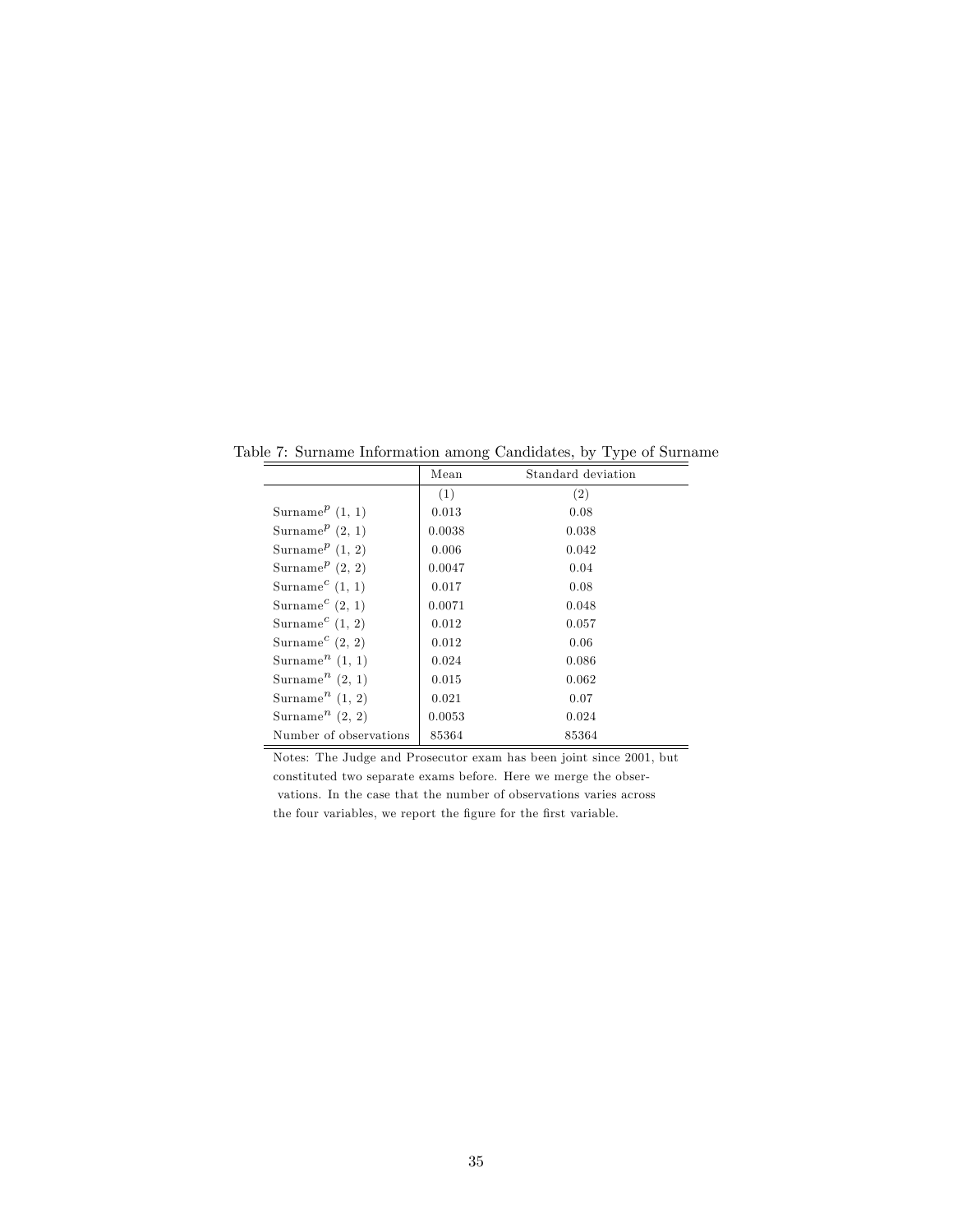|                                                                                                                                                                         |                 |                       |                        |                   | Table 8: Corps Members and Relatives, by Corps                                                             |                       |                              |                        |                   |        |                  |
|-------------------------------------------------------------------------------------------------------------------------------------------------------------------------|-----------------|-----------------------|------------------------|-------------------|------------------------------------------------------------------------------------------------------------|-----------------------|------------------------------|------------------------|-------------------|--------|------------------|
|                                                                                                                                                                         | Αl              | Civil                 | Court                  | Diplomat          | Information                                                                                                | 2<br>Judge            | Notary                       | Registrar              | State             | State  | Tax              |
|                                                                                                                                                                         |                 | Administrator         | Secretary              |                   | Systems                                                                                                    | Prosecutor            |                              |                        | Economist         | Lawyer | Inspector        |
|                                                                                                                                                                         | $\widehat{\Xi}$ | $\widetilde{S}$       | $\widehat{\mathbb{E}}$ | $\left( 4\right)$ | $\widetilde{5}$                                                                                            | $\widehat{6}$         | (7)                          | $\circled{s}$          | $\widehat{e}$     | (10)   | (11)             |
|                                                                                                                                                                         |                 |                       |                        | 4.                | Kinship with a member of the committee president's Corps                                                   |                       |                              |                        |                   |        |                  |
| Kinship among potential candidates $(\%)$                                                                                                                               | 0.13            | S<br>$\overline{0}$ . | 0.13                   | 0.058             | 0.063                                                                                                      | 0.36                  | 0.21                         | 0.068                  | 0.044             | 0.042  | 0.20             |
| Kinship among candidates $(\%)$                                                                                                                                         | 3.2             | 2.5                   | $0.7\,$                | 3.9               | 0.59                                                                                                       | 0.65                  | $\overline{11}$              | 4.5                    | 5.8               | 3.7    | 2.7              |
| Kinship among winners $(%$                                                                                                                                              | $4.7$           | 3.8                   | 0.95                   | $6.3\,$           | 0.36                                                                                                       | 0.11                  | $\Box$                       | 5.5                    | $\overline{5}$ .7 | LO.    | $3.\overline{3}$ |
| Premium exam                                                                                                                                                            | 43.7            | $\frac{1}{2}$         | 4.77                   | 66.3              | 9.27                                                                                                       | 25.3                  | 33.6                         | 66.8                   | 131               | 90.2   | 12.8             |
| Premium success                                                                                                                                                         | 1.26            | 1.45                  | 1.19                   | 1.62              | 0.66                                                                                                       | 1.37                  | 1.57                         | 1.21                   | 0.07              | 1.38   | 71.17            |
|                                                                                                                                                                         |                 |                       |                        | Kinship<br>Ä      | a member<br>with                                                                                           | another<br>$\sigma$ f |                              | Corps in the committee |                   |        |                  |
| Kinship among potential candidates $(\%)$                                                                                                                               | 0.32            | 0.2                   | 0.42                   | 7F0               | 0.13                                                                                                       | 0.22                  | 0.43                         | 0.57                   | 0.028             | 0.60   | 0.20             |
| Kinship among candidates $(\%)$                                                                                                                                         | 5.9             | 2.6                   | 0.74                   | $\,0.65$          | 0.94                                                                                                       | 0.30                  | 6. <sub>57</sub>             | 16.1                   | 3.4               | 16.7   | 1.57             |
| Kinship among winners $(%$                                                                                                                                              | 6.3             | 3.16                  | 1.01                   | 8.83              | 0.74                                                                                                       | 0.23                  | 7.61                         | 18.4                   | 3.8               | 17.4   | 1.88             |
| Premium exam                                                                                                                                                            | 24.4            | 13.                   | 1.67                   | $20.3\,$          | 7.36                                                                                                       | 1.32                  | 15.4                         | 28.2                   | 119               | 28.6   | $7.95\,$         |
| Premium success                                                                                                                                                         | 1.04            | 1.07                  | 1.22                   | 0.92              | 0.75                                                                                                       | 0.89                  | 1.16                         | 1.15                   | 1.02              | 1.02   | 1.16             |
|                                                                                                                                                                         |                 |                       |                        |                   | C. Kinship with a member of                                                                                |                       | a Corps not in the committee |                        |                   |        |                  |
| Kinship among potential candidates $(\%)$                                                                                                                               | 0.93            | $1.06\,$              | 0.84                   | 0.85              | 1.19                                                                                                       | 0.80                  | 0.75                         | 0.75                   | 1.31              | 0.75   | 0.98             |
| Kinship among candidates $(\%)$                                                                                                                                         | $10.3\,$        | 13.4                  | 1.06                   | 1.49              | $2.74\,$                                                                                                   | 1.34                  | 6.54                         | 10.2                   | 27.2              | 15.6   | 9.61             |
| Kinship among winners $(\%$                                                                                                                                             | $10.8\,$        | $\frac{15}{10}$       | 1.29                   | 1.36              | 2.78                                                                                                       | 1.64                  | 7.16                         | $\frac{1}{111}$        | 27.2              | 17.4   | 10.1             |
| Premium exam                                                                                                                                                            | $10.9\,$        | 12.                   | 1.22                   | 17.3              | 2.29                                                                                                       | 1.78                  | 8.8                          | 13.6                   | 20.6              | 21.2   | 9.83             |
| Premium success                                                                                                                                                         | 1.07            | $\Box$                | 1.2                    | 0.9               | 0.99                                                                                                       | 1.15                  | 1.08                         | 1.07                   | 0.07              | 1.14   | 1.08             |
|                                                                                                                                                                         |                 |                       |                        |                   | ≏                                                                                                          | kinship<br>Any        |                              |                        |                   |        |                  |
| Kinship among potential candidates $(\%)$                                                                                                                               | 1.39            | 1.39                  | 1.39                   | 1.39              | 1.39                                                                                                       | 1.39                  | 1.39                         | 1.39                   | 1.39              | 1.39   | 1.39             |
| Kinship among candidates $(\%)$                                                                                                                                         | 19.3            | 18.                   | 2.45                   | 28.4              | 4.27                                                                                                       | 2.49                  | 20                           | 30.8                   | 36.4              | 36     | 13.7             |
| Kinship among winners (%                                                                                                                                                | $21.3$          | 22.4                  | 3.25                   | 28.7              | 3.87                                                                                                       | 3.13                  | $25.5$                       | $35^{\circ}$           | 36.6              | 39.3   | 15.2             |
| Premium exam                                                                                                                                                            | $14$            | $\frac{3}{2}$         | 1.67                   | 20.4              | 3.08                                                                                                       | 1.90                  | 14.6                         | 22.2                   | 26.1              | 26.5   | $10\,$           |
| Premium success                                                                                                                                                         | 1.12            | $\Box$                | 1.28                   | $\overline{ }$    | 0.91                                                                                                       | 1.18                  | 1.28                         | 1.14                   | 0.98              | $\Xi$  | $\Xi$            |
| Notes: row one is calculated as the set of relatives (the number of male members born before 1960, multiplied by nine (three children, six nephews)) and divided by the |                 |                       |                        |                   |                                                                                                            |                       |                              |                        |                   |        | set              |
| of potential candidates (those individuals in the Spanish population who were born between 1974 and 1983, 7,293,172). This calculation accounts for those individuals   |                 |                       |                        |                   |                                                                                                            |                       |                              |                        |                   |        |                  |
| who would have taken their exam for the first time (at 23 years of age). Row two includes candidates whose first or second surname coincides with a Corps member        |                 |                       |                        |                   |                                                                                                            |                       |                              |                        |                   |        |                  |
| (by type of kinship: A) with a member in the committee president's Corps; B) with a member in Corps represented in the committee; C) with a member in a Corps not       |                 |                       |                        |                   |                                                                                                            |                       |                              |                        |                   |        |                  |
| represented in the committee; $D)$ with any Corps member)                                                                                                               |                 |                       |                        |                   | . Row three shows similar estimates as row two, but for winning candidates only. Row four is calculated as |                       |                              |                        |                   |        |                  |
| row two divided by row one; row five is calculated as row three divided by row two.                                                                                     |                 |                       |                        |                   |                                                                                                            |                       |                              |                        |                   |        |                  |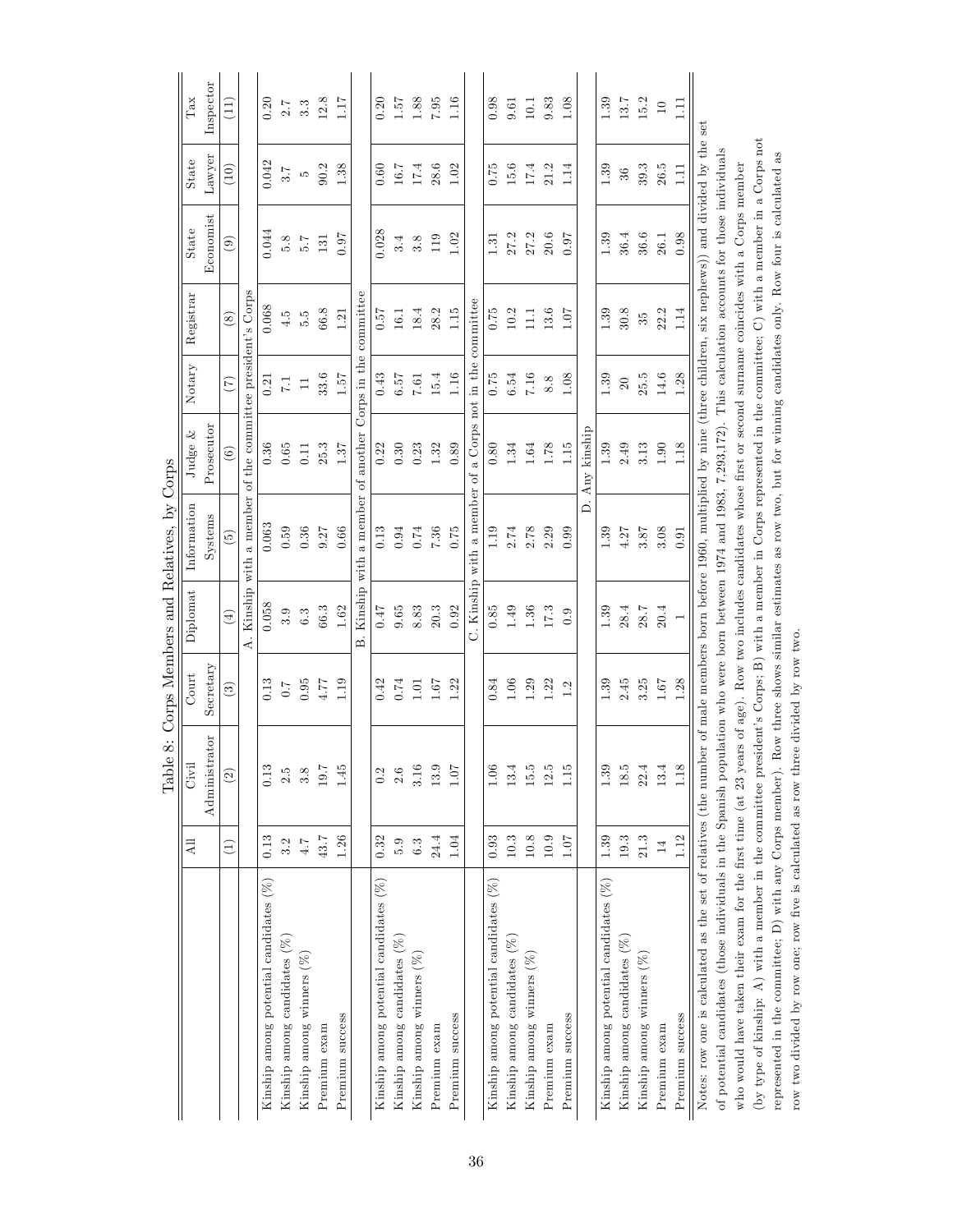|                                  |              | Dependent variable: Premium Exam |                      |             |
|----------------------------------|--------------|----------------------------------|----------------------|-------------|
|                                  | Any Kinship  | Kinship <sup>p</sup>             | Kinship <sup>c</sup> | $Kinship^n$ |
|                                  | (1)          | (2)                              | (3)                  | (4)         |
| Exam contains an anonymous stage | $-0.0051$    | 0.0056                           | $-0.019**$           | 0.014       |
|                                  | (0.023)      | (0.0043)                         | (0.0080)             | (0.018)     |
| Exam contains a practical stage  | $0.26***$    | $0.033***$                       | $0.092***$           | $0.13***$   |
|                                  | (0.024)      | (0.0044)                         | (0.0080)             | (0.018)     |
| Number of topics                 | $0.00054***$ | $0.000057***$                    | $0.00037***$         | 0.00011     |
|                                  | (0.00010)    | (0.000019)                       | (0.000035)           | (0.000080)  |
| Adjusted/Pseudo $R^2$            | 0.65         | 0.45                             | 0.80                 | 0.41        |
| Number of observations           | 69           | 69                               | 69                   | 69          |

Table 9: Share of Relatives Taking an Exam and Exam Characteristics

Notes: standard errors in parentheses. \*significant at  $10\%$ ; \*\*significant at  $5\%$ ;

\*\*\*significant at 1%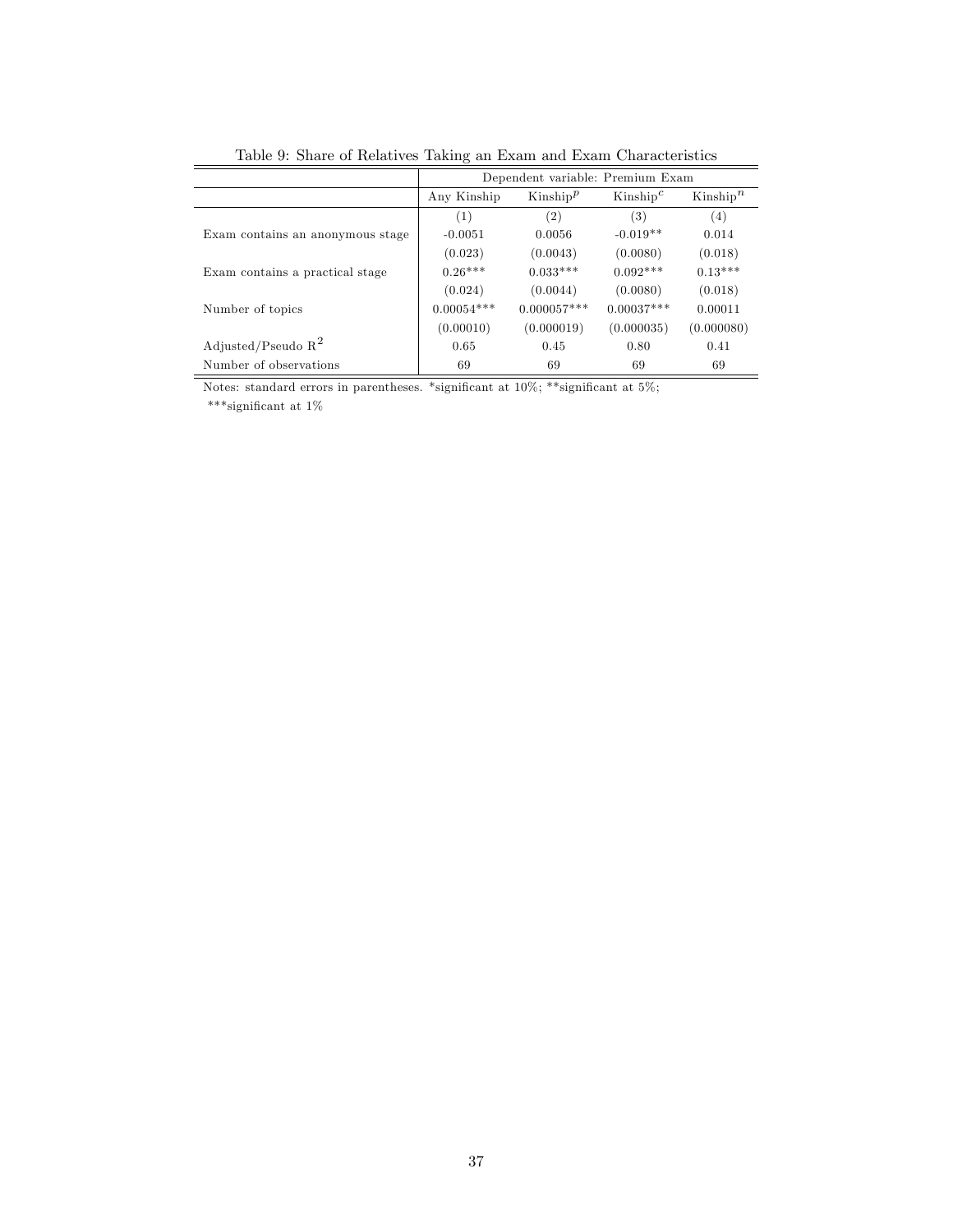|                                          |               |               | Dependent variable: Probability to Pass an Exam [Probit] |            |               |                  |
|------------------------------------------|---------------|---------------|----------------------------------------------------------|------------|---------------|------------------|
|                                          |               |               | All candidates                                           |            |               | Candidates with  |
|                                          |               |               |                                                          |            |               | uncommon surname |
|                                          | (1)           | (2)           | (3)                                                      | (4)        | (5)           | (6)              |
| Surname <sup><math>p</math></sup> (1, 1) | $0.04***$     | $0.038***$    | $0.037***$                                               | $0.038***$ | $0.043***$    | $0.04***$        |
|                                          | (0.0073)      | (0.0074)      | (0.0075)                                                 | (0.0076)   | (0.0086)      | (0.008)          |
| Surname <sup><math>p</math></sup> (2, 1) | $0.036**$     | $0.04**$      | $0.037**$                                                | $0.037**$  | $0.034*$      | 0.032            |
|                                          | (0.015)       | (0.016)       | (0.016)                                                  | (0.016)    | (0.018)       | (0.022)          |
| Surname <sup><math>c</math></sup> (1, 1) |               | 0.01          | 0.0086                                                   | 0.0088     | 0.015         | 0.0057           |
|                                          |               | (0.0085)      | (0.0087)                                                 | (0.0088)   | (0.099)       | (0.0094)         |
| Surname <sup><math>c</math></sup> (2, 1) |               | $-0.0093$     | $-0.012$                                                 | $-0.012$   | 0.00068       | $-0.0053$        |
|                                          |               | (0.015)       | (0.015)                                                  | (0.016)    | (0.018)       | (0.019)          |
| Surname <sup><math>n</math></sup> (1, 1) |               |               | 0.0049                                                   | 0.0053     | 0.0059        | 0.0046           |
|                                          |               |               | (0.008)                                                  | (0.0081)   | (0.0095)      | (0.0087)         |
| Surname <sup><math>n</math></sup> (2, 1) |               |               | 0.012                                                    | 0.012      | 0.017         | 0.015            |
|                                          |               |               | (0.011)                                                  | (0.011)    | (0.013)       | (0.015)          |
| Surname <sup><math>p</math></sup> (1, 2) |               |               |                                                          | $-0.0035$  | $-0.0064$     |                  |
|                                          |               |               |                                                          | (0.0016)   | (0.018)       |                  |
| Surname <sup><math>p</math></sup> (2, 2) |               |               |                                                          | 0.0065     | $-0.0049$     |                  |
|                                          |               |               |                                                          | (0.019)    | (0.023)       |                  |
| Surname <sup><math>c</math></sup> (1, 2) |               |               |                                                          | 0.005      | 0.00052       |                  |
|                                          |               |               |                                                          | (0.013)    | (0.015)       |                  |
| Surname <sup><math>c</math></sup> (2, 2) |               |               |                                                          | $-0.0071$  | $-0.019$      |                  |
|                                          |               |               |                                                          | (0.012)    | (0.015)       |                  |
| Surname <sup><math>n</math></sup> (1, 2) |               |               |                                                          | $-0.0058$  | $-0.0059$     |                  |
|                                          |               |               |                                                          | (0.011)    | (0.012)       |                  |
| Surname <sup><math>n</math></sup> (2, 2) |               |               |                                                          | 0.030      | 0.013         |                  |
|                                          |               |               |                                                          | (0.031)    | (0.038)       |                  |
| Male                                     |               |               |                                                          |            | $0.004**$     |                  |
|                                          |               |               |                                                          |            | (0.002)       |                  |
| One year of experience                   |               |               |                                                          |            | $0.038***$    |                  |
|                                          |               |               |                                                          |            | (0.002)       |                  |
| Two years of experience                  |               |               |                                                          |            | $0.017***$    |                  |
|                                          |               |               |                                                          |            | (0.02)        |                  |
| Paternal surname frequency               | $-0.00074***$ | $-0.00072***$ | $-0.00071***$                                            | $-0.00072$ | $-0.0009$ *** | $-0.00047$       |
|                                          | (0.00025)     | (0.00025)     | (0.00025)                                                | (0.00025)  | (0.0003)      | (0.00053)        |
| Maternal surname frequency               | $-0.00034$    | $-0.00034$    | $-0.00032$                                               | $-0.00034$ | $-0.00007$    | $-0.00075**$     |
|                                          | (0.00025)     | (0.00025)     | (0.00025)                                                | (0.00025)  | (0.0003)      | (0.00036)        |
| Adjusted/Pseudo $R^2$                    | 0.03          | 0.03          | 0.03                                                     | 0.03       | 0.05          | 0.04             |
| predicted probability                    | $\rm 0.05$    | $\rm 0.05$    | $0.05\,$                                                 | 0.05       | 0.05          | $0.05\,$         |
| Number of                                | 85364         | 85364         | 85364                                                    | 85364      | 56592         | 42634            |
| observations                             |               |               |                                                          |            |               |                  |

Table 10: Probability to Pass an Exam and Kinship

Notes: standard errors in parentheses. \*significant at 10%; \*\*significant at 5%; \*\*\*significant at 1%.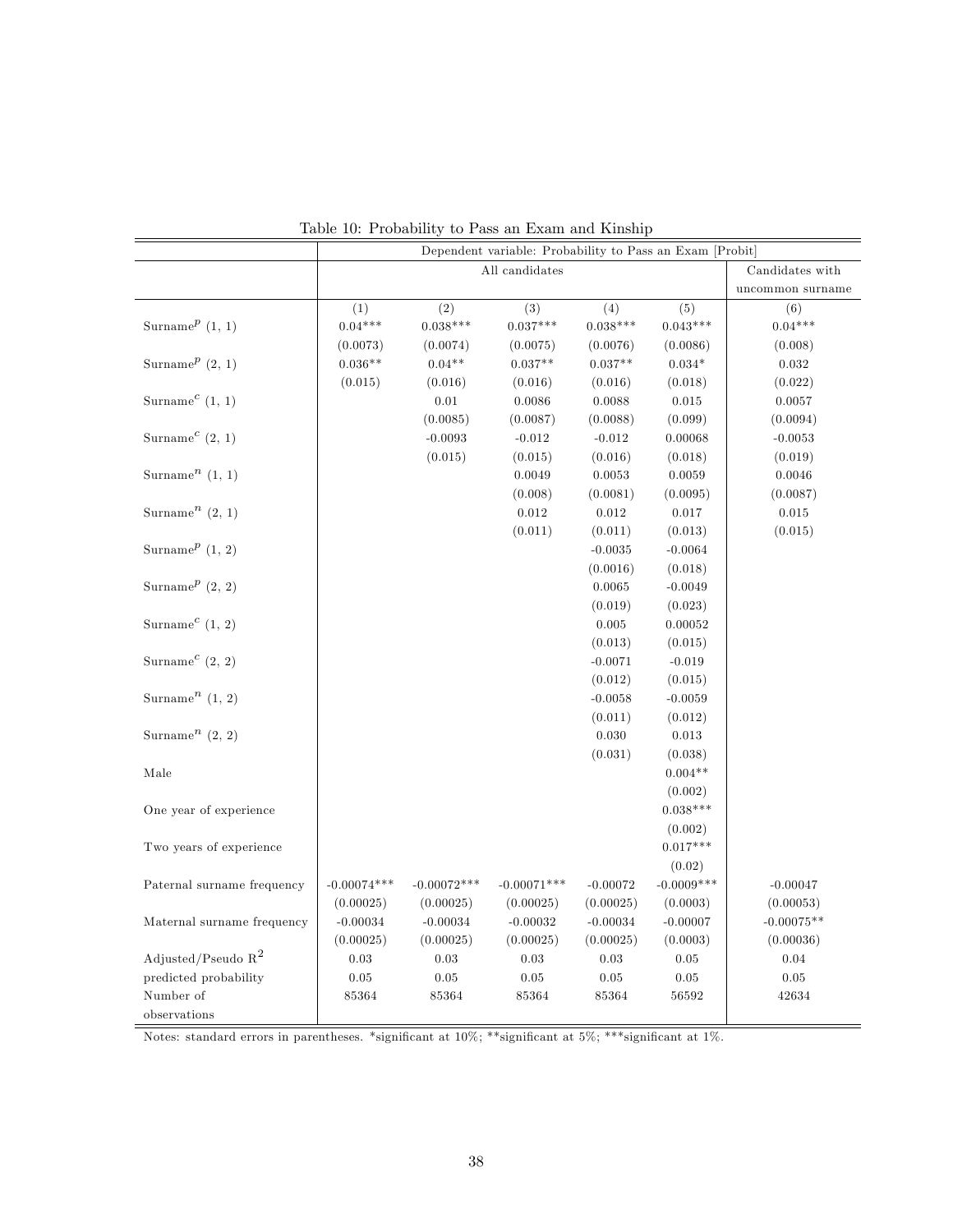|                                            | LaUIC          |                                               |            | $\frac{1}{2}$ is a solution of the contract of the contract of the contract of $\frac{1}{2}$ is a solution of $\frac{1}{2}$ is a solution of $\frac{1}{2}$ is a solution of $\frac{1}{2}$ is a solution of $\frac{1}{2}$ is a solution of $\frac{1}{2}$ i |                 |               |                 |             |                   |                                                |
|--------------------------------------------|----------------|-----------------------------------------------|------------|-----------------------------------------------------------------------------------------------------------------------------------------------------------------------------------------------------------------------------------------------------------|-----------------|---------------|-----------------|-------------|-------------------|------------------------------------------------|
|                                            | Civil          | Court                                         | Diplomat   | Information                                                                                                                                                                                                                                               | Judge $&$       | Notary        | Registrar       | State       | State             | Tax                                            |
|                                            | Administrator  | Secretary                                     |            | Systems                                                                                                                                                                                                                                                   | Prosecutor      |               |                 | Economist   | Lawyer            | inspector                                      |
|                                            | $\overline{c}$ | $\widehat{c}$                                 | ලි         | $\tag{4}$                                                                                                                                                                                                                                                 | $\widetilde{5}$ | $\widehat{c}$ | $\widetilde{C}$ | $\circledS$ | $\odot$           | (10)                                           |
| $\mathrm{Kinship}^p$                       | $0.11*$        | 0.026                                         | $0.09**$   | $-0.10$                                                                                                                                                                                                                                                   | $0.033**$       | $0.072***$    | 0.019           | $-0.0063$   | 0.028             | $0.03\,$                                       |
|                                            | (0.059)        | (0.042)                                       | (0.039)    | $(0.12)$<br>-0.044                                                                                                                                                                                                                                        | (0.013)         | (0.017)       | (0.026)         | (0.065)     | (0.05)            | $(0.04)$<br>0.056                              |
| $\mathrm{Kinship}^{\mathcal{C}}$           | 0.012          | 0.022                                         | $-0.036$   |                                                                                                                                                                                                                                                           | $-0.011$        | $0.008$       | 0.03            | $\rm 0.031$ | $-0.03$           |                                                |
|                                            | (0.061)        | $\begin{array}{c} (0.04) \\ 0.03 \end{array}$ | (0.047)    | (0.063)                                                                                                                                                                                                                                                   | (0.022)         | (0.022)       | (0.019)         | (0.091)     |                   | $\begin{array}{c} (0.07) \\ 0.014 \end{array}$ |
| $\mathrm{Kinship}^n$                       | 0.052          |                                               | $-0.06$    | $-0.0089$                                                                                                                                                                                                                                                 | 0.0081          | 0.003         | $0.011\,$       | $-0.0022$   | $(0.04)$<br>0.046 |                                                |
|                                            | (0.033)        | $(0.04)$                                      | (0.038)    | (0.039)                                                                                                                                                                                                                                                   | (0.013)         | (0.025)       | (0.025)         | (0.0045)    | (0.04)            | (0.029)                                        |
| Paternal surname frequency                 | $-0.0012$      | $-0.00047$                                    | $-0.0032*$ | $-0.002**$                                                                                                                                                                                                                                                | $-0.00041$      | $-0.0013$     | $-0.0012$       | $-0.0013$   | $0.006**$         | $0.0027*$                                      |
|                                            | (0.0019)       | (55000.0)                                     | (0.0019)   | (76000.0)                                                                                                                                                                                                                                                 | (0.0003)        | (0.0011)      | (0.0014)        | (0.0032)    | (0.0022)          | (0.015)                                        |
| Maternal surname frequency                 | 0.0013         | $0.0013*$                                     | $0.0043**$ | $-0.0012$                                                                                                                                                                                                                                                 | $-0.00041$      | $-0.0017$     | 0.0021          | 0.00089     | $-0.02$           | $-0.0001$                                      |
|                                            | (0.002)        | (0.00075)                                     | (0.0018)   | (0.0009)                                                                                                                                                                                                                                                  | (0.0003)        | (0.0011)      | (0.014)         | (0.003)     | (0.02)            | (0.0014)                                       |
| Adjusted/Pseudo $\mathbf{R}^2$             | 0.008          | 0.005                                         | 0.024      | 0.02                                                                                                                                                                                                                                                      | 0.02            | 0.01          | 0.01            | 0.01        | 0.01              | 0.004                                          |
| predicted probability                      | 0.10           | $0.06$                                        | 0.09       | 0.04                                                                                                                                                                                                                                                      | 0.04            | 0.08          | 0.06            | 0.10        | 0.10              | 0.06                                           |
| Number of                                  | 2617           | 13034                                         | 2376       | 4521                                                                                                                                                                                                                                                      | 46943           | 6602          | 3274            | 796         | 1738              | 3463                                           |
| observations                               |                |                                               |            |                                                                                                                                                                                                                                                           |                 |               |                 |             |                   |                                                |
| Notes: standard deviations in parentheses. |                |                                               |            | *significant at $10\%$ ; **significant at $5\%$ ; ***significant at $1\%$                                                                                                                                                                                 |                 |               |                 |             |                   |                                                |

Table 11: Probability to Pass an Exam and Kinship, by Type of Examination Table 11: Probability to Pass an Exam and Kinship, by Type of Examination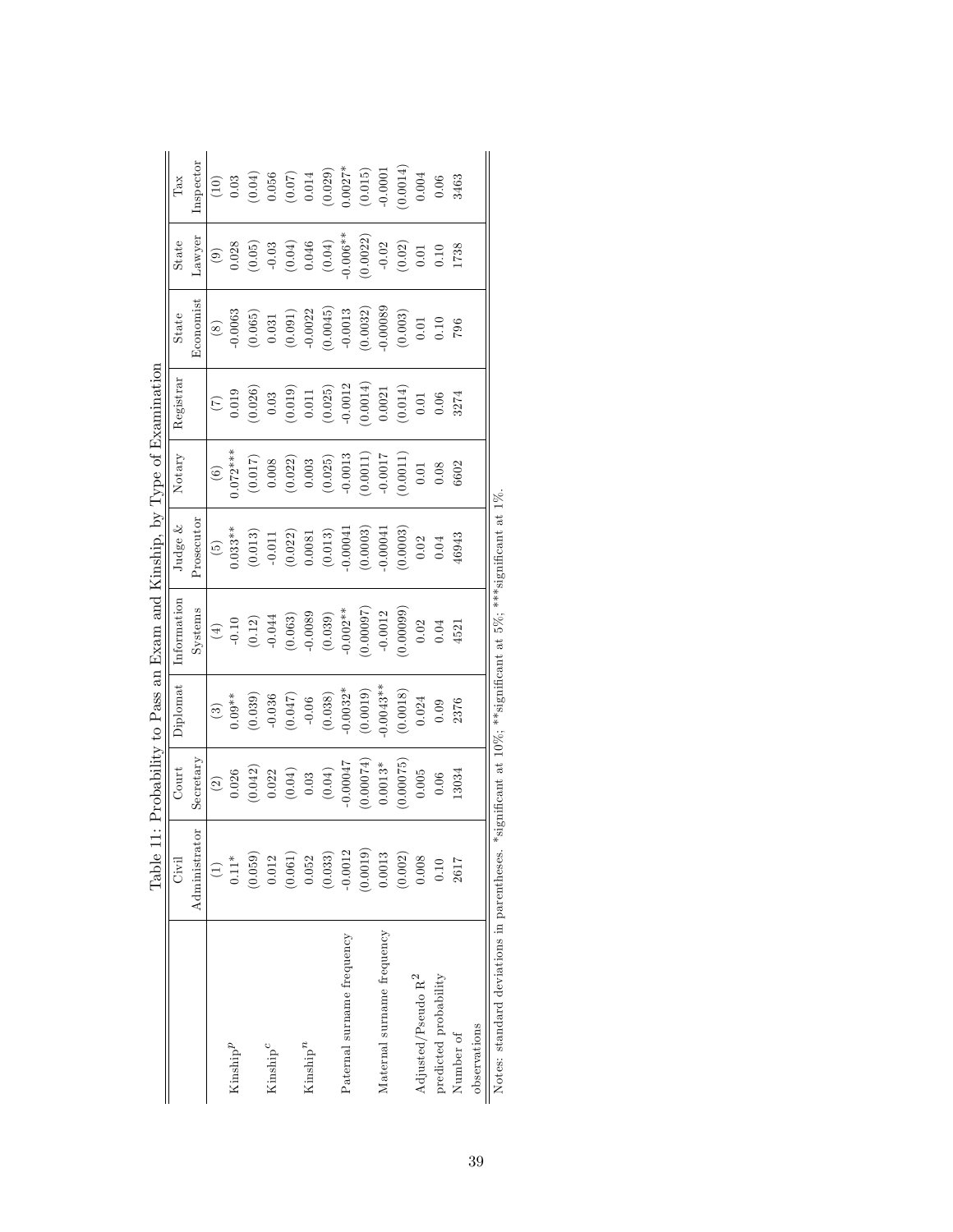|                            | Dependent variable: |                                   |                            |
|----------------------------|---------------------|-----------------------------------|----------------------------|
|                            |                     | Multiple Choice Test mark [Tobit] |                            |
|                            | Judge & Prosecutor  | Court Secretary                   | <b>Information Systems</b> |
|                            | (1)                 | (2)                               | (3)                        |
| $\text{Kinship}^p$         | $4.40**$            | $-0.38$                           | $-0.79$                    |
|                            | (1.83)              | (1.20)                            | (3.29)                     |
| $\text{Kinship}^c$         | $-1.82$             | $-1.71$                           | 1.24                       |
|                            | (2.94)              | (1.45)                            | (2.07)                     |
| $\text{Kinship}^n$         | 1.52                | 0.58                              | $2.90*$                    |
|                            | (1.64)              | (1.15)                            | (1.49)                     |
| Paternal surname frequency | $-0.000***$         | 0.016                             | $-0.12**$                  |
|                            | (0.000)             | (0.023)                           | (0.047)                    |
| Maternal surname frequency | $-0.000$            | 0.0096                            | $-0.02$                    |
|                            | (0.000)             | (0.023)                           | (0.048)                    |
| Male                       | $2.27***$           | 0.11                              | $0.65**$                   |
|                            | (0.24)              | (0.15)                            | (0.30)                     |
| One year of experience     | $10.3***$           | $1.10***$                         | $1.81***$                  |
|                            | (0.38)              | (0.18)                            | (0.36)                     |
| Two years of experience    | $4.60***$           | $-0.10$                           | 0.68                       |
|                            | (0.39)              | (0.28)                            | (0.48)                     |
| Three years of experience  | $2.23***$           | 0.0044                            | 0.16                       |
|                            | (0.33)              | (0.30)                            | (0.53)                     |
| Exam dummies (Year)        | yes                 | yes                               | yes                        |
| Adjusted/Pseudo $R^2$      | 0.08                | 0.01                              | 0.03                       |
| Number of observations     | 17399               | 3128                              | 2383                       |

Table 12: Multiple Choice Test Mark and Kinship

Notes: standard errors in parentheses. \*significant at  $10\%$ ; \*\*significant at  $5\%$ ;

 $^{***}$  significant at  $1\%$